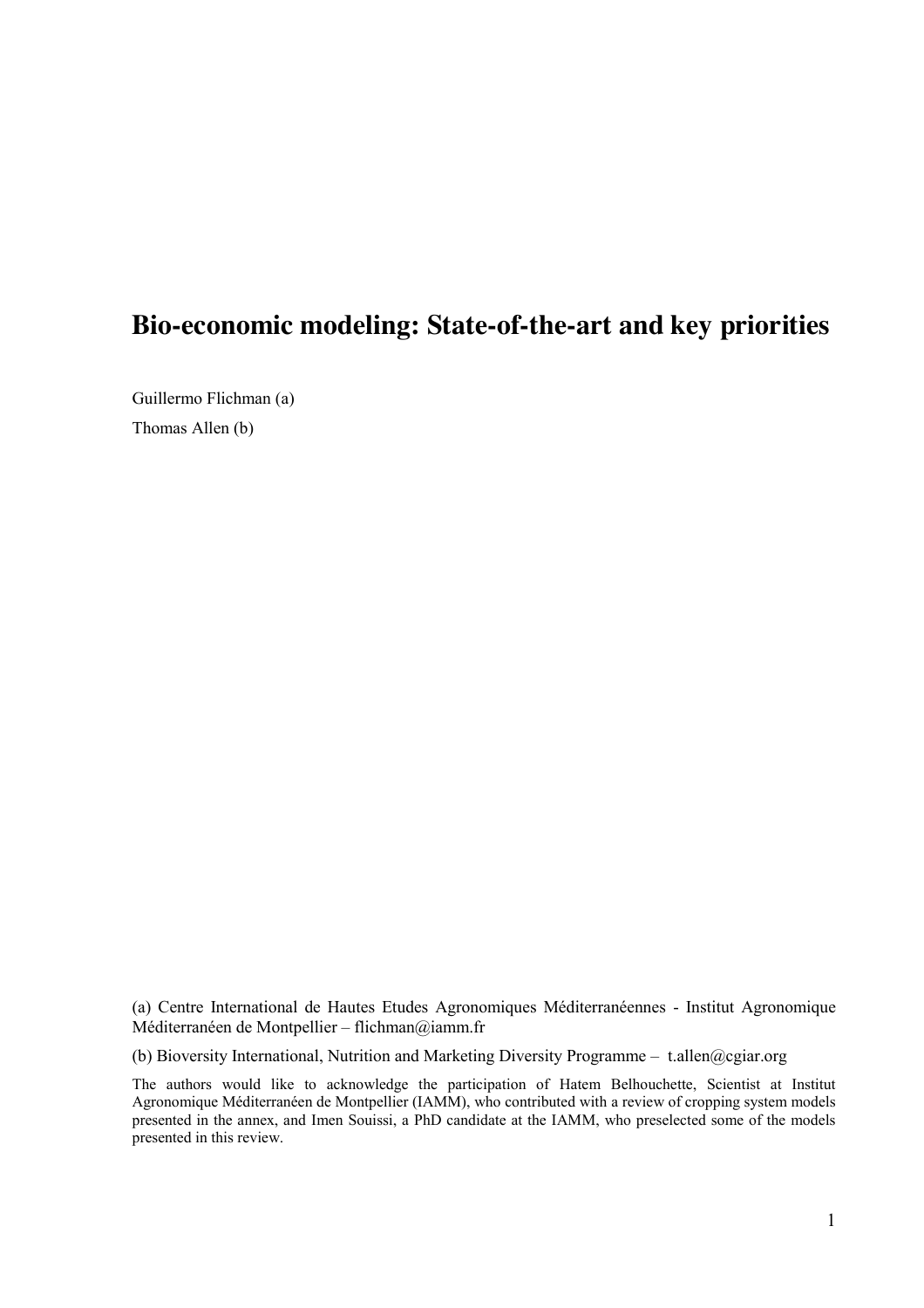# **Contents**

| <b>INTRODUCTION</b>                                                                   | 3  |
|---------------------------------------------------------------------------------------|----|
| ACTIVITIES AND PRODUCTS: SOME PRELIMINARY CONCEPTS                                    | 4  |
| JOINT PRODUCTS IN BIO-ECONOMIC MODELS                                                 | 7  |
| <b>SURVEY OF BIO-ECONOMIC MODELS</b>                                                  | 8  |
| FARM MODELS                                                                           | 8  |
| LANDSCAPE LEVEL                                                                       | 13 |
| NATIONAL AND REGIONAL MODELS                                                          | 15 |
| <b>CHALLENGES</b>                                                                     | 23 |
| CALIBRATION ISSUES IN ACTIVITY BASED MODELS                                           | 23 |
| THE ISSUE OF "AVAILABLE DATA"                                                         | 26 |
| INDICATORS FOR BIG REGIONS, NATIONS OR GLOBAL LEVEL                                   | 26 |
| ASSESSMENT CONCERNING THE AVAILABLE MODELS AND THEIR POSSIBLE USE IN BIOSIGHT PROJECT | 26 |
| THE "IDEAL" MODEL                                                                     | 28 |
| <b>REFERENCES</b>                                                                     | 30 |
| <b>ANNEX</b>                                                                          | 35 |
| <b>CROPPING SYSTEM MODELS</b>                                                         | 35 |
| INTRODUCTION                                                                          | 35 |
| MODEL SELECTION AND EVALUATION                                                        | 35 |
| <b>REFERENCES</b>                                                                     | 37 |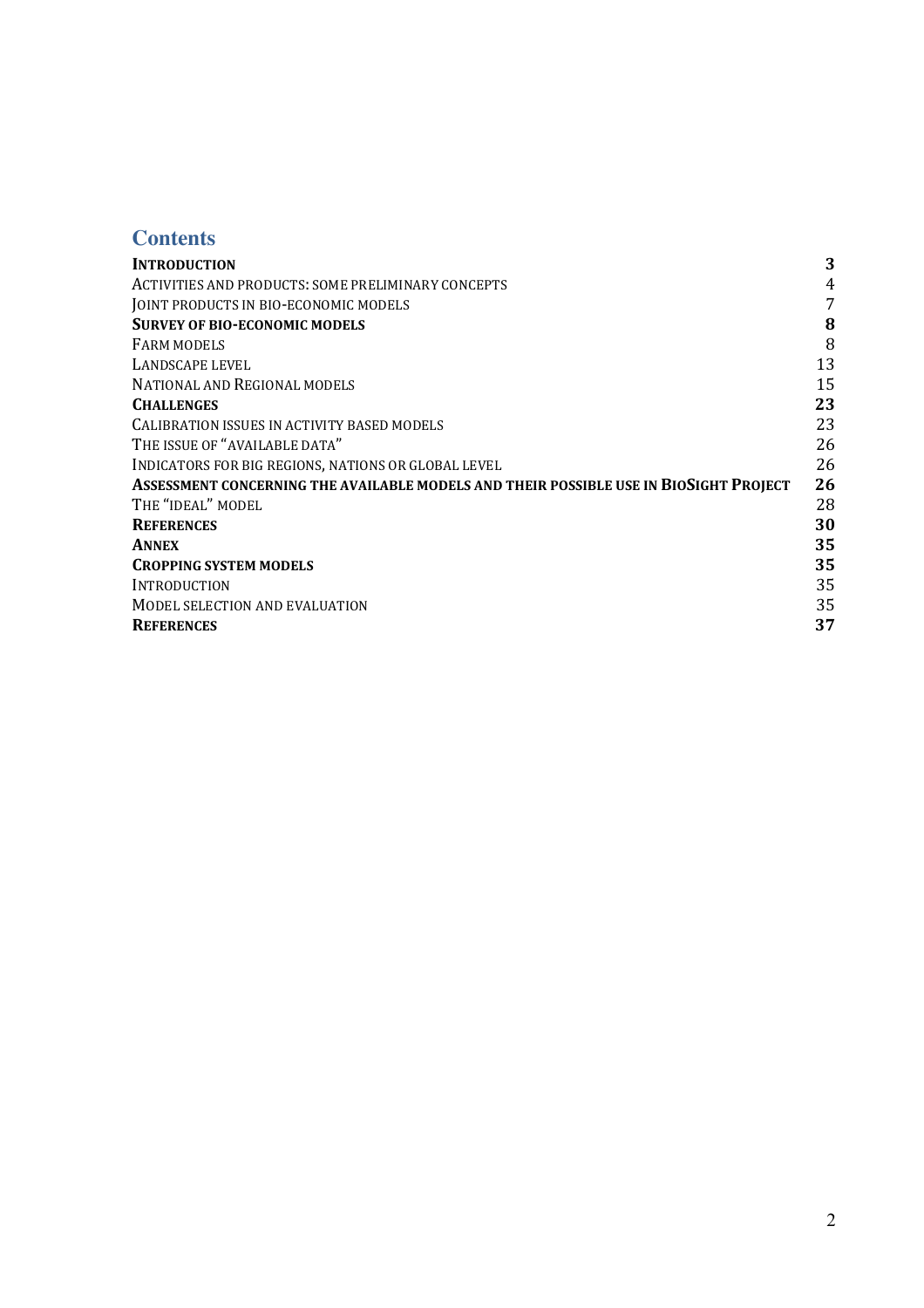# **1 - Introduction**

In recent years there has been a significant development of bio-economic models, especially those integrating biophysical models and economic mathematical programming models. This development was enhanced by the conjunction of several factors such as the multiplicity of objectives in new agricultural policies, the increase of demand for multi-disciplinary approaches for integrated assessment, and the call for more dialogue and cooperation between scientists from various disciplines. Even though an important number of bio-economic models have been developed and tested on different farming systems and under various agro-ecological conditions (Flichman and Jacquet, 2002; Janssen and van Ittersum, 2007), there is a lack of literature regarding the implicit or explicit assumptions of these models and economic theory, their main advantages compared to conventional economic approaches, and their specific contributions in strengthening collaboration and improving integration between different disciplines.

For analyzing if bio-economic models are appropriate for studying the relations between agricultural intensification and sustainability, let us first of all make a preliminary and simple definition of agricultural intensification as an increase of yields.

Even if intensification can be defined on other production factors, as land is essentially the fixed factor for agricultural production, we assume that this is the most appropriate definition. This increase can be obtained through an augmentation of the amount of production factors other than land, on land assuming a constant situation in terms of available technology - or as an impact of technological progress. Quite frequently yield increases yield are a consequence of both an increase in the use of other production factors and technological progress. The Green Revolution was a clear example of this. This definition implies a measurement of the relations between production factors and production in physical terms, if sustainability means the possibility of keeping a long term production capacity by preserving the quality of natural resources.

Land, water and energy are taken into account as inputs of agricultural production. On the other side, food is an output, as well as different types of pollution, changes in biodiversity, changes in landscape, depletion of natural resources (soil erosion, loss of underground water).

For analyzing the relations between intensification with land, energy, water and the environment (considering under this term both externalities and impacts on natural resources) using quantitative tools the basic condition is that these tools - bio-economic models - should apply a methodology consistent with this objective. In other words, these models should represent technology in an explicit manner, using what is usually called engineering production functions. This means that it is necessary to describe explicitly the relationships between factors of production and products in physical quantities. Models based on cost functions are therefore not able to properly analyze relationships between intensification and the environment. All the models we include in this study are based, at least partially, on engineering production functions.

In order to describe relationships between production factors and products, it is necessary to use - as basic unit of information - the production processes, and not the products. In other words, to have an approach based on production activities, in the sense of Koopmans (1951). We use here the term "products", not only to name agricultural products, but also to name all the other outputs appearing as a consequence of a specific production process (soil erosion, chemical pollution, loss of organic matter, change in bio-diversity, etc.)

We will use these definitions when looking at the different models included in this survey. In some cases, we considered models that, even if in the available publications deal only with one environmental issue, have potentially the capacity for working with more than one agricultural dimension and with one or more environmental issue.

Most of what can be found in a literature review is an application of a model in a certain context. Only a few numbers of these models seem to be "currently in use" and so potentially available for application in a different context than those considered in the publications.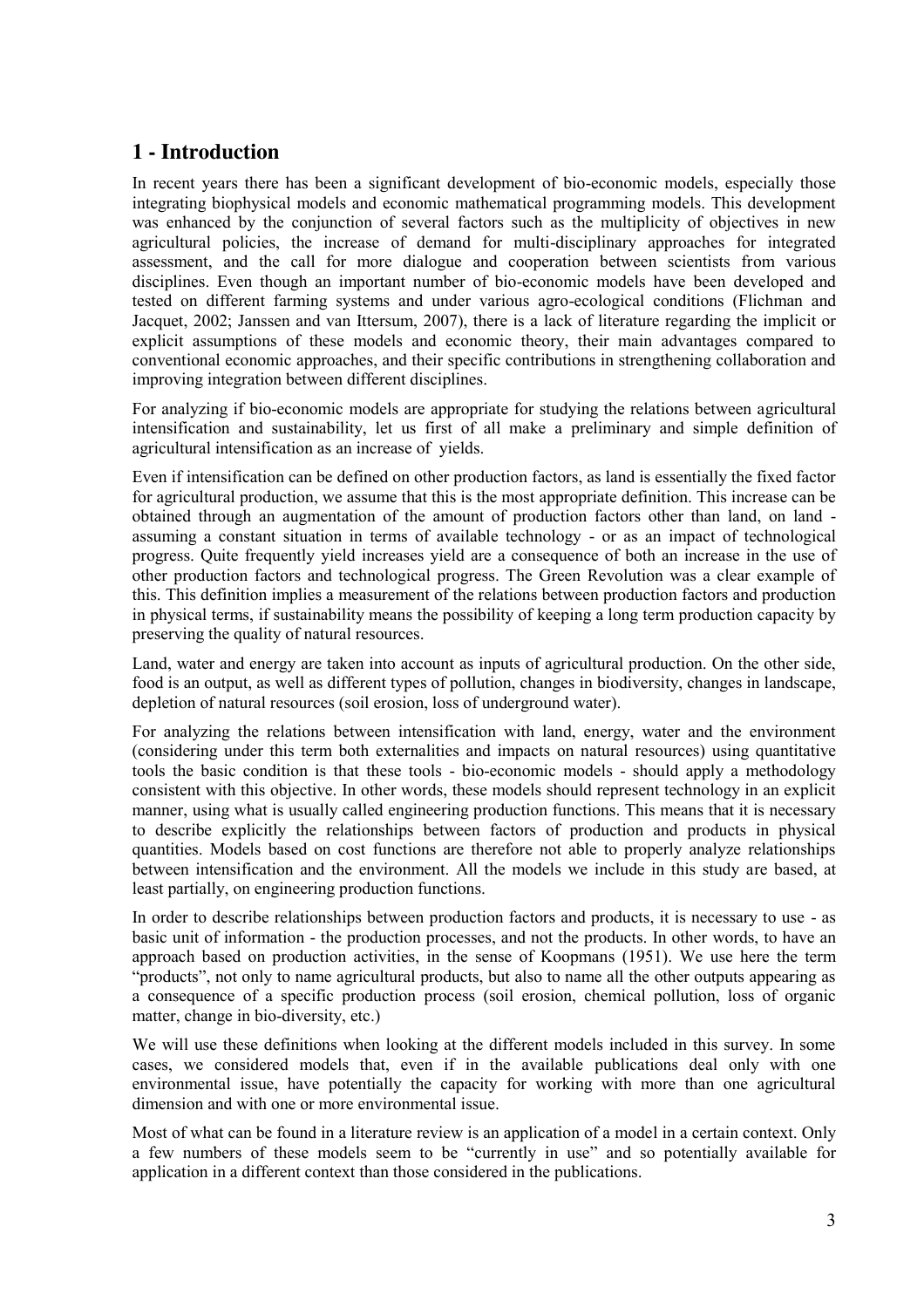Another factor that will be considered is the use of biophysical models as source of information for the bio-economic models. We can observe that this is the case for most of the bio-economic models included in this study.

We also have to clarify what type of bio-economic models we are dealing with. Following the terms used in an interesting survey of bio-economic models (Brown, 2000), one kind of model is concerned with "primarily biological process models to which an economic analysis component has been added". The other kind includes "the economic optimization models which include various bio-physical components as activities among the various choices for optimization". In between, he considers a third category that integrates in an interactive manner the biophysical and the economic models. This last category would genuinely deserve to be called "bio-economic" and be the focus of this review.

The first category includes models where agro-ecological or biological processes can be quite sophisticated. However, most of these models only account for net returns or gross margins from possible activities or combinations of activities. Lacking the capacity to simulate production decisions, even in a normative approach, these systems fell short of analyzing other than very context-specific environmental impacts<sup>1</sup>. Consequently, we emphasize the second and third categories in this review.

There is also a difference that has to be mentioned, depending on how the information coming from biophysical models is used. In some models, a meta-modeling approach is applied, meaning that out of simulation results of biophysical models, simplified models relying on some important variables are used as inputs of the bio-economic models. This approach is used principally in dynamic models.

There is another possible classification that can be suggested, if we take into consideration the purpose of the modeling exercise. In principle, all optimization models are normative, but in practice, when the objective of the exercise is to make an *ex-ante* assessment of different types of impacts (from new policies, technological progress or climate change…), these models can be applied in a positive manner. It usually implies representing first how a specific system works, and then, if this representation is close enough to the observed situation (we say then that the model is calibrated), by changing a set of parameters (i.e. prices, taxes, subsidies or climate change variables) it is possible to use them for making forecasts. It all depends on the assumptions underlying the goals selected in the optimization program. Are they assumed to represent a behavior? Or do they set the optimal target to attain? We do not use this classification for this review, because almost all the models considered in this study can be used in a normative as well as in a positive manner. Our choice is just to mention if the intention of the author(s) corresponds to one or the other orientation.

## **1.1 - Activities and products: some preliminary concepts**

1

There are two ways of representing the scope of potential techniques in an economic model.

Represent the production process, taking into account the physical quantities of inputs needed to produce one unit of output (or used per unit of a fixed resource as land, in the case of agriculture.

Represent the production process through the production costs, using in this case a monetary measurement of inputs.

The first case implies the use of an engineering production function approach, making technology representation explicit (kg of fertilizer/ha, m3 of water for irrigation, etc). This approach allows for

 $<sup>1</sup>$  A good example of such a model is the Century ecosystem model (Antle et al, 1999). Linked to an economic simulation</sup> model, it allows quantifying the economic efficiency of alternative policies that might be used to sequester Carbon (C) in agricultural soils (in the Northern Plains region). The economic simulation model represents changes in land use and management decisions on a site-specific basis in response to economic incentives. The Century ecosystem model is used to simulate the equilibrium levels of soil C associated with the principal dryland grain production systems in the region. Model outputs are combined to assess the costs of inducing changes in equilibrium levels of soil C through different types of policies.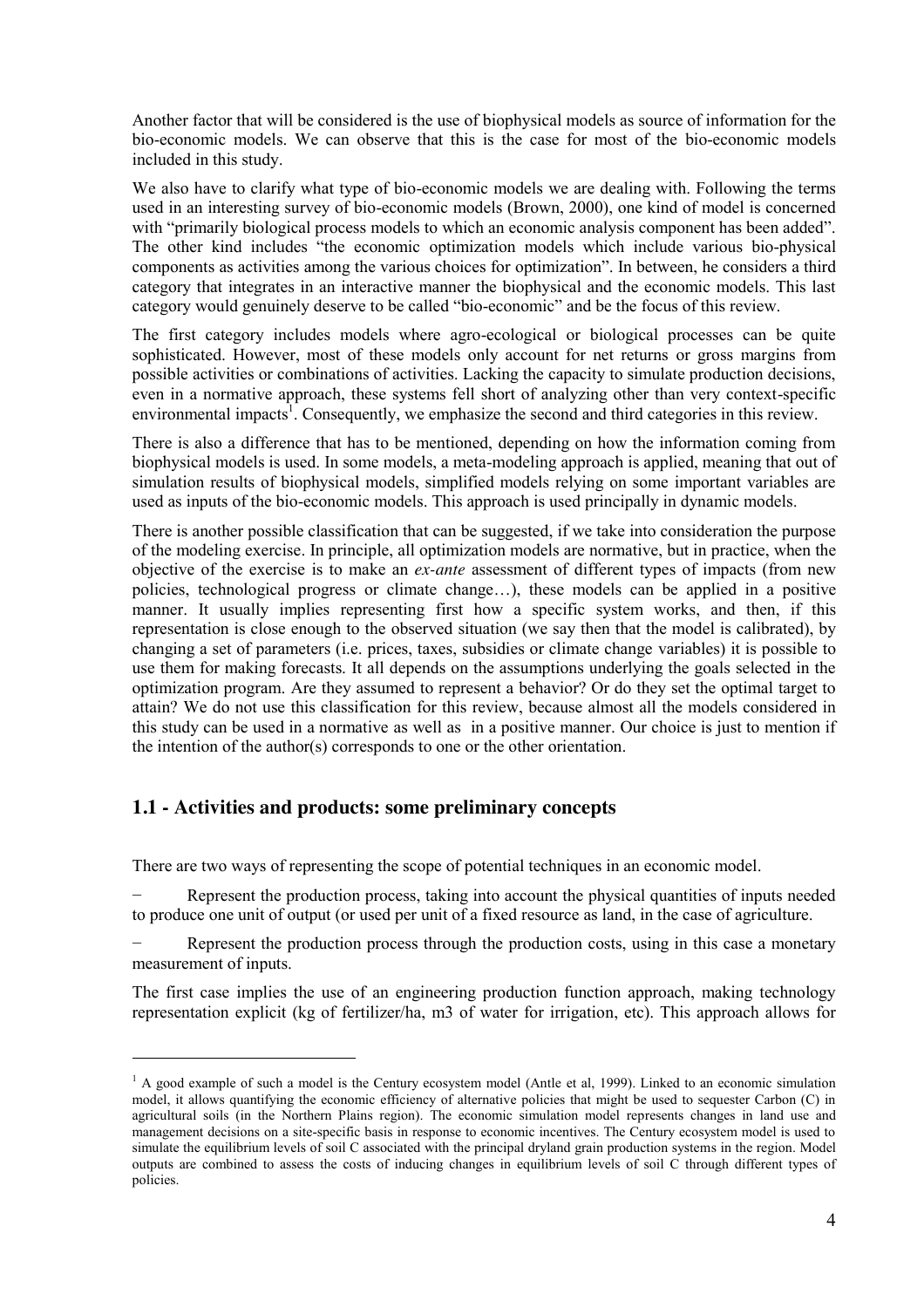switching between production processes defined in a transparent way (Flichman and Jacquet, 2002; Janssen and van Ittersum, 2007).

These engineering production functions constitute the essential link between biophysical and bioeconomic models. The reasons justifying a primal representation of technology are very clear: with these models we have to deal simultaneously with biophysical and economic systems and we need to quantify physical variables, as well in the inputs of the model as in the outputs, such as the level of nitrate pollution, soil erosion, etc.

The use of engineering production functions creates a strong information demand. It is necessary to have data about these engineering processes in terms if physical input-output matrices.

The basic element of this approach is the production process, or the production activity, not the final good (or product) resulting out of this process. In other words, and using an example from agricultural production, a unit of wheat grain is not the basic element, but the production process that allows obtaining a unit of wheat grain is the basic cell. A production activity describes a specific production process.

Each product can be produced by several activities, and each activity can produce several products.

One activity is defined by the technical coefficients that represent the use of inputs needed to produce different outputs. In agricultural models, frequently these technical coefficients relate to one unit of the fixed factor (land) rather than to one unit of product. Koopmans already developed this approach many years ago:

"This method, which precludes the separate measurement of alternative processes to produce the same commodity, or the recognition of joint production, can be and is being supplemented by the study of engineering information" (Koopmans, 1951).

We will develop later the issue of joint production, what we want to clarify at this point is the relationships between activities and products.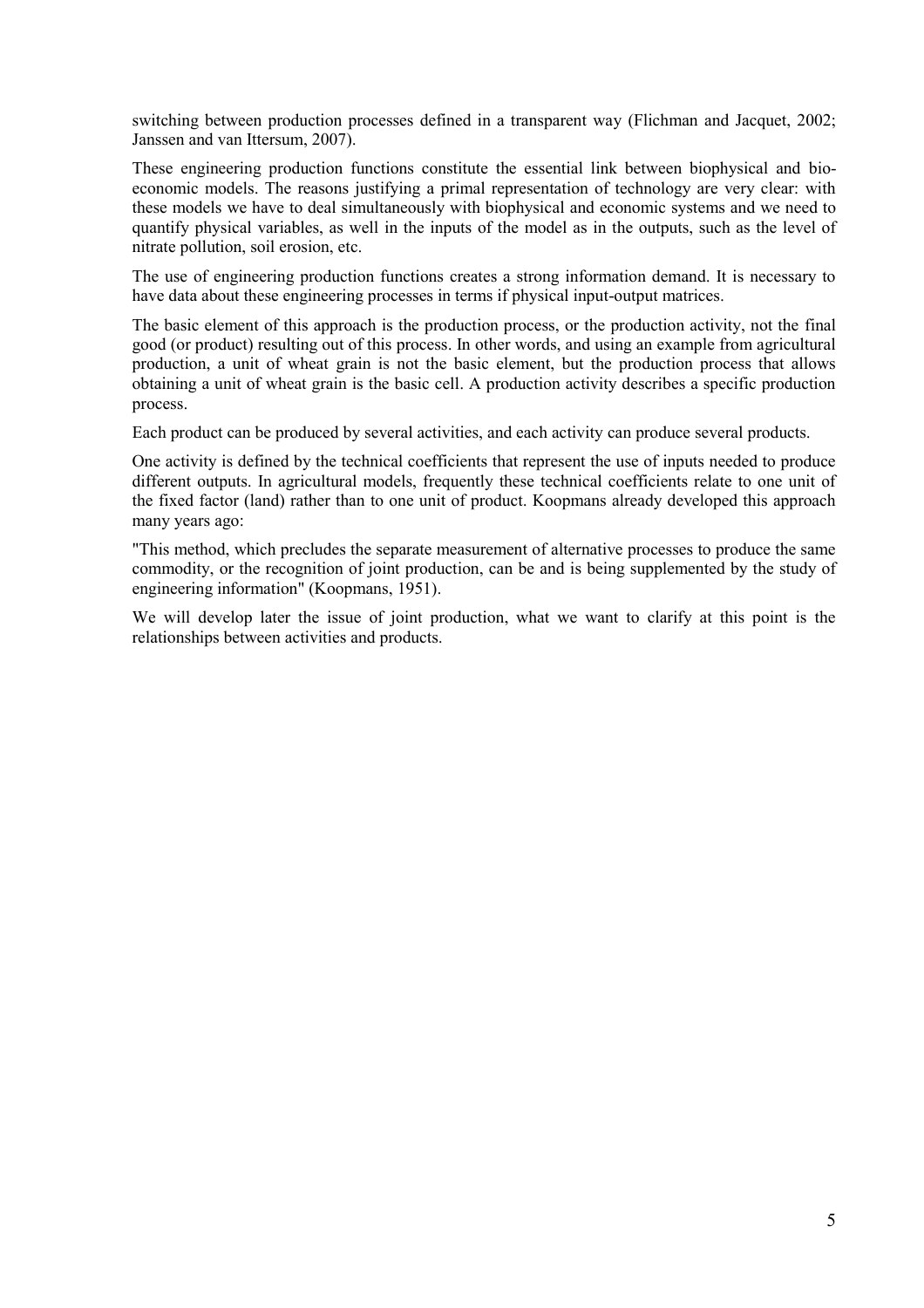#### **Diagram 1 - ACTIVITIES AND PRODUCTS**

Source: Modelling the Relationship Between Agriculture and the Environment Using Bio-Economic Models: Some Conceptual Issues. G. Flichman, K. Louhichi and J.M. Boisson in G. Flichman (editor), Bio-Economic Models applied to Agricultural Systems. Springer Science Business Media 20



The scheme presented above shows the causal relationships implied in this type of model. "Products" (wheat, straw, NO3) are the outputs of production processes that are described by the activities.

What is also important to realize is that this type of representation has two "faces":

- One activity (or production process) has several outputs  $-$  joint production
- One product can be produced by several activities (or production processes)

In the upper part of the diagram, we can observe joint production, as several products emerge from a single production activity. In the lower part is shown the fact that one product is obtained through several production activities, allowing the existence of non-linear relationships concerning cost and production functions of the product, not of the activity.

Thanks to this representation we can take into account the positive and negative jointness (Baumgärtner et al., 2001) associated to the production process, and to assess in an integrated manner new policies, which are mainly linked to activities and not to products.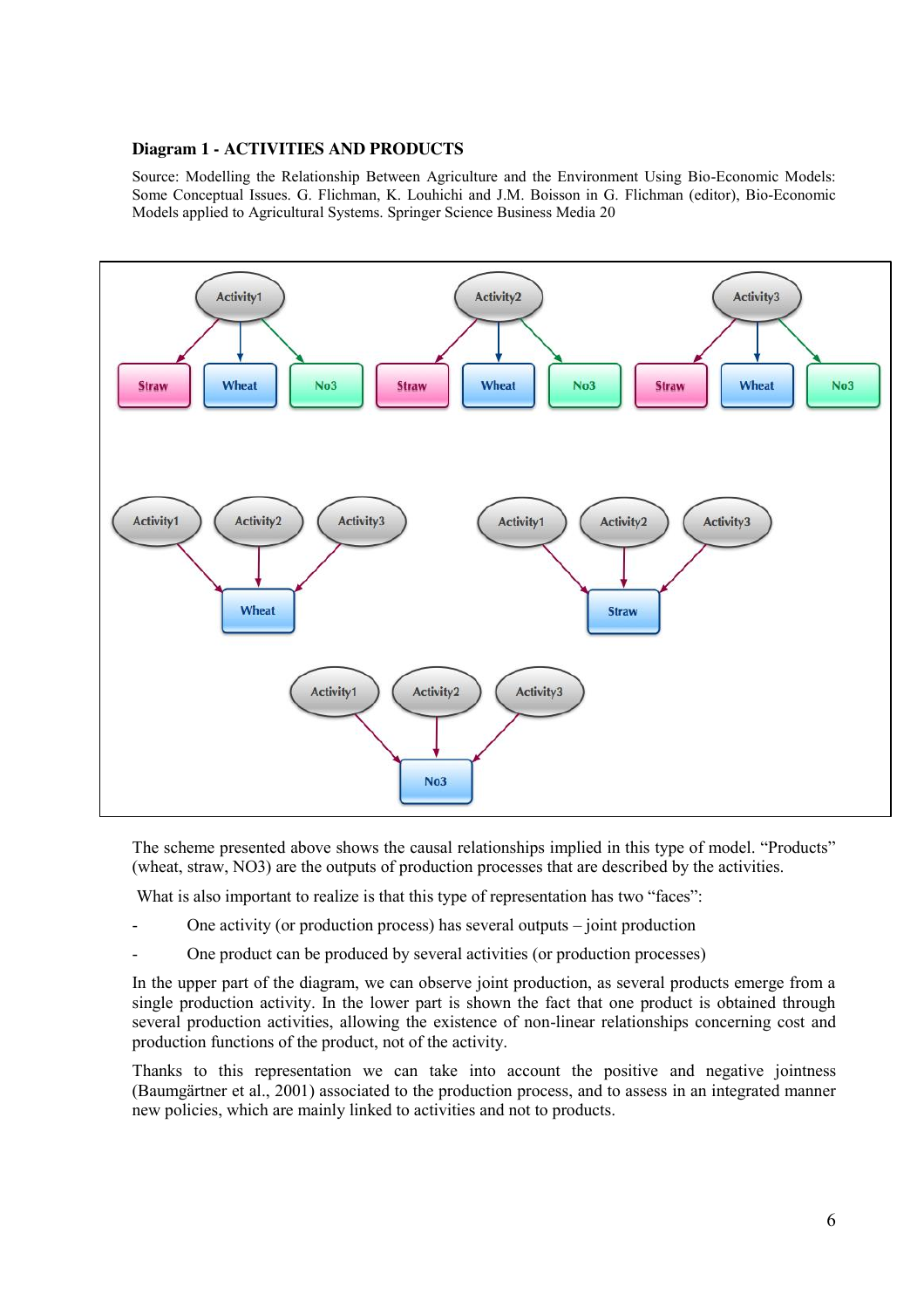#### **Diagram 2 - An agricultural activity as a production process with multi-inputs multi-outputs**



Source: idem Diagram 1

The above diagram represents an input-output linear vector concerning one single production activity.

## **1.2 - Joint products in bio-economic models**

As it was already developed, each production activity has several outputs. In the simple example presented in the previous section, these products are grain, pollution and straw. All these products emerge from one production activity. They are joint products (Pasinetti, 1980; Baumgartner, 2001). The relation between a production activity, the main product (from the point of view of the firm) and the joint(s) product(s) is a fatal relation. It is impossible to produce grain without polluting or producing straw. And these relations (production activity  $\rightarrow$  joint products) are thus linear ones.

Adopting this vision, we should not approach the external effect (cost or benefit for other economic agent) as a direct consequence of wheat production; we have to identify what production activity generates this cost to other agents (nitrate pollution) in physical quantities. Doing this, we consider pollution, as an output of the activity that produces both wheat and pollution as outputs. This means that for calculating the externality as a cost, we need first to have some knowledge about it as a physical product, and we need to measure it in physical terms (tons of soil erosion, kg of NO3 pollution, etc.). Fortunately, we have had access for about 20 years to dynamic biophysical models that simulate the different products related with an agricultural activity (in our case, grain, straw, pollution) within an integrated framework.

This type of representation intends to provide a mechanistic, cause-effect explanation of what is behind the external costs (or benefits). Very frequently we can find empirical approaches, trying to find statistical relations between some crop production (considered as "the" product) and some externality, like soil erosion. By construction, even if sometimes it is possible to find elegant functional forms that fit well, these relationships will always be limited to the specific case from where they have been calculated. They are purely empirical: there is a complete lack of analysis of the processes that connect, for example, grain production with soil erosion. What produces erosion is not the wheat production itself, but the way it is produced, what type of tillage is used, in what period, in connection with the weather, with the type of soil, the previous crop and many other technical issues. In other words, it is the process of production, represented by a specific activity. A certain amount of nitrate leaching is not provoked by maize production, but by a certain production activity of which maize grain is one of the outputs (i.e. a wheat-maize rotation with a specific input combination). The relation between a maize non-linear production function and the level of nitrate pollution can be extremely complicated to define and, if defined, it will not be in a chain of cause-effect relationships (because there is not a direct relation between these two variables), the empirically obtained function will be applicable only to the specific situation where it was estimated. Each agricultural technique represented by each production activity is related, in a defined environment (soil-weather) with one value of pollution or erosion, and there is no functional form that can be a priori applied to represent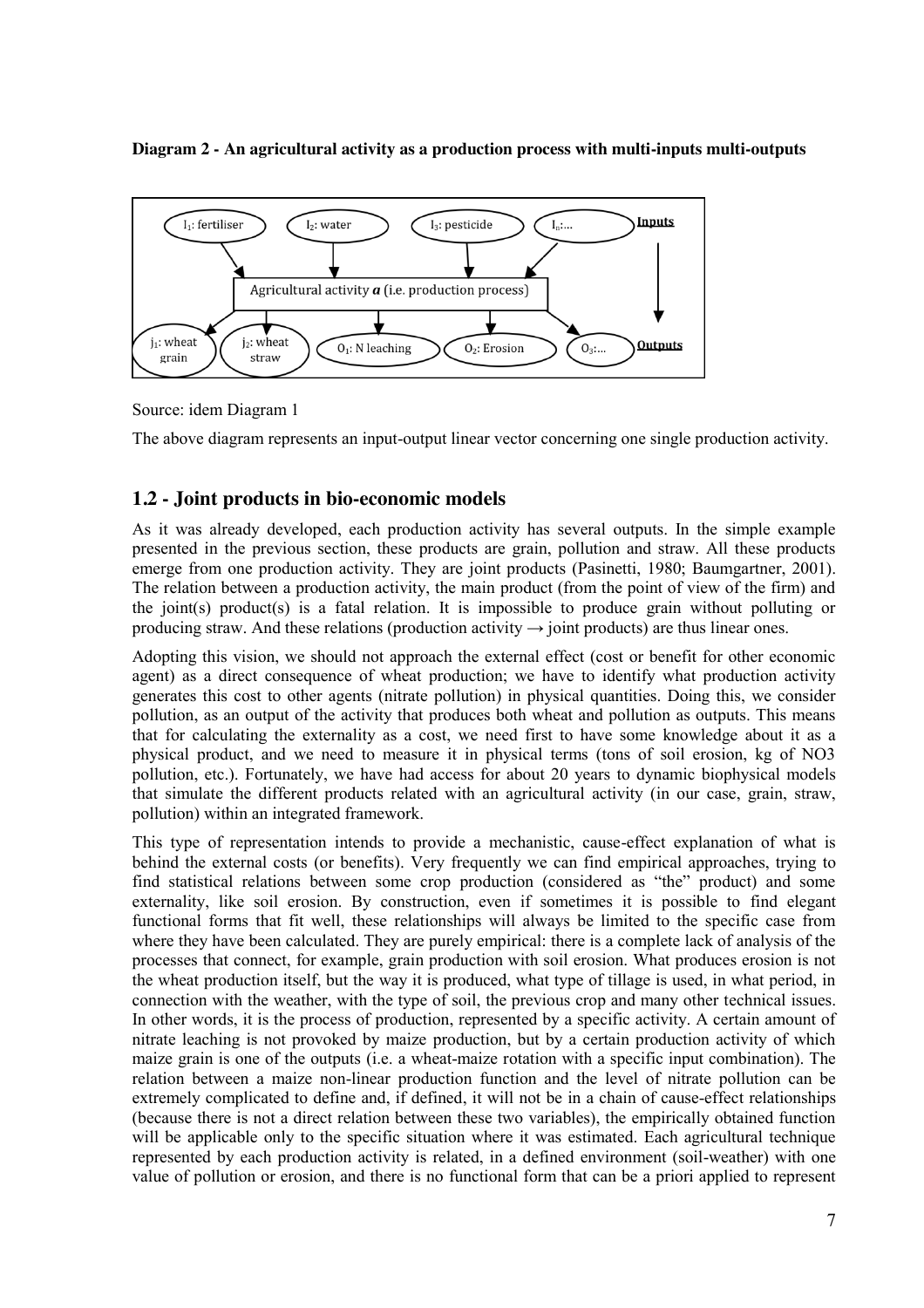the relationships between two of the joint products, as they are an outcome of extremely complex processes. These can be better represented by fixed technical coefficients relating activities and products. Of course, it can be possible, out of a post-modeling exercise, to estimate non-linear relationships between different outputs of the model, using parametric procedures. But no functional form should be introduced a priori in the optimization model. The results of simulations done using a biophysical model can be synthesized in an appropriate way and introduced as linear technical coefficients in a mathematical programming model. And this procedure can be applied in a dynamic model as well as in a comparative-static one. The quality of soil, in terms of its production capacities, changes with the way it is used over time. This implies that, by essence, this issue should be analyzed using a dynamic approach. That is why the biophysical models are perfectly appropriate for doing this.

In brief, modeling the relations between agriculture, natural resources and environment needs to mobilize different types of models and knowledge. It is difficult to do so and it is also difficult to expose it.

## **2 - Survey of bio-economic models**

For this purpose, a classification is carried out taking into account consideration of spatial and time scales.

- Farm models
	- o Static
	- o Dynamic
- Landscape models
- Regional and National Models
	- o Static
	- o Dynamic

Fishery and forestry models are a special case in the bio-economic literature. Some can simulate fish population dynamics or timber growth at a very detailed level. The objective is usually to determine what fishing effort or timber extraction maximizes profits – or any other welfare function – while considering renewable capacities. Most models are concerned with identifying maximum yields – referred to as sustainable yields – at which levels of stocks and profits can be maintained. Environmental sustainability usually enters these models through the impacts on the stock carrying capacity or intrinsic growth rates. The distinction between agronomic and environmental dimensions then becomes blurred. Consequently, only models explicitly mentioning environmental indicators, other than those related to the underlying population growth<sup>2</sup>, will be presented in this review.

## **2.1 - Farm models**

At the farm scale, the farm system is considered as a decision unit of agricultural system. This method allows understanding the functioning of the production unit and the interactions between production activities. The variety of bio-economic models used to assess environmental issues at the farm level, illustrates the need for diagnosis at this scale. The farm level approach is mainly used to address i) environmental policy questions; i.e. to support policy design and decision making, ii) to assess the sustainability of farm or/ and iii) to help farm producers understand and manage their production systems. Farm models could be static or dynamic.

## *2.1.1 - Static models*

-

The **Tunisian Farm Model** (Mimouni et al., 2000) assesses the trade-offs between farm income and the reduction of erosion and nitrate pollution. The approach used in this paper combines a biophysical

<sup>&</sup>lt;sup>2</sup> For example, biodiversity benefits or erosion prevention forests may provide beyond timber.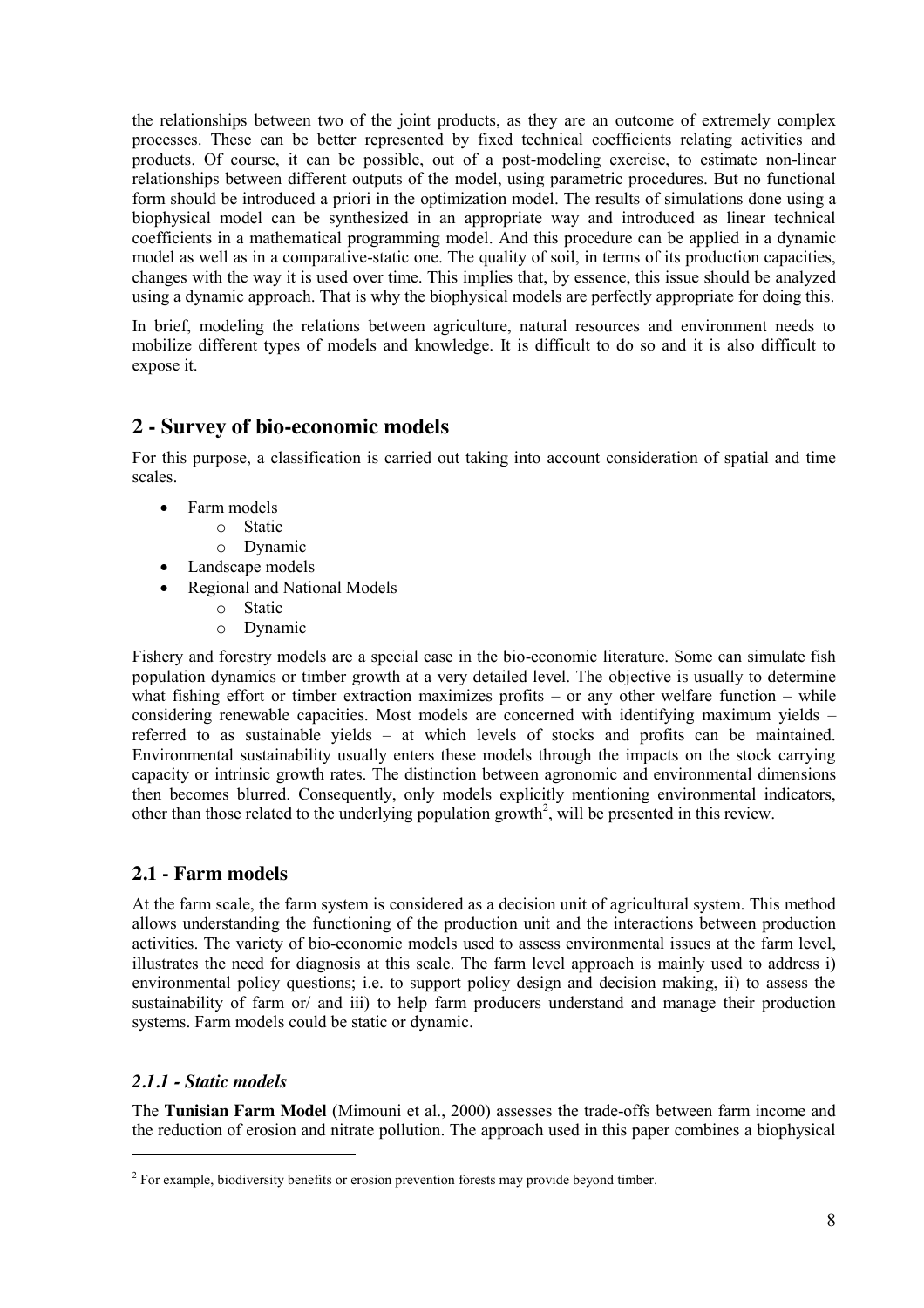model and a mathematical programming model. The mathematical programming tool developed in this study is a statistic multi-objective programming model. The key idea is to maximize farmers' returns and minimize both soil erosion and nitrate leaching, so as to preserve the quality of soil and water resources. The biophysical model EPIC (Erosion-Productivity Impact Calculator) is used to simulate the interactions among weather, hydrology, erosion, nitrate pollution, pesticide pollution, plant growth, soil tillage and management, and plant environmental control sub-models. These data are introduced in the economic model as discrete variables through an engineering production function. The main activities considered on the farm are dairy farming, sheep breeding, and cereals and sugar beet. The monthly feed requirement for the dairy and sheep production are linked to forage cropping.

The multi-objective programming models coupled with crop simulation models appears as a useful tool to address agricultural–environmental issues.

This model allows analyzing the trade-offs between farm revenue, level of pollution (nitrates percolation) and soil erosion. The results show that, in the described conditions, it is difficult to find solutions with high revenue and low nitrate pollution and erosion. The management that allows limiting erosion in most cases increases nitrate pollution, at least with the alternative activities that are considered in the exercise.

The modeling framework presented in this study considers inputs and outputs prices as exogenous. Livestock dynamics are not taken into account.

The **Farm System Simulator Model (FSSIM**) (Louhichi et al., 2009) was developed within the SEAMLESS project [\(http://www.seamless-ip.org/\)](http://www.seamless-ip.org/) in response to the need for research on public policy impacts in the EU. It aims to provide policymakers with "*an integrated tool for ex-ante impact assessment of agricultural, environmental and rural development on the sustainability of agriculture and sustainable development*" (Louhichi et al., 2009). FSSIM is a static bio-economic model to assess at the farm level the impact of agricultural and environmental policies on farm performance and on sustainable development indicators. It consists of a data module for agricultural management (FSSIM-AM) and a mathematical programming model (FSSIM-MP). FSSIM-AM aims to identify current and alternative activities and to quantify their input and output coefficients (both yields and environmental effects) using the biophysical field model APES (Agricultural Production and Externalities Simulator) and other data sources. FSSIM-MP seeks to describe farmer's behavior given a set of biophysical, socio-economic and policy constraints, and to predict farmer decision-making responses under new technologies, policy market and environmental changes. FSSIM is applicable to crop-based and livestock-based farm types. The principal outputs generated from FSSIM for a specific policy are forecasts on land use, production, input use, farm income and environmental externalities (e.g. nitrogen surplus, nitrate leaching, pesticide use, etc.). Input data are fitted in the economic model as discrete variables by using engineering production function. The economic model is static, while it takes into account the dynamics of biophysical processes. The model can include farmers' risk aversion through the Risk module. For this purpose a global utility function, defined as gross margin minus risk, is maximized.

Three different livestock activities can be modeled in FSSIM, namely dairy, beef, and small ruminants (sheep and goats). Feed requirements for each different animal types and decisions as to the length of the grazing period are also taken into account for dairy activities. The feed requirements of the herd in terms of fiber, energy and protein are covered by roughage produced on farm (fresh, hay or silage), purchased roughage (hay or silage), concentrates produced on-farm or purchased concentrates. The quantities of on-farm produced and purchased feed depend mainly on prices of crop products (including feed) and inputs. The FSSIM model is linked to the Common Agricultural Policy Regionalized Impact modeling system (CAPRI) which is an EU agricultural sector model (Britz et al., 2007) used to estimate a set of initial prices for the agricultural products of all EU-27 regions.

Thanks to its modular structure, the FSSIM model can be used as a tool for facilitating future policy analysis and for understanding future farming systems. Also, FSSIM has been set-up such that it can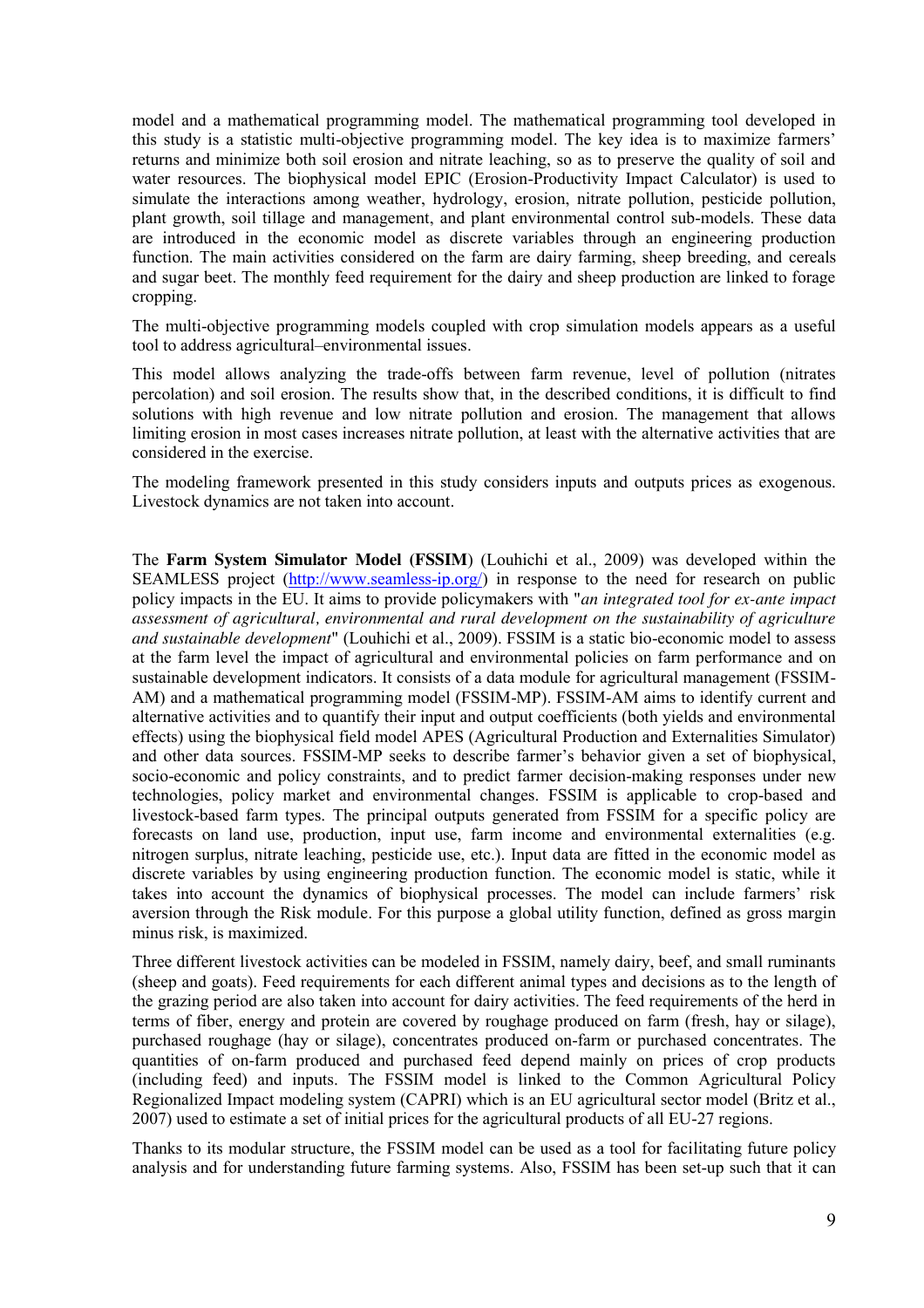readily simulate farm types in very different contexts (climate, soils and socio-economic conditions) and for different purposes. The reusability of the model was confirmed by the significant number of applications that have been published (Louhichi et al., 2008; Kanellopoulos et al., 2009; Kanellopoulos et al., 2010, Majewski et al., 2009; Mouratiadou et al., 2010; Traoré et al., 2009). The model is available under an Open Source license (www.seamlessassociation.org) and through its broader use it can be further tested and new modules can be added.

The **FarmDESIGN model** (Groot et al., 2012) is an extension of the static farm model FARM (Oomen and Habets, 1998). It aims at exploring the synergies and trade-offs between socio-economic and environmental objectives, such as economic performances and organic matter balance. To address the multi-functionality of agriculture, a multi-objective optimization is introduced, employing Paretobased Differential Evolution (Storn and Price, 1997). More specifically, FarmDESIGN couples a bioeconomic farm balance model to a multi-objective optimization algorithm that generates a set of alternative farm configurations that performed better than the original configuration. These alternative management options are then evaluated in terms of Pareto optimality in a normative approach.

The farm is the central management unit, consisting of interrelated components. Each component represents production activities defined by inputs and outputs. The farm balance model is a static model that calculates the "flows of organic matter, carbon, nitrogen, phosphorus and potassium to, through and from a farm, the resulting material balances, the feed balance, the amount and composition of manure, labor balance and economic results on an annual basis" (Groot et al., 2012). A steady state situation on the farm is assumed. Crop yields do not respond dynamically to fertilizer levels or other management operations. Required nutrients are calculated from the target crop yields and nutrient concentrations in products. Similarly, animal yields do not respond dynamically to management. Animal production is specified in terms of products (milk, meat, wool, eggs), which result in a set of energy and protein requirements ultimately compared with the feed balance. Various types of animals, dependent on the livestock present on the farm and the structure of the herd, can be considered provided that their requirements are expressed in the selected units for energy, protein, structure and saturation. The multi-objective optimization program then maximizes four objectives, namely the operating profit and organic matter balance, and minimizes the labor requirement and soil nitrogen losses. The model was implemented for a 96 ha mixed organic farm in the Netherlands.

This modeling study demonstrated the usefulness of multi-objective optimization in the (re)design of sustainable farming systems by means exploratory studies. It can serve as an exploratory tool to generate alternative management options that perform better with respect to a selected set of outcomes. It highlights how balancing crop-livestock interactions can help improve resource use efficiencies at farm scale. Including a water balance and incorporating erosion explicitly in the model would be valuable additions. Accounting for the added value generated by processing of crop and animal products and including resources transfer at regional level (labor and land) would also provide interesting complementary insights. Also, uncertainty on prices and policies is not addressed in this study. According to the authors, the model is generic enough to accommodate farming systems in environments that are contrasting in bio-physical conditions, farming systems configurations and data availability, since it has been used in arid regions in Mexico (Flores-Sanchez et al., 2011) and in student projects in Uruguay, Nepal and India.

FarmDESIGN is a product of the Farming Systems Ecology group (FSE) of Wageningen University. The software and related documentation are free of use and downloadable at:

<https://sites.google.com/site/farmdesignmodel/download>

The **Model of an Integrated Dryland Agricultural System** (**MIDAS)** (Kingwell and Pannell, 1987) is a mathematical programming model of a representative farm of the agricultural system of the eastern wheat belt of Western Australia. It is the outcome of many years of interdisciplinary work with the participation of economists, natural scientists of different disciplines, as well as farmers and computer engineers.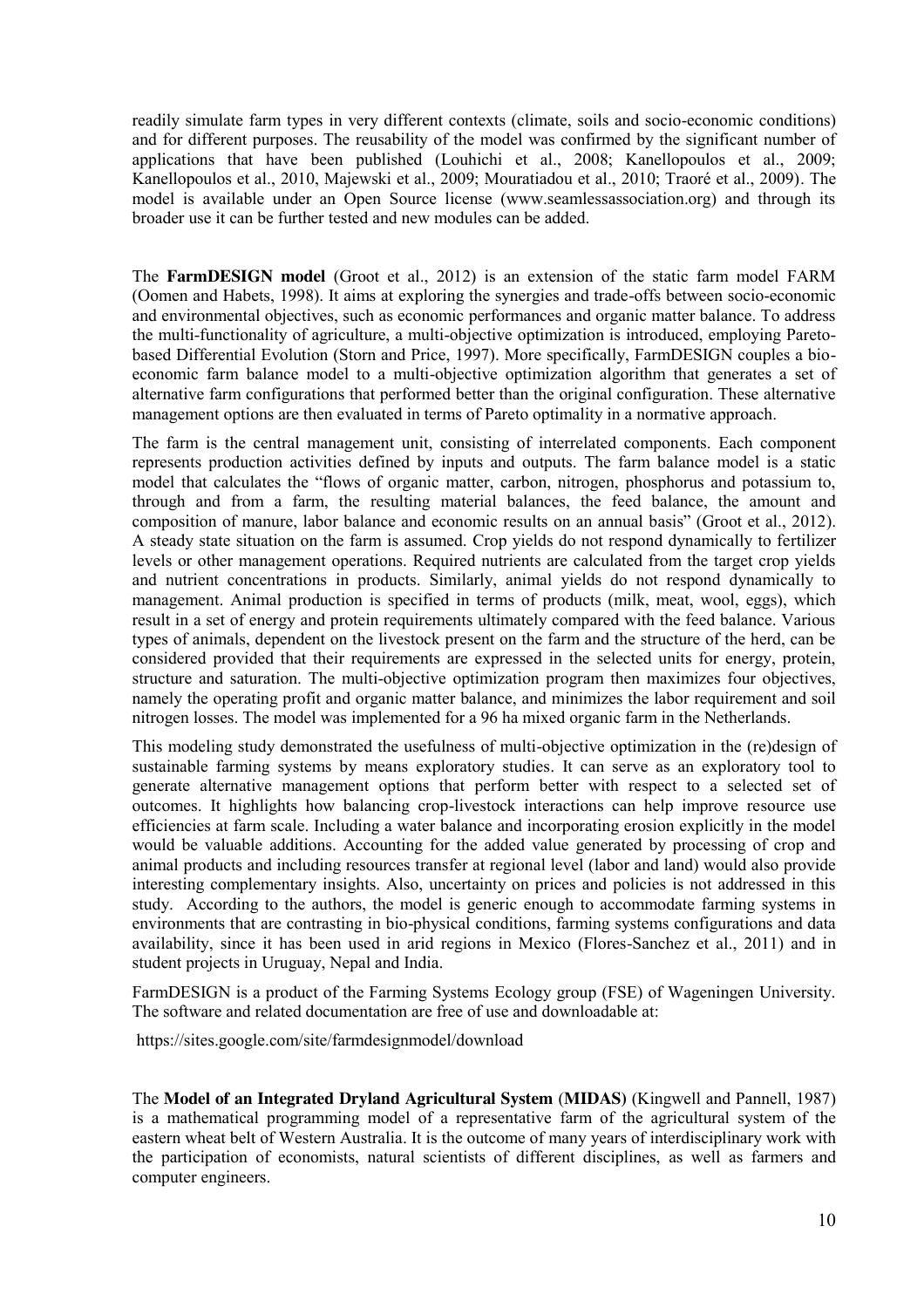MIDAS was one of the first models integrating biophysical and economic components. The use of this model is essentially normative, in the sense that it explores the possibilities of integrating technological changes (different time of rotations, introduction of new varieties, changes in the tillage systems) and their effects as well on economic as on environmental variables.

This model has been used in Western Australia for a very long period. In the last years, the relatively rough biophysical components have been substituted using outputs of more advanced biophysical models, such as APSIM (Kingwell, 2003)

MIDAS is representative of and adequate for the specific agricultural systems of Western Australia, whose farming system is very homogeneous. However, it can only be questionably applied to other contexts.

The **Dairy Cow Model** (Berentsen, 2003; Berentsen and Giesen, 1994; Berentsen et al., 1998) is a linear programming model for dairy farm. It has been designed to examine the economic and environmental effects of improved productivity of Dutch dairy farming. The objective function of the model maximizes labor income. The central element in the model is a dairy cow with a fixed milk production. A fixed ratio is considered between the number of young stock and the number of dairy cows to guarantee replacement of dairy cows. Surplus calves are sold. The area of grassland and division between grazing and mowing is dependent on the interactions among animal requirements, season of the year, price of concentrates and price and availability of other forages. These interactions are all considered in the optimization process.

This model has a strictly normative approach. This means that it does not try to reproduce a given situation and to simulate impact of policy changes, as most of the other models do, but to provide guidelines to farmers in order to ameliorate their practices.

The macro dairy farm model is developed at farm level and based on a static approach. It does not consider the interaction between farm and the system environment nor the possibility of resource transfer between farmers. The farmer is assumed risk neutral.

This modeling framework was built to serve the purposes of a wider project. The main objective of this project concerns an analysis of possible effects of changing circumstances on Dutch dairy farms. The model developed can be used to examine different questions in the field of institutional and technical change on dairy farms. Moreover, it offers the possibility to examine questions for dairy farms that differ in intensity and in size.

The Dairy farm model was used by van Calker et al. (2004) to determine how farm management adjustments and environmental policy affect different sustainability attributes. Compared to the previous version of the model, it includes economic and ecological indicators. The net farm income is included for measuring economic sustainability, while eutrophication potential, nitrate concentration in groundwater, water use, acidification potential, global warming potential and ecotoxicity are included as ecological indicators. The ecological indicators are determined from the Life Cycle Assessment (LCA) method.

The **Multi-Objective Decision support tool for Agri-ecosystem Management model (MODAM)** (Meyer-Aurich et al., 1998; Zander and Kächele, 1999; Kächele and Dabbert 2002; Meyer-Aurich, 2005; Uthes et al., 2008) is a multi-objective linear programming model used to address economic and environmental analysis of sustainable farming practices. It consists of a set of relational databases and analytical functions which allows computing the economic and environmental impacts of farming decisions related to land use alternatives (e.g. nitrogen balance, energy input, soil erosion and global warming potential of the production process). This framework is composed of six hierarchically linked modules: i) a plant production module (PLANT) which stores the sequential plant production activities; ii) a farm module (FARM) which integrates the farm capacities and animal production system; iii) an economic module (ECON) which allows the calculation of gross margin; iv) a Linear Programming module (LP) which optimizes land use in terms of economic returns and soil erosion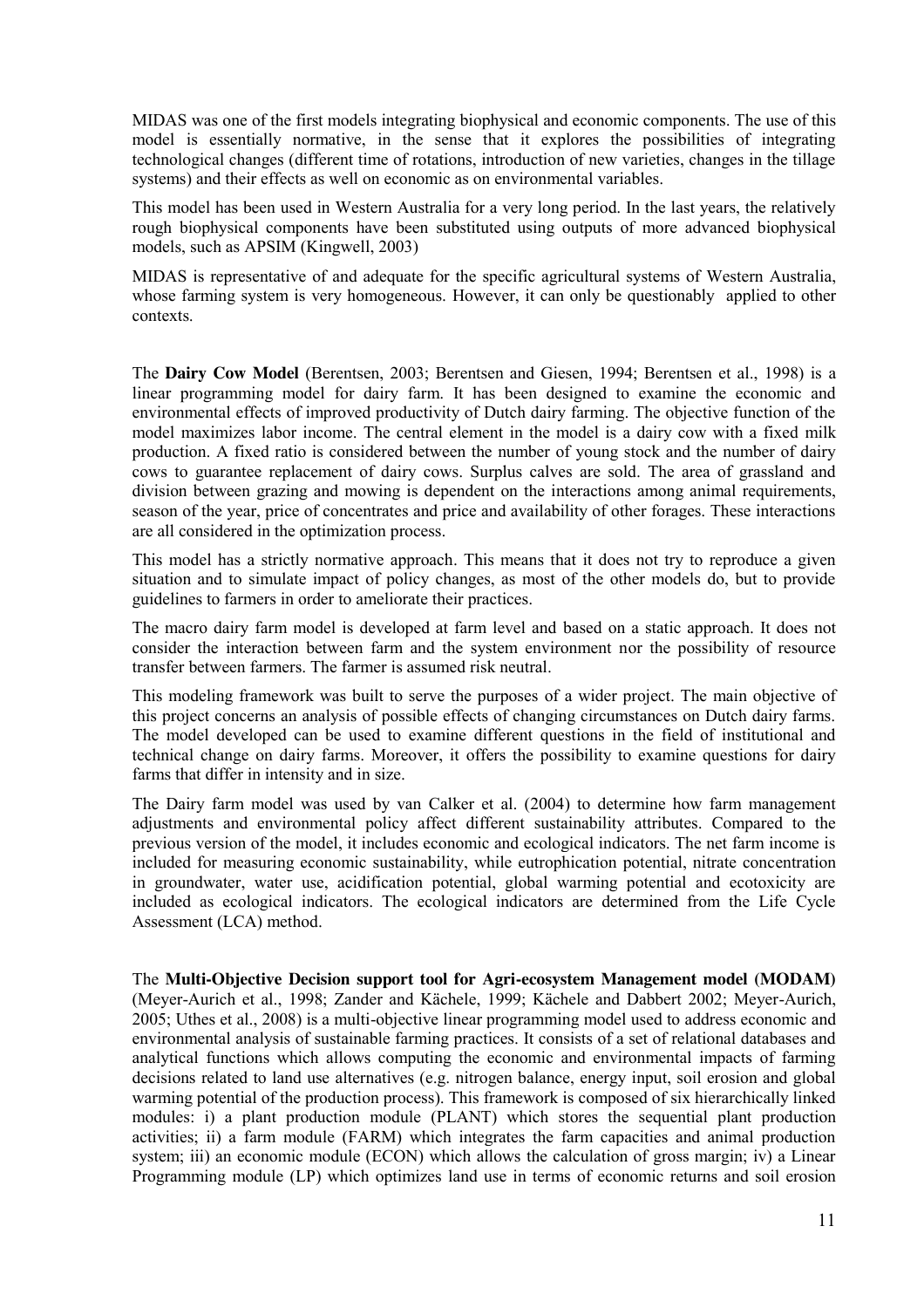targets; v) an ecological module (ECOL) which allows the ecological evaluation of cropping practices; vi) and a last module (INDEX) which considers the site specific soil and calculate erosion for each plant production activity. These modules describe production activities in a way that allows an economic and ecological analysis of the production process. As such, the model can be considered as complying with a positive approach; however, as the level of tolerated soil loss has to be predefined in the optimization, it could also be interpreted as a goal-orientated normative model.

MODAM is a farm simulation tool that enables the modeling of farm decisions, and their economic and environmental effects. It allows simulating scenarios for different land use options and goal attainment levels, as well as policy scenarios, such as the influence of prices and policy regulations on farmers' decisions and the effect of the resulting agricultural practices on the indicators of sustainability. Prices and policy regulations are the driving forces of the model. The model is static and refers to a partial equilibrium situation, ie it takes into account neither the variability of climatic conditions nor the influence of market on farmers' behavior and the interaction between farmers. This model presents other limitations since livestock is fixed and the interactions between animal and crop practices are not explicitly described.

Multi-criteria optimization tools like MODAM can help to illustrate the interdependencies in agroecosystems and estimate trade-offs. MODAM has already been applied in various studies in north-east Germany (Schuler and Kächele, 2003; Zander, 2003). Because of its modular and hierarchical structure, MODAM can be applied to various agro-ecological problems. However, for specific applications, adjustments have to be made. According to Zander and Kächele (1999), this modeling framework is well suited for single farm analysis as well as for regional models, for static as well as dynamic approaches. However, until now it has only been applied in a static way at farm level.

MODAM is hosted by the Institute of Socio-Economics at the Leibniz Centre for Agricultural Landscape Research (ZALF), Müncheberg, Germany. Related documentation and overview of the model are downloadable at[: http://www.modam.eu/](http://www.modam.eu/)

The **Bio-economic Macro model** (Tanure, 2013) announces "a novel conceptual macro-model with a system approach of the agricultural and livestock production environment". This static modeling approach adapted several sub-models of pre-existing studies: (i) meteorological; (ii) pasture; (iii) animal; (iv) crop–livestock integration; (v) crop; (vi) soil; (vii) pasture-animal; (viii) and pasture-soil to produce necessary biophysical inputs data for the economic model. The recent publication includes a conceptual model only, so for the moment it is not operational.

## *2.1.2 - Dynamic models*

The **Cebalat Model (**Belhouchette et al., 2012) developed a dynamic-recursive-stochastic bioeconomic model to evaluate the sustainability of farm irrigation systems in the Cebalat district in northern Tunisia. This modeling approach addressed the challenging topic of sustainable agriculture through a model linking a biophysical model to a bio-economic model. The difference in terms of methodology, compared with the previous models is the stochastic dimension of this model. Concretely, the bio-economic farm model has a moving time horizon of 10 years, assuming that longterm decisions are taken according to rainfall probability.

A crop growth simulation model (CropSyst) was used to build a database to determine the relationships between agricultural practices, crop yields and environmental effects (salt accumulation in soil and leaching of nitrates) in a context of high climatic variability. A reduced "meta model" was estimated based on the results of CropSyst simulations, to calculate the yield reduction for the following period of simulation according the crop pattern chosen by the model in the previous period.

As in the Lima model, a re-initialization of the multi-periodic model is computed introducing the results of the first period and running the model again for a 10-year horizon. But at the end of each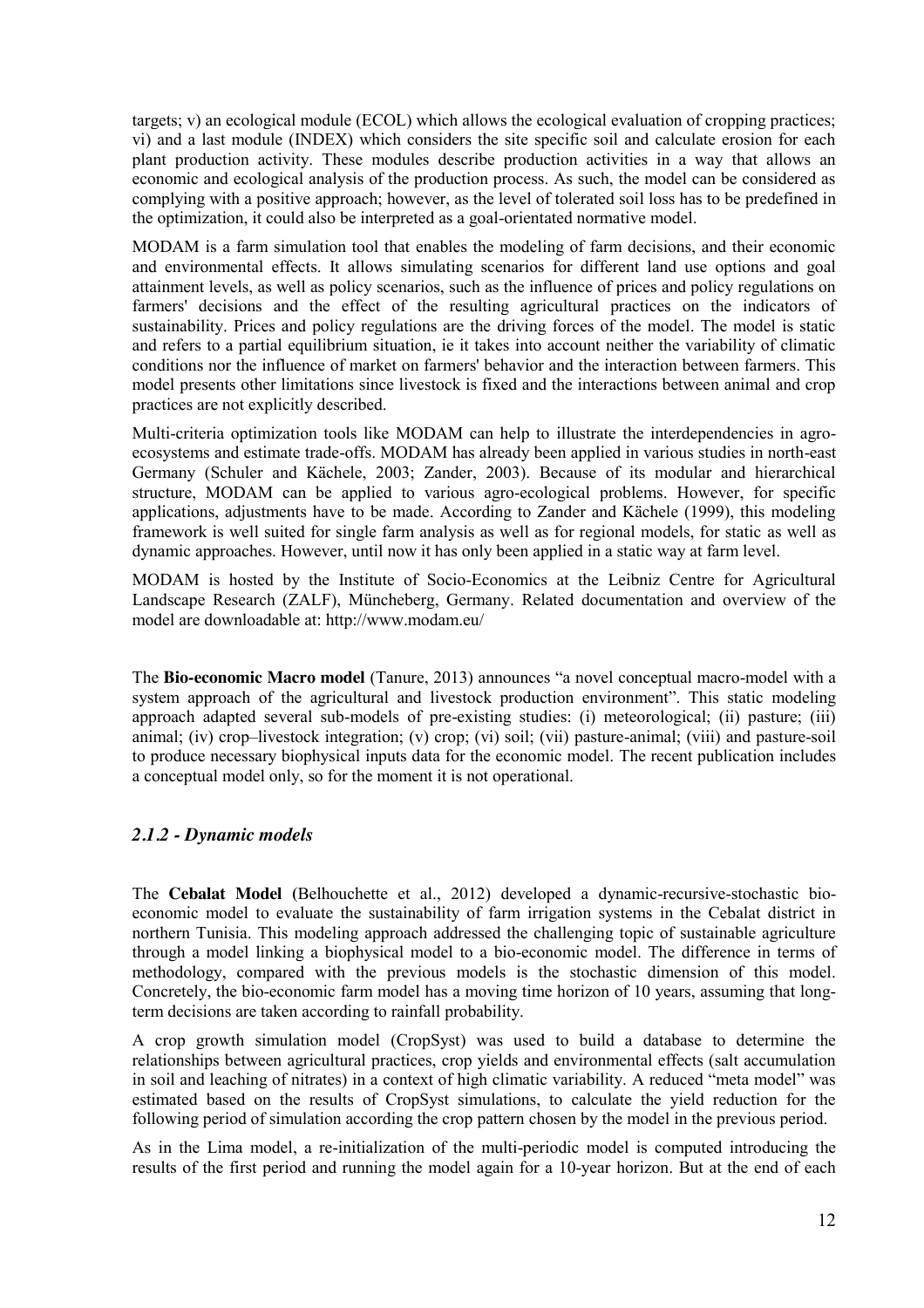period, several branches of different trajectories are open. Modern computers can cope with the "curse of dimensionality". Anyway, it was necessary to use an ad-hoc method to define typical trajectories for analyzing the results.

For simulating animal production the number of animal units has been kept fixed for the whole simulation timeframe.

When dealing with environmental problems in agriculture, time scale is very important because environmental issues are often characterized by long-term processes. (Janssen and Van Ittersum, 2007), but using recursive models involves the construction of large matrices that makes the result assessment difficult. This model does not consider the dynamics of the herd stock (animal is considered as fixed unit). Prices of products and inputs are considered exogenous.

This approach proved that it is possible to represent the evolution of farm decisions within a given year and over a period of years by taking into account a wide range of biophysical conditions (soil, rainfall), crop practices, land use or agro-management systems and types of production (fodder, grain). This methodology could also be re-used to simulate different scenarios combining biophysical, crop diversity and socio-economic conditions (e.g. price liberalization, water quotas, etc.) as well as new techniques that may be released by industry and extension services (e.g. new varieties resistant to major diseases and soil salt accumulation, new cropping techniques such as conservation agriculture or organic farming promoted in a region etc.). This study is an application of the approach, first developed by Blanco and Flichman (Blanco and Flichman, 2002) and applied in a doctoral thesis (Belhouchette, 2004).

## **2.2 - Landscape level**

The **Integrated Land use Model (ILM)**3 (Schönhart et al., 2011) addresses the biodiversity effects, at farm and landscape levels, of land use intensity and landscape development. ILM is a static mixedinteger linear programming farm model with spatial field contexts. It combines the crop rotation model CropRota (Schönhart et al., 2009), the bio-physical process model EPIC (Williams, 1995) and a farm optimization model FAMOS[space] (Schönhart et al., 2011). CropRota provides typical crop rotations on the farm level, which are integrated in EPIC together with geo-referenced field and climate data to simulate crop yields and other bio-physical outcomes such as soil sediment losses and changes in soil organic carbon stocks. Field and farm specific crop yields, crop rotations, and environmental outcomes are input to the spatially explicit farm optimization model FAMOS[space], which maximizes total farm gross margin subject to resource endowments and several balance equations. It builds on the FAMOS (Forest and Agricultural Optimization Model) model (Schmid, 2004) by integrating spatial field contexts, thus allowing for environmental and landscape structure analysis.

The model covers all relevant crop and livestock production activities, management variants, and policy options as well as field attributes of the region. The livestock production component includes the type and amount of animals raised and the farming system (organic versus conventional production) taking into account coupled livestock subsidies for suckler cows, bulls, and calves. FAMOS[space] includes interaction between livestock and crop production components through the Feed balances which guarantee animal specific nutrient demands that are supplied from internally produced or purchased forage and concentrates.

Land use intensity is considered by crop rotation choices, nutrient application rates (nitrogen, phosphate and potassium) as well as mowing frequencies. Four intensity levels can be tested in the model: high intensity, medium intensity, low intensity, and organic farming. The cost-effectiveness of different agri-environmental measure to achieve biodiversity targets is assessed by scenario analysis. Fields are the spatial decision units in FAMOS[space]. This structure allows introducing landscape

-

<sup>&</sup>lt;sup>3</sup>The model can be referred to as the FAMOS[space] model.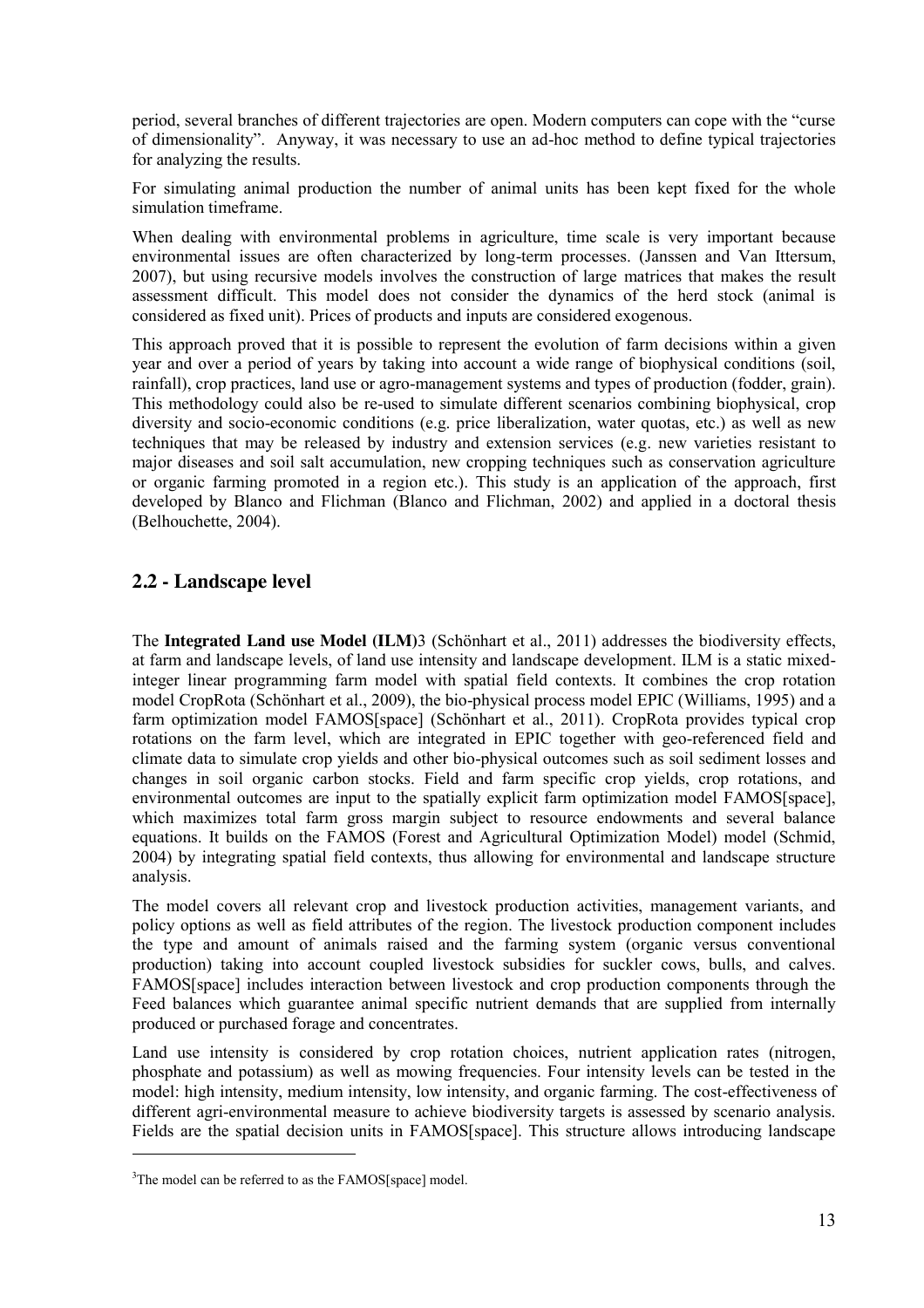metrics to quantify the spatial biodiversity impacts of landscape development scenarios. The Shannon's diversity index (SDI, Weaver and Shannon, 1949) is used as indicator of landscape biodiversity.

This modeling approach addresses several methodological challenges related to integrated land use optimization models at landscape levels such as "model evaluation, data availability, the trade-offs between model complexity, size and dynamics, and the linkages to disciplinary knowledge" (Schönhart et al., 2011). This approach contributes to closing a methodological gap in the scientific literature by allowing for spatial modeling of landscape elements. However, it requires high resolution landscape data, which could be restrictive in some contexts.

This framework couples integrated and static approaches as the CropRota, EPIC, and FAMOS[space] modules are structured in a sequential order, where the former two provide input data to the latter without feedbacks. Decisions in FAMOS[space] reflect actual producers' choices assuming efficient farm resource utilization. As such, it would be classified as a positive approach model. This typical procedure for integrated land use models (Zander and Kächele, 1999; van Ittersum et al., 2008; Wei et al., 2009) reduces model complexity and solving time, as well as data demand on exogenous market conditions, but neglects issues such as land use transition processes or strategic decision making for investments (Weersink et al., 2002; Janssen and van Ittersum, 2007). Furthermore, although operating at a larger scale than the farm level, interactions among farms are not considered. Interactions are determined only by exogenously given prices for inputs and outputs. Finally, the modeling approach didn't take into account the long-term structural developments of farms via land markets.

This work has been prepared within the Sustainable Development School (dokNE) at BOKU University of Natural Resources and Applied Life Sciences, Vienna, Austria and was also supported by the FP7 project "Climate Change – Terrestrial Adaptation & Mitigation in Europe" (ccTAME) funded by the European Commission. FAMOS[space] is developed in GAMS (General Algebraic Modeling System).

The **Ginchi Bio-Economic Model** (Okumu et al, 2000) uses a watershed-level dynamic non-linear mathematical programming model to optimize a weighted utility function wherein three goals are incorporated (cash income, leisure and basic food production). It is used to identify the economicenvironmental trade-offs among various possible technologies and policies. The model takes into account crop and livestock constraints, rising household food requirements, and forestry activities, as well as the biophysical aspects of soil erosion and soil nutrient balances arising from these activities. Data for input and output coefficients was collected by structured questionnaire. The dynamic model addresses the issue of the long-term effects (12-year time horizon) of soil erosion on income and food self-sufficiency. It incorporates a dynamic relationship among soil loss, productivity and community welfare. It also considers soil nutrient balances for N, P and K. Cumulative soil losses are computed for each year and these determine crop yields in the following year after accounting for the effects of chemical fertilizer and dung manure applications.

This approach considers a single decision-maker and thus doesn't consider the heterogeneity of farmers' decision making. Furthermore, the model does not include a component for risk analysis. However, it does endogenize the effects of land degradation. Assessment of environmental concerns at a watershed level better addresses the natural delineation of the landscape, and hence the biophysical scale of environmental issues. The model considers resource multi-functionality and the multidimensional trade-offs that emerge from this. It also integrates the feedback to productivity through use of modified Universal Soil Loss Equation (USLE) to change yield potential and takes into account the seasonality of land and labor use as well as labor type (male, female and children).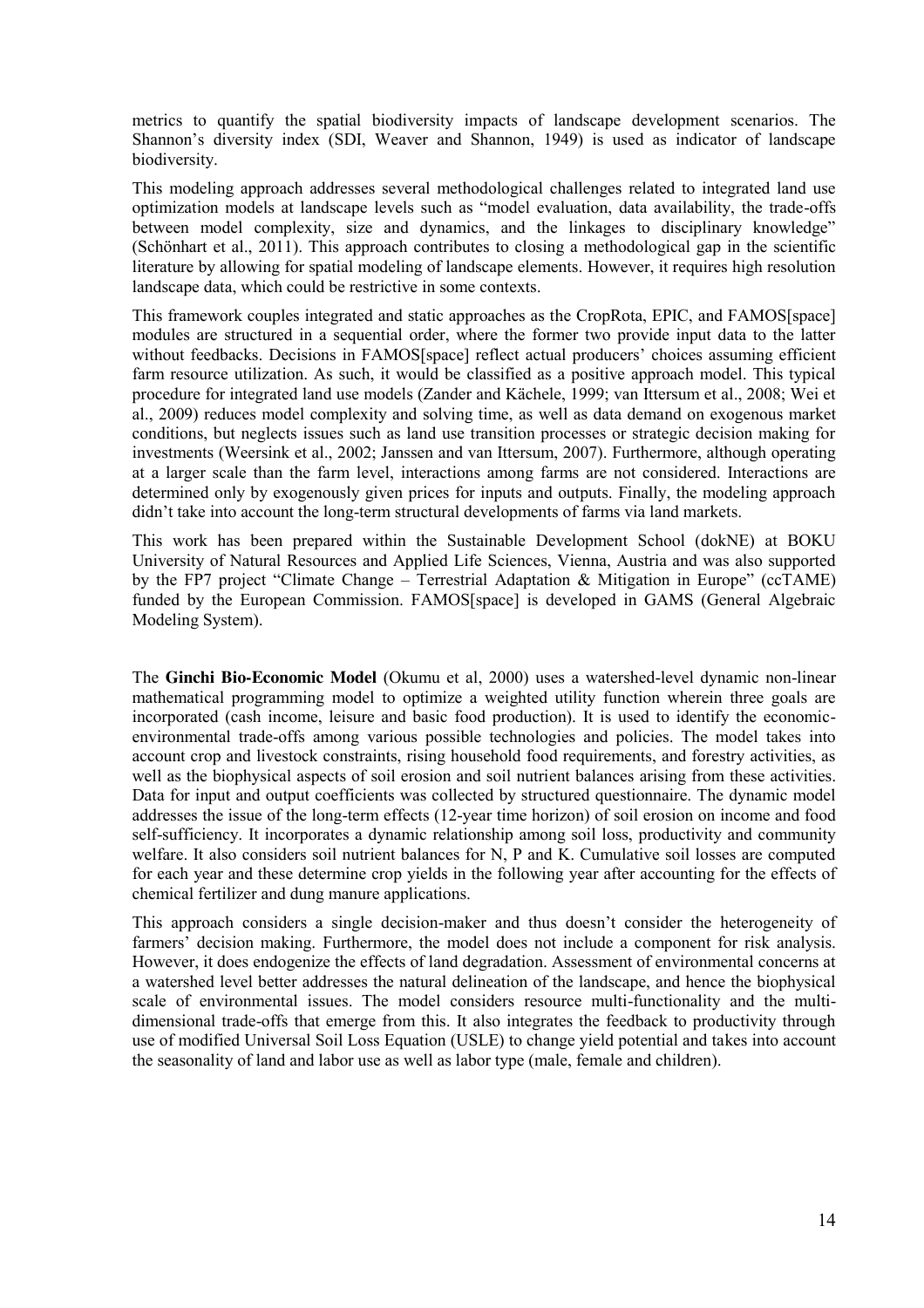## **2.3 - National and Regional models**

Applied at regional scale, bio-economic models aim to optimize the total production of a specified region in relation to its technical options and economic and social aspirations (Stoorvogel, 1995; Bouman et al., 1999). Regional scale analysis provides the possibility of integrating the interactions and competitions between farms in the region when considering the possibilities of resources transfer between farms (e.g. labor and land). This type of model is generally complex because it takes into account the diversity of production systems in the region. At the regional scale, the application of bioeconomic approaches usually involves a classification of farms in order to define a typology able to represent the diversity of farming systems and extrapolate the results of a sub-set of farms to the whole region studied. The use of representative farms is still an approximation of reality and depends on the available data, which leads to an aggregation bias that must be minimized. But any modeling exercise implies some level of simplification of the real system, as in all cases, what is important is to choose this simplification according to the objectives of the study and to understand what kind of bias this simplification may produce.

#### *2.3.1 - Static models*

The **Sustainable Options for Land USe model (SOLUS)** (Bouman et al., 1998; Bouman et al., 1999) explores sustainable land use options at the regional level by quantifying trade-offs between socioeconomic and biophysical sustainability objectives.

At the heart of SOLUS model is the agricultural sector model REALM (Regional Economic and Agricultural Land-use Model). This linear programming model identifies the optimal combination of production systems by maximizing the economic surplus at sector level. Coupled with technical coefficient generators for cropping and livestock activities, and integrated with geographic information system (GIS), SOLUS explores the long-term policy impacts on economic and environmental sustainability objectives. Sustainability is addressed in terms of economic surplus; labor employment; and in terms of environmental indicators N, P and K balance (nitrogen, phosphate and potassium); N losses through (de)nitrification, volatilisation and leaching, use of pesticide active ingredients; biocide index. Two technical coefficient generators were used: one for livestock activities, PASTOR, and one for crop activities, LUCTOR (See box below).

#### **Technical coefficient generators**

The **PASTOR** (Pasture and Animal System Technical coefficient generatOR) and **LUCTOR** (Land Use Crop Technical coefficient generator) quantify land use systems in terms of inputs and outputs based on the integration of systems-analytical knowledge, standard agronomic and animal husbandry data and expert knowledge. PASTOR quantifies livestock systems while LUCTOR is geared towards cropping systems. Main inputs include costs, labor requirements, fertilizer use and application of crop protection agents. Outputs are production and a number of associated environmental indicators (Hengsdijk et al., 1999).

This modeling approach is a regional optimization based on land use choices within sub-regions and land units. The SOLUS model incorporates endogenous output prices and wages at the regional level. At the same time, it takes into account the heterogeneity in land use options and land unit characteristics at the local level; i.e. it incorporates heterogeneity of technologies, resource endowments and constraints in terms of land use options and land unit characteristics. This model allows also farmer decision making to import labor from outside the region. The link to external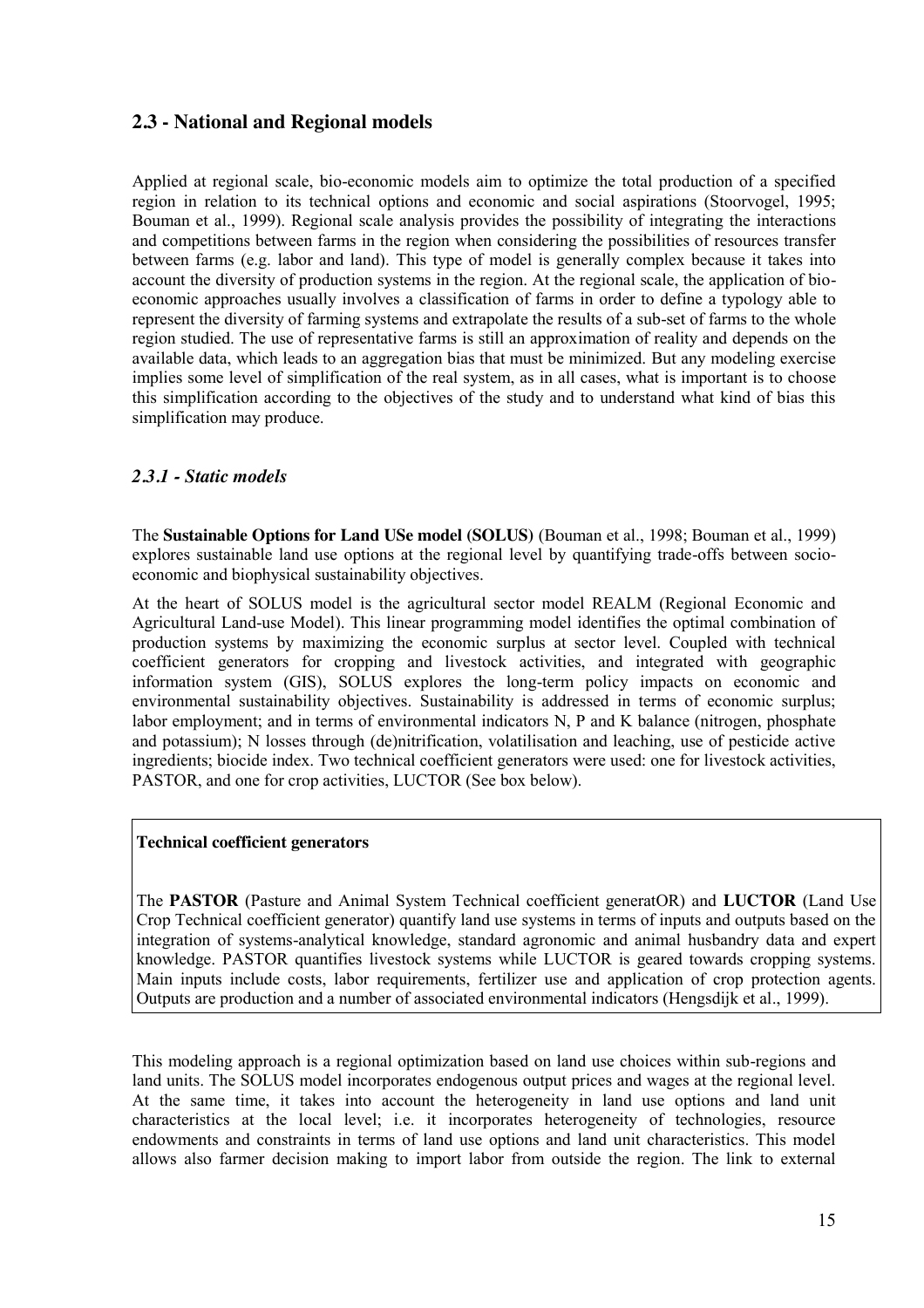market (supply and demand) is made through elasticity of product and labor supply and demand (Brown, 2000).

This framework allows exploring, at the aggregate level of the region or sector, the possibilities and impact of policy measures, such as environmental taxes/subsidies, on economic surplus and environmental indicators. However, it does not account directly for the farm level where actual land use decisions are made. In a normative approach, the model optimizes societal economic welfare rather than models individual decisions based on their individual priorities and constraints. Also, biological processes are fixed for a particular period.

The SOLUS methodology was part of REPOSA (Research Program on Sustainable. Agriculture), a cooperation project between Wageningen University, the Center for Research and Education in Tropical Agriculture (CATIE) and the Costa Rican Ministry of Agriculture and Livestock. No recent applications or publications have been identified. SOLUS is developed in GAMS (General Algebraic Modeling System).

The **Mali Bio-Economic Farm Household model** (Kuyvenhoven et al., 1995; Kruseman and Bade, 1998; Ruben et al., 2000) assesses farmers' responses to agrarian policies, and their effectiveness to improve farm income and soil fertility. It consists in a linear farm household optimization model, integrating different resource endowments as well as bio-physical processes.

The model is an extension of traditional farm household models (Barnum and Squire, 1979; Singh et al., 1986), assuming non-separability between production and consumption decisions (Sadoulet and De Janvry, 1995). In some countries, production and consumption decisions are more likely to be linked because the deciding entity is both a producer and a consumer. As long as markets are perfect for all goods, including labor, households are indifferent between consuming own-produced and market-purchased goods and allocate indifferently production between consumption and market sales. In other words, consumption decisions do not affect production decisions and production is independent of household preferences and income. However, if there are market failures, nonseparability regarding production and consumption decisions has to be assumed and a household approach might be necessary (depending on whether the good for which market fails is important in production).

Sadoulet and De Janvry (1995) provide a comprehensive review of household models. Formally, the production, consumption and labor decisions can be integrated into a single household problem, which maximizes a consumer utility function defined over a vector of commodities. While following this household approach, in practice, authors (Kruseman and Bade, 1998) consider multiple objectives to account for consumer preferences (consumption utility) and producer decisions. Farm household decisions on allocation of land, labor and capital resources for crop and production technique choice are simulated in a linear programming framework with consumption levels and farm income, adjusted for the monetized loss of soil fertility, as the objective variables optimized subject to budget and resource constraints and to a production function. Available resources, specific production activities for arable cropping, livestock and pasture management are taken into account. The production activity module describes the agro-ecological processes that determine production options for cropping, pasture, livestock and forestry activities. Different technical coefficients are defined for currently applied farming practices (generally based on soil mining), as well as for alternative practices that guarantee more sustainable resource use (i.e. non-negative nutrient and organic matter balances). The biophysical data are integrated as discrete variables in the economic model.

The farm households are then aggregated to the regional level to assess the supply response and the potential price effects as they interact with demand. This partial equilibrium analysis allows capturing the interactions between different types of households and between farm households and local markets. Regional aggregation allows prices to be determined endogenously on regional markets. The relations with the non-agricultural sector and with other regions are considered through the opportunity costs of labor (migration).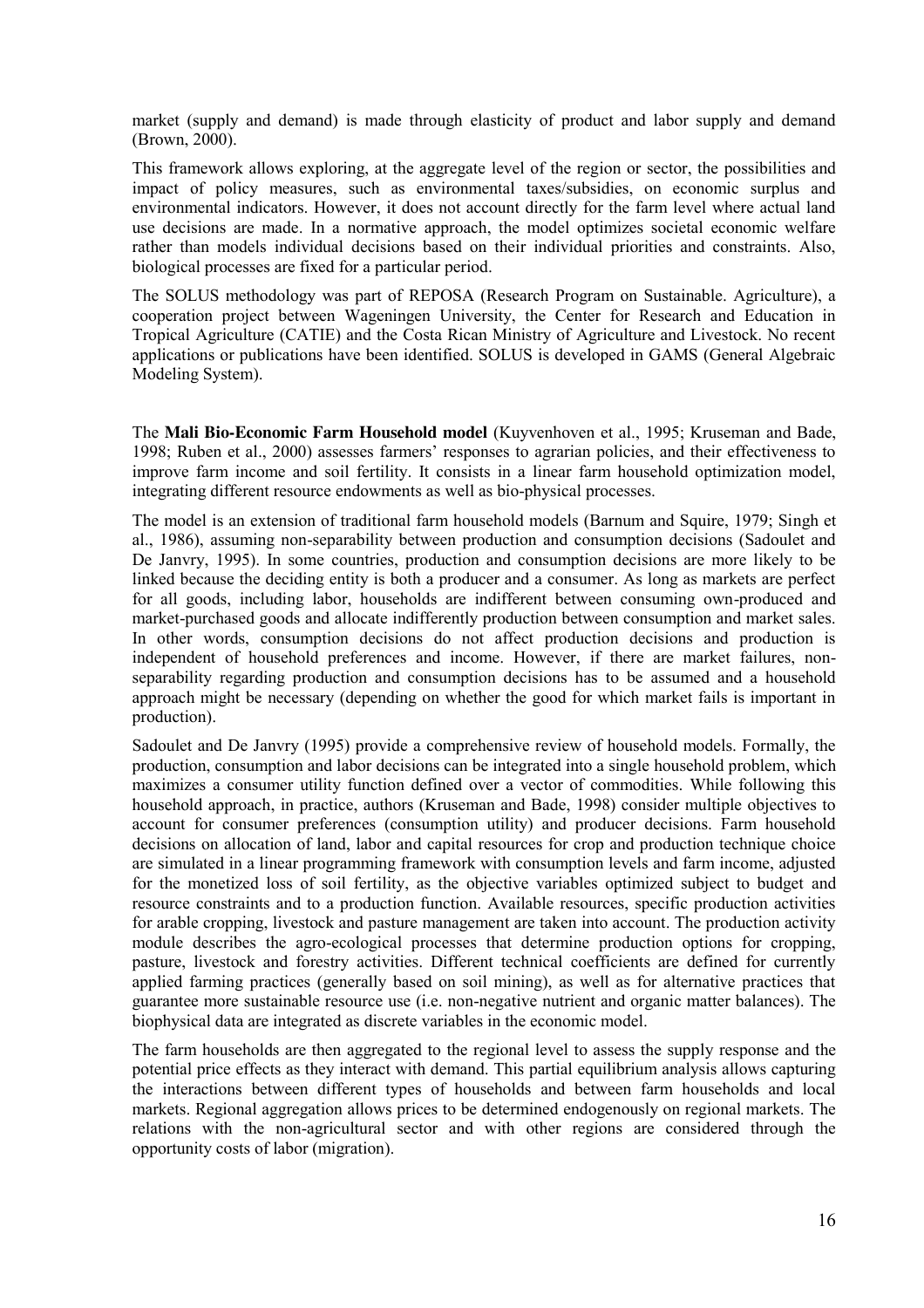These procedures are applied to evaluate the impact at farm household and regional level of technology improvement and a variety of policy instruments: improvement of infrastructure, price support, land, policy and credit schemes. The major advantage of the modeling approach lies in the simultaneous estimation of welfare and sustainability effects of crop and technology choice at farm household and regional level. As such, the modeling approach lies somewhere between a positive describing approach and a normative prescribing approach. The model offers important information about the required incentives to bridge the gap between actual practices and more sustainable land use (Brown, 2000).

This methodology was developed in the program on Sustainable Land Use and Food Security supported by the Netherlands' Ministry of Agriculture, Nature Conservation and Fisheries and Ministry of Foreign Affairs. The final version of the farm household model was written in GAMS (General Algebraic Modeling System). See Kruseman's doctoral work (2000) for detailed information on the model.

**FSSIM-DEV** model is a further development of FSSIM model. It was developed by the JRC (Joint Research Centre) of the European Commission and the CIHEAM-IAMM. It introduced several important changes and improvements with respect to FSSIM.

This model was developed targeting at agricultural systems of developing countries. It considers farm household consumption, production and labor allocation decisions as non-separable. The reason for doing so is the existence of severe market imperfections. On the other side, FSSIM-DEV is not an econometric model, as it is the case of most household models, it is a non-linear optimization model, in which the basic unit of information on the production side is the production activity.

As described in the Final Report of the project, (Louhichi et al, 2013) … "FSSIM-Dev is designed to capture five key features of developing countries' agriculture: non-separability of production and consumption decisions; interaction among farm households for market factors; heterogeneity of farm households with respect to their both consumption baskets and resource endowments; inter-linkage between transaction costs and market participation decisions; and the seasonality of farming activities and resource use…."

This model is built on a modular base, and uses a specific Database, has an Electronic Survey designed to enter the data in the DB and a Graphical user interface, for performing runs of the model without touching the code.

The **Dairy farming model** (van de Ven, 1996; Ten Berge et al., 2000; van de Ven et van Keulen, 2006) explores dairy farming systems that meet the environmental policy objectives and analyses the perspectives for development. This model is a static approach where multiple goals linear programming is used as optimization technique (Hengsdijk and van Ittersum, 2003). The model reconciles economic objectives (maximizing income per ha) with ecological objectives (minimizing nutrient leakages and maximizing landscape values).

The model describes options of different intensities for producing feed in the field, for processing or buying feed and for converting feed into milk. The combinations of different intensities result in different types of income levels, different nutrient emissions into the ecosystem and different abilities to manage the landscape. Inputs and outputs of "all possible" combinations are quantified systematically by technical coefficient generators for grass, maize, fodder beet and milk, based on experiments, the literature and expert judgment. The interactions between forage (maize and fodder beet) and animal activities are considered through a feed balance.

The dairy farming model can easily be used to explore the scope of new technologies or alternative policies within a normative perspective. However, this approach represents a regional model in which farmer's behavior has not been taken into account. According to the authors, the model could be applied at farm scale if we assume the homogeneity of farm characteristics; which is unrealistic.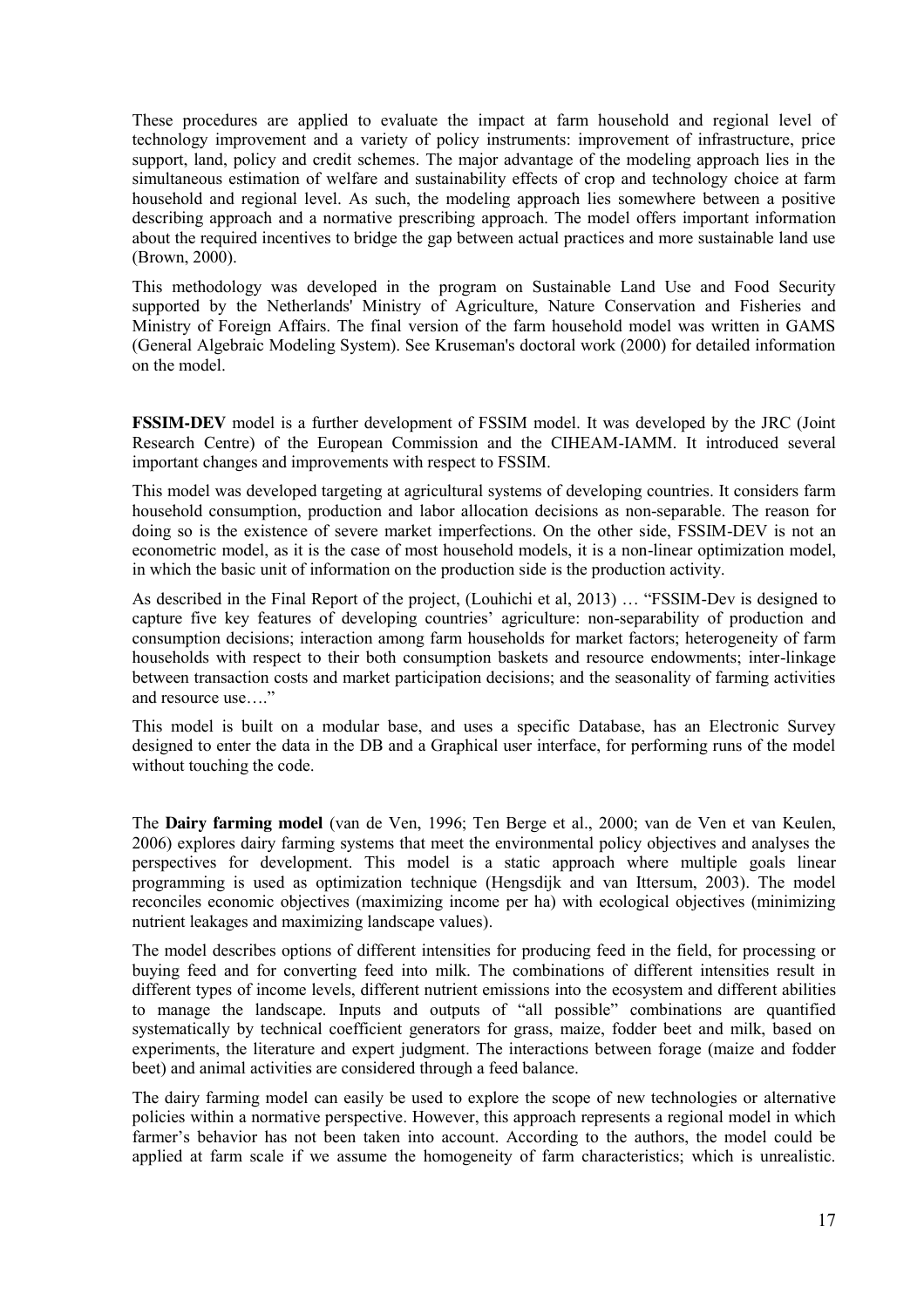Furthermore, there is no interaction between farmers and market. Farmers' degree of risk aversion is also not addressed in this modeling exercise.

This model was initially developed by van de Ven (1996) in the context of his PhD thesis.

**A regional agricultural model using a plant growth simulation program as activities generator** (Deybe and Flichman, 1991) is a static regional model, using linear programming. It represents the agricultural system of the northern part of Argentine Pampa region. This model is one of the first using information from a biophysical model (EPIC) in order to simulate the vectors of activities considering simultaneously yields, costs and erosion levels. A market for land, machinery and labor inside the region is taken into account, allowing exchanges of these production factors between the different farm types that are represented. Simulations are performed for analyzing the impacts of changes in prices on production levels, farmers' income and erosion levels.

The methodology used in this model concerning the simulation of the factors of production markets at a regional level is close to the one developed later on in FSSIM-DEV.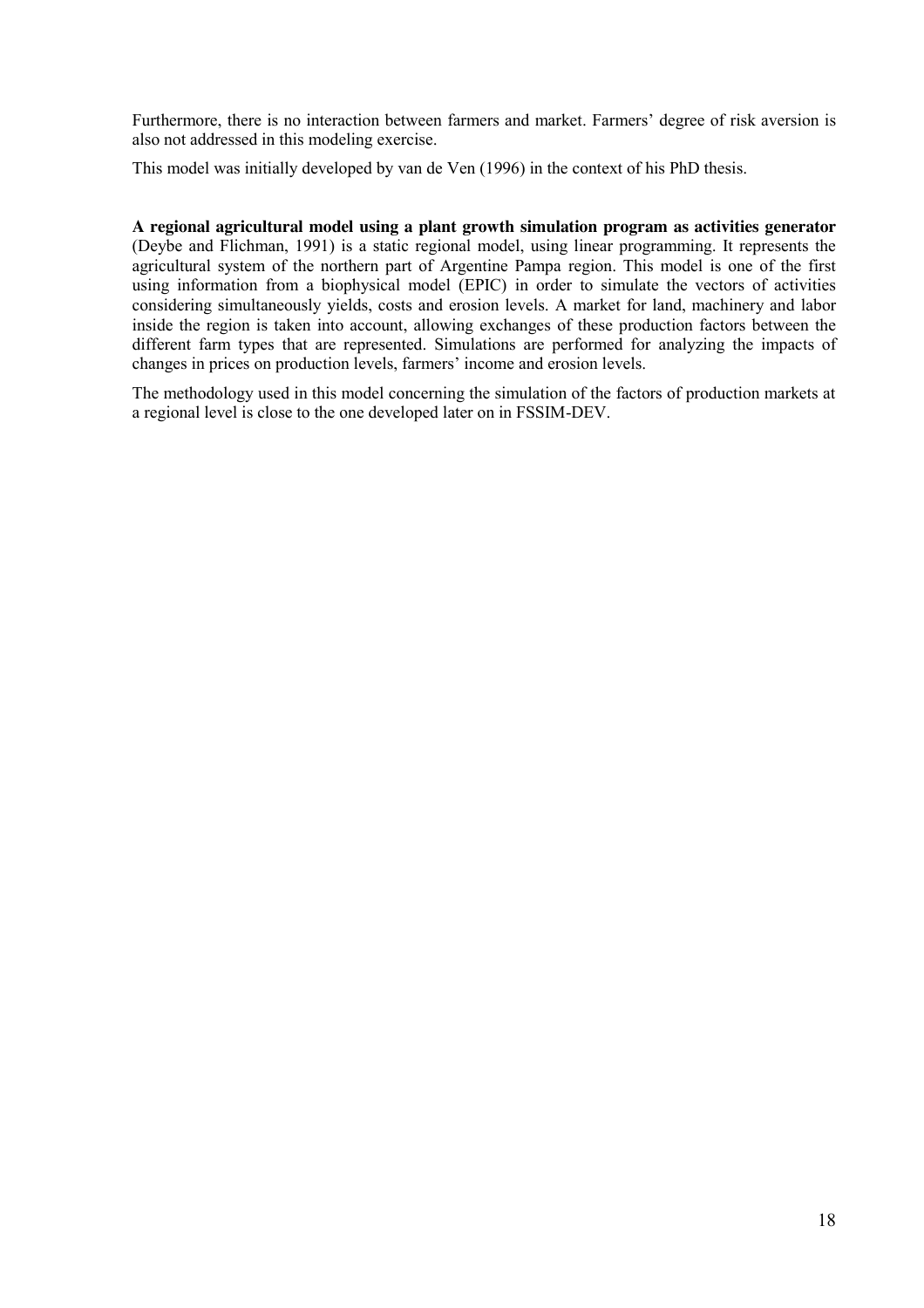### *2.3.2 - Dynamic models*

The **Multilevel Analysis Tool for Agricultural Policy model (MATA)** (Deybe and Gerard, 1994; Gerard et al., 1994; Deybe, 1998) is a dynamic-recursive model using non-linear mathematical programming. It allows ex ante simulation of the impacts of agricultural policies - as well as external shocks - on economic welfare and agricultural sector performances at aggregate levels.

It consists of a set of modules, namely: (i) a macro-economic module, (ii) a production or farming system module, and (iii) a commodity chain module. The macroeconomic module describes the general context, both in macro-economic terms and institutionally. MATA is essentially a sectorial model, macroeconomic variables enter the model as exogenous variables (i.e. input prices, import prices, etc.) and can also be set to allow simulation scenarios. The production module represents farming activities for several types of representative farms. Production opportunities and constraints faced by farmer are determined by agro-climatic and socio-economic conditions for each farm type. Regional agricultural production results from the aggregation of individual productions. The model assumes that farmer's decisions are taken on the basis of expectations of gross margins and potential. The commodity chain module represents processing industry and consumer behavior. It evaluates consumer welfare and nutrient intakes, indicates employment and level of activity in agro-processing industries, and calculates endogenous prices for the products.

The MATA model was originally developed by researchers at CIRAD (France). It is a flexible tool, combining a micro-macro modeling approach with a dynamic and recursive structure. Risk measures of agricultural activities are also taken into account. Even if it has not been applied for analyzing environmental and natural resources issues, the structure of the model could allow this type of analysis that is the reason that justifies including it in this survey.

The **Tunisian dynamic regional model** (Louhichi et al., 1999; Louhichi et al., 2010) analyses the impact of soil and water conservation policies in a Tunisian region. A multi-objective modeling approach is used. In addition to the maximization of revenue, objectives in terms of impact on the environment are added. The bio-economic model is a primal-based approach that combines the biophysical model EPIC to an economic mathematical programming model. The EPIC model was mobilized to estimate discrete production and externality functions. The economic model seeks to assess the economic and ecological impacts of erosion control policies at farm and regional levels.

The bio-economic model consists on a non-linear multi-period recursive programming farm model.

The multi-period dimension means that each year, the income of three years is optimized. On the basis of the initial situation, production plans for the coming years are determined, taking into account all available information about the future, namely the expectations on prices and yields. The recursive dimension enters the optimization program by considering explicitly dynamic interactions across periods. More specifically, results of period t affect the baseline in period t +1, i.e. for each period the starting values are the end values of the last period. The application of such models can take into account various types of "recursive equations", other than those used for the transfer from one horizon to another, namely the investment equation. Based on the results of the previous horizon, the model provides insight into investment decisions.

This modeling approach considers the interaction between crop practices and animal production activity. For livestock, two different animal activities for meat and milk production are modeled, namely bovine and ovine. The dynamic-recursive approach is also used for modeling herd demography. It reflects the demographic growth and the production process over time. Each animal category is analyzed separately but linked to other animal categories by explicit relations. Culling and fertility rates, which depend on farmers' strategies in terms of renewal and performance, are taken as exogenous parameters, whereas traded animals (sold and purchased animals) are determined endogenously. Animal feed requirements as well as quality characteristics of the available feed are quantified using the Tunisian feed evaluation and rationing system for protein and energy. The feed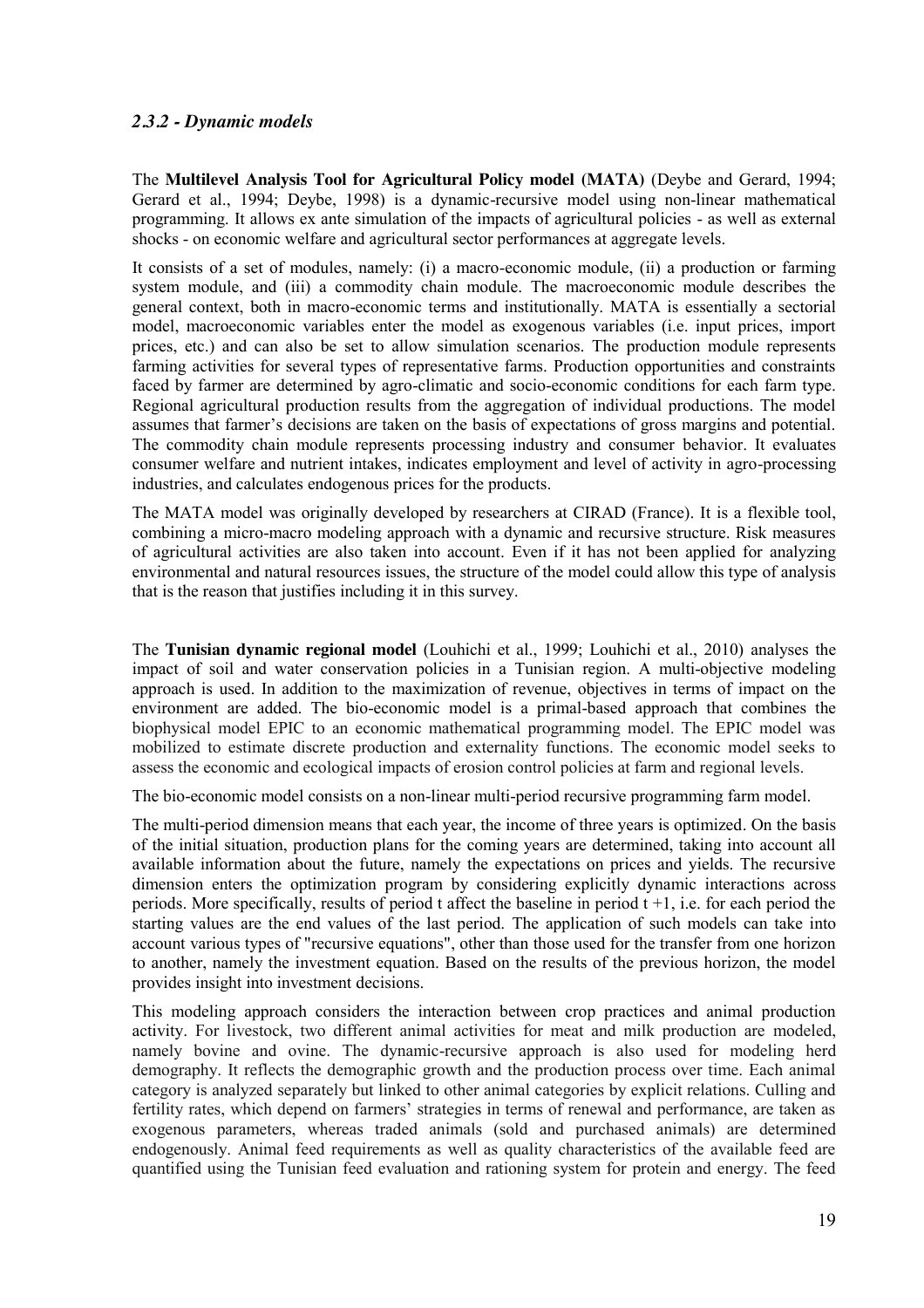requirements of the herd in terms of fiber, energy and protein are covered by forage produced on farm (hay or silage), purchased forage or purchased concentrates.

The experience gained in this study allowed to demonstrate the importance of bio-economic approach to assess the effectiveness of specific policy measures designed for supporting the conservation of water and soil in a semi-arid region of Tunisia. The model was applied at a regional level in a semiarid region, based on the definition of a set of representative farm types. Prices were set exogenously.

The **Lima bio-economic micro watershed model** (Barbier and Bergeron, 1999) is a further development of the **Burkina bio-economic village model** (Barbier, 1996, 1998). A first version of this methodology was applied in a Master Dissertation (non published) in 1993 (Barbier, 1993)<sup>4</sup>. The method is close to the one applied by Louhichi (Louhichi et al., 1999; Louhichi et al., 2010)

Using a primal-based approach, it assesses the impact of policy interventions on land management in Honduras. The objective function maximizes an aggregate community welfare function subject to constraints on level, quality and distribution of key production factors (land area, soil fertility, labor and cash availability), as well as food consumption and market demand for foods. The method combines a recursive and dynamic linear programming model with a biophysical model of soil condition and plant growth that predicts yields and land degradation for different type of land, land use and cropping patterns. The model is both dynamic (with a 5-year planning horizon) and recursive (over the 20-year period, 1975-1995). The first year results are used recursively as the initial resources of a new multi-period model for the following planning period and so on. The recursive nature of the model allows adjustments from year-to-year using real historical prices, which are introduced into the model between simulations. The resources carried over from year-to-year in the simulation are population, livestock, tree volume, soil depth, and soil conservation structures. The model was designed to account for the whole of the micro-watershed level but it allows the two social groups (ranchers and small farmers) to interact at the level of the local labor market. The integration of biophysical information in the economic model was done using input-output vectors obtained from the results of EPIC biophysical model. The natural resource management component of the model includes soil erosion equations, and interactions among livestock, crops and forest. This modeling approach allows for migration (in and out), selection of crop, animal and perennial (pine groves, coffee) production methods, allocation of output (consumption, storage and/or sale).

This model is similar to the Burkina model (Barbier, 1996, 1998) with the added advantage of overcoming the limitation it had of assuming all households were the same. In fact, this model allows for household heterogeneity within the watershed by specifying two different types of farmers. Moreover, compared to the previous version of the model, this model included an environmental component, which is erosion. However, it does not incorporate risk aversion into decision-making and links the years only through price changes. This model is used to address of medium and long-term viability of agrarian systems at the micro-watershed level as well as the differential impact on different social groups of farmers. This application illustrates the ability of such approach to compare the actual events with what might have occurred under different policy scenarios.

Modeling at the village level is one way to deal with the fact that land degradation issues are only addressed to a limited extent by farm level (or household level) analysis especially when land is not privately held (as is the case in much of Africa) (Brown, 2000).

This model is property of IFPRI.

1

<sup>4</sup> Barbier B. (1993). *Durabilité des systèmes agraires : modélisation technico-économique d'un village de la zone cotonnière du Burkina-Faso.* Mémoire (Master of Science) : CIHEAM-IAMM, Montpellier (France). 213 p.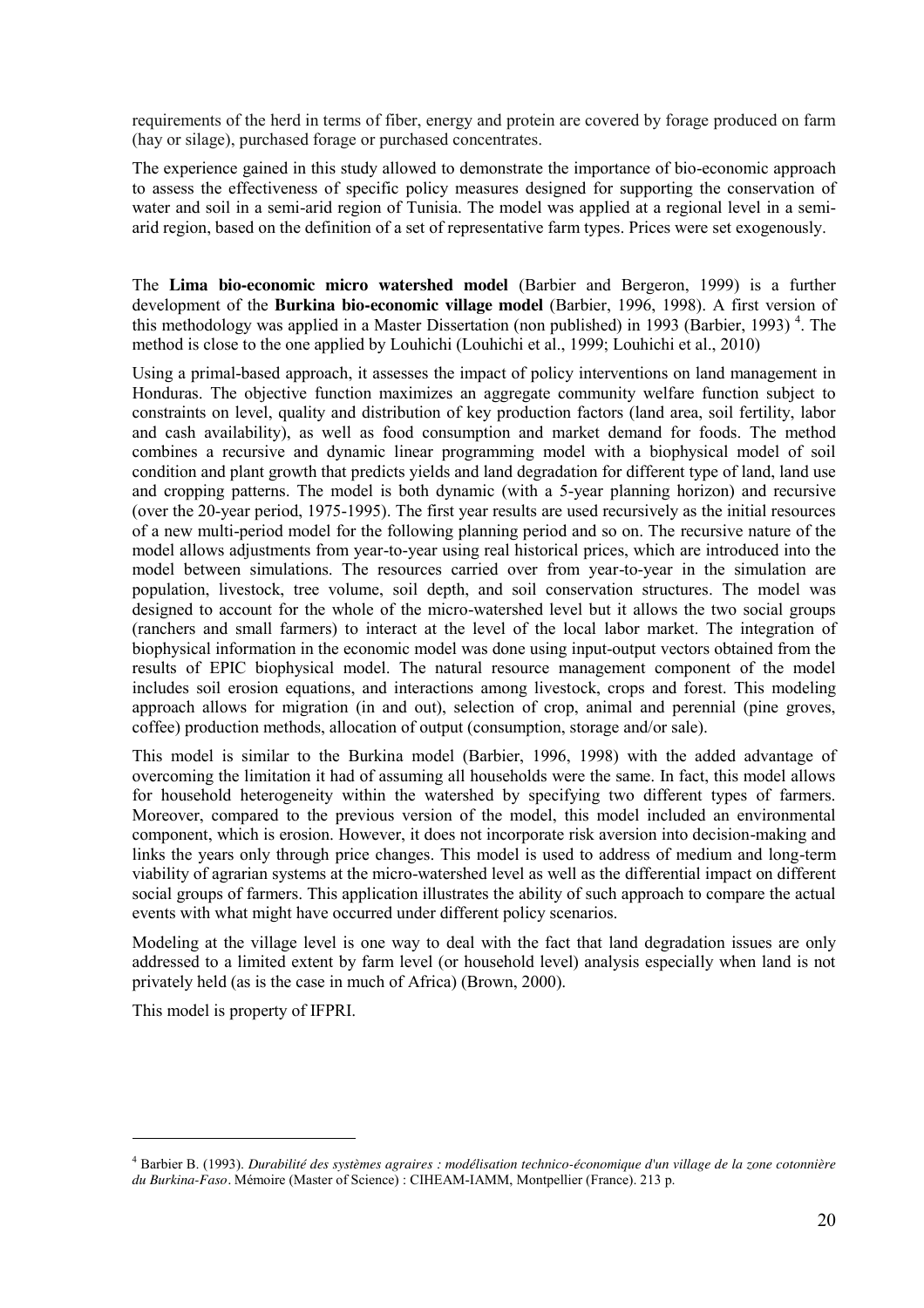#### **A Dynamic Model of California's Hardwood Rangelands** (Standiford and Howitt, 1991)

« The objective of this study is to assess the likely impacts of different biological and economic conditions on oak stands by developing a multiple resource management model for hardwood rangelands ». For achieving this purpose, engineering production functions are estimated allowing representing the relationships between different activities and resources.

This approach assumes that ranchers decide the level of oak tree retention and stock of cattle on the basis of cattle and firewood markets, taking into account the links between oak tree cover and forage production, the rate of growth of these resources, and the potential for alternative economic enterprises such as commercial hunting.

The methodology applied, based on optimal control theory, is based on dynamic mathematical programming, optimizing actual revenue for a defined time horizon. Decisions are done year by year, based both on biological and economic factors. Price uncertainty is represented using a chance constraint method.

An interesting difference of this model respect most bio-economic models dealing with forestry is the use of a mathematical programming model instead of a dynamic programming approach. From a mathematical point of view, the problem is the same, but from a practical perspective, the chosen method allows to deal with more complex issues (Blanco et al., 2002, 2011) as it is the case for this model.

This model uses a normative approach, in the sense that the purpose is to « assess optimal oak tree canopy and livestock stocking under different biological and economic conditions », taking also into account the hunting activity.

The **COst Benefit Analysis for Sustainability model (COBAS)** simulates the effects of different management options on the stocks, fishers and regional economy (Ulrich et al., 2002). It is dynamic bio-economic model of fisheries that also encompasses the regional economy to assess industry and community led stock recovery plans. Accounting for the interactions between fish stocks, the size and effort of the fishing fleet and regional output, different management decisions are evaluated in terms of costs and benefits analysis. COBAS was developed as part of the Invest in Fish South West (IiFSW) project, with a focus on the English Channel and Celtic Sea.

Key components of the model include commercial fishing sector (further sub-divided in two different biological and economic components), recreational sector and regional economy. Model's components are interlinked with each other; output of one component enters the other components as input. Each endogenous variable is updated year by year.

The biological component aims to estimate the stocks dynamic. The levels of catches produced by the commercial and recreational fisheries have a direct impact on the stock surviving the year. Management options are simulated directly in the economic component of the commercial sector via effort, estimated in terms of days at sea, fleet (number of vessels) and commercial catch. The outputs of the economic component are directed to the biological component, and vice versa. Impacts of the fishing activities on the environment are also estimated through the economic component, by an ad hoc Environmental Impact Index (EII). Results produce management advice in terms of both economic and biological indicators. Given the revenue and employment generated by commercial and recreational fishing, model's output on total production and employment, deriving also from fish processing, wholesale, retail, boat repair, etc., can be simulated by a multiplier process.

The model is to be used to assess a range of management options, such as days at sea limits (including tie-ups); decommissioning schemes; limits/bans of particular gear types; restrictions on engine power, boat size, etc; changes in total allowable catches; levies (management cost recovery, industry funded buyback); price intervention. Policy options can also be modeled, such as Mesh size restrictions and other technical measures; seasonal/area closures; permanent area closures, and post-harvest options (traceability, ecolabelling). As reported above, the model has been used to simulate technical measures. However, results highlighted that the limited information on the effects of this types of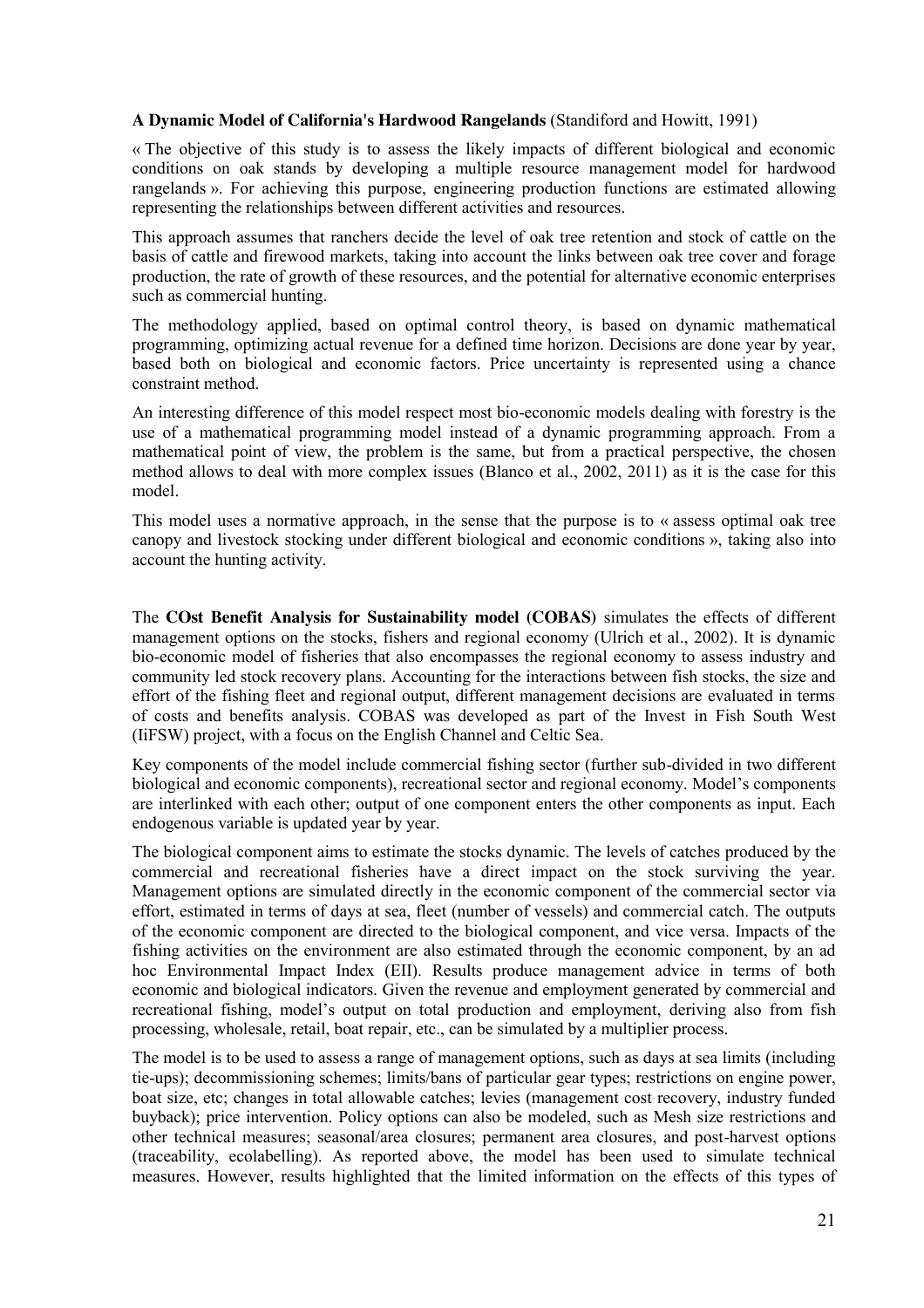management options do not allow the model to produce realistic outcomes. The complex structure of the model is very data demanding.

COBAS model was developed by the Centre for the Economics and Management of Aquatic Resources (CEMARE) and the Centre for Environment, Fisheries & Aquaculture Science (CEFAS). COBAS is developed in GAMS (General Algebraic Modeling System). COBAS code is not available.

#### **A generic framework for fishery systems**

Developed within the EFIMAS project, the **FLR model** (Fisheries Library in R) can be considered an operational and generic fisheries management evaluation framework. It is a multi-stock and multi-fleet simulation toolbox simulating and evaluating the biological, social and economic consequences of a range of fishery management options. Simulations are performed using an integrated suite of software facilities with implementation of a common language (in R) and interface.

A broad range of software packages (descriptive fisheries/fleets/stock assessment models as well as other evaluation and analysis tools) and existing databases have been used in FLR to produce advice to management bodies. These models have been implemented for different purposes, however essentially applied to EU fisheries.

In principle these models are purely biological (assessment and biological management evaluation), but the implementation using FLR allows the possibility of performing economic and environmental analysis using the existing classes and packages. It can provide advice on effort regulations, total allowable catches, harvest control rules, selectivity changes, fishery closures, enforcement effort and environmental variables.

A key element is the inclusion of uncertainty into the biological and economic modules. This tool provides a common framework to perform analysis and a common structure to incorporate data. In principle, the data requirements of the DCR (Data Collection Regulation) are sufficient, but it depends on the fishery to be analyzed. Users require expertise in R programming (Prellezo et al., 2009).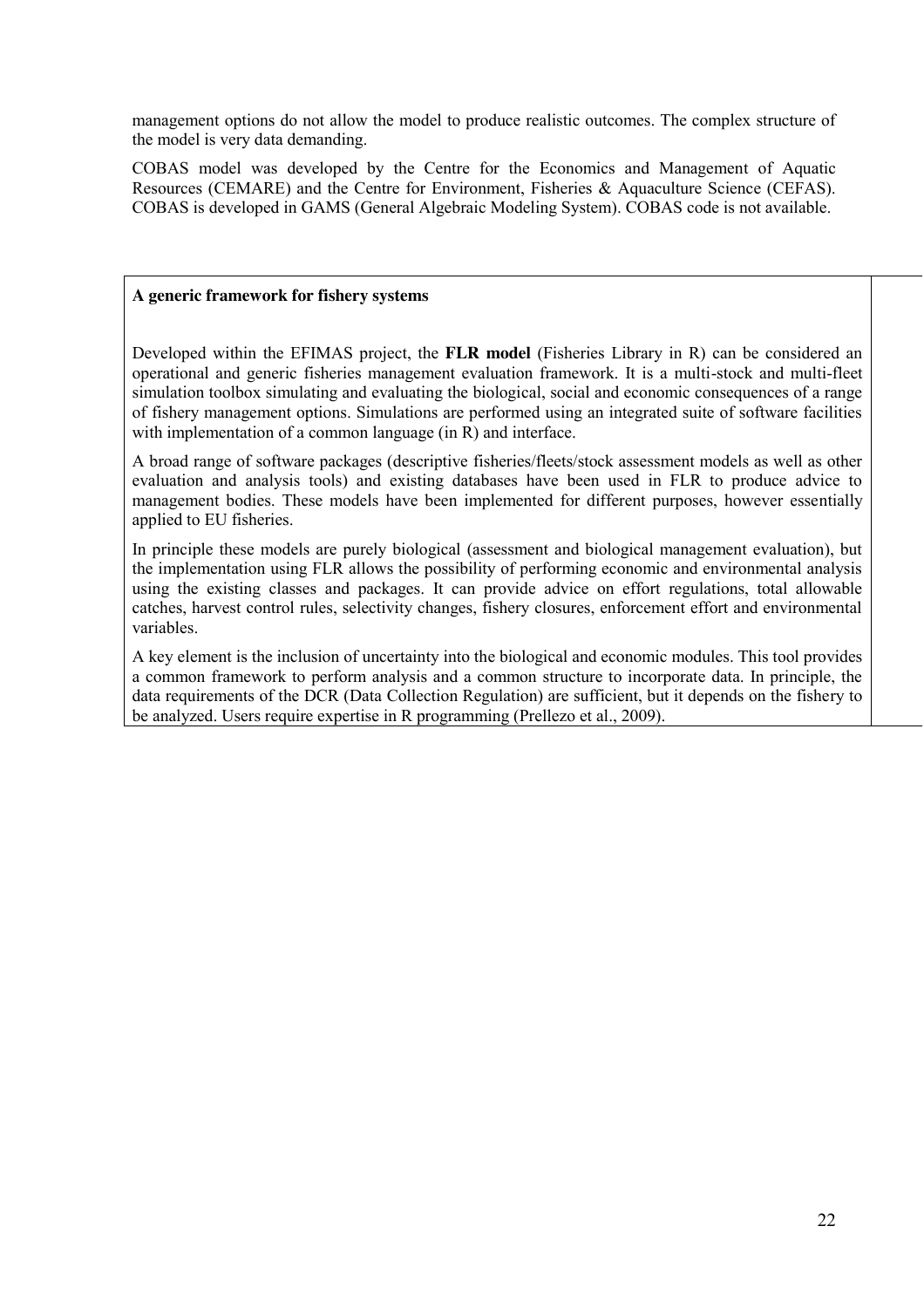# **3 - Challenges**

### **3.1 - Calibration issues in activity based models**

There is an important literature concerning calibration of mathematical programming models. As bioeconomic models have some specific characteristics defined in the first part of this paper, we try here to develop the problems and the possible solutions for calibrating this type of models.

As it was already defined above:

1 - The basic information of bio-economic models is related to a production activity (or production process)

2 - This basic information is consistent with "engineering data" originated by a biophysical model, or obtained from statistics and/or expert knowledge, combined with economic information concerning costs and prices.

3 - If these activities are the basic "cells" of the model, it is possible to make some strong but realistic assumptions concerning the costs. Each activity can be represented by a linear vector where can be defined, per unit of land, all the technical coefficients of the activity.

4 - From point 3, it is clear that this corresponds to the type of specification used by Koopmans (1951) (and many other economists).

This does not question the traditional specification of costs, usually nonlinear as production increases, at the product level. Non-linearities at product level can be recovered by a linear specification of costs with quantity produced at activity level. Let us make a small example to clarify this issue.

|                    | cost/ha | cost/t | marg. Cost | production in t |
|--------------------|---------|--------|------------|-----------------|
| activ1             | 5       | 5.00   |            | 1               |
| activ2             | 5.5     | 4.40   | $-0.6$     | 1.25            |
| activ3             | 6       | 4.00   | $-0.4$     | 1.5             |
| activ4             | 6.5     | 3.82   | $-0.2$     | 1.7             |
| activ <sub>5</sub> | 7       | 3.78   | 0.0        | 1.85            |
| activ6             | 7.5     | 3.85   | 0.1        | 1.95            |
| activ7             | 8       | 4.00   | 0.2        | $\mathcal{P}$   |
| activ8             | 9       | 4.43   | 0.4        | 2.03            |
| activ9             | 10      | 4.90   | 0.5        | 2.04            |

#### **Table 1 - costs and production of 9 activities producing wheat**

It is easy to realize that in this example we have nine activities that may produce wheat on a specific soil-weather condition. If we consider the nine activities together, we will obtain the classical representation of cost functions. A quadratic cost function and a linear marginal cost function can be easily produced from these figures. But these functions belong to a product, not to an activity.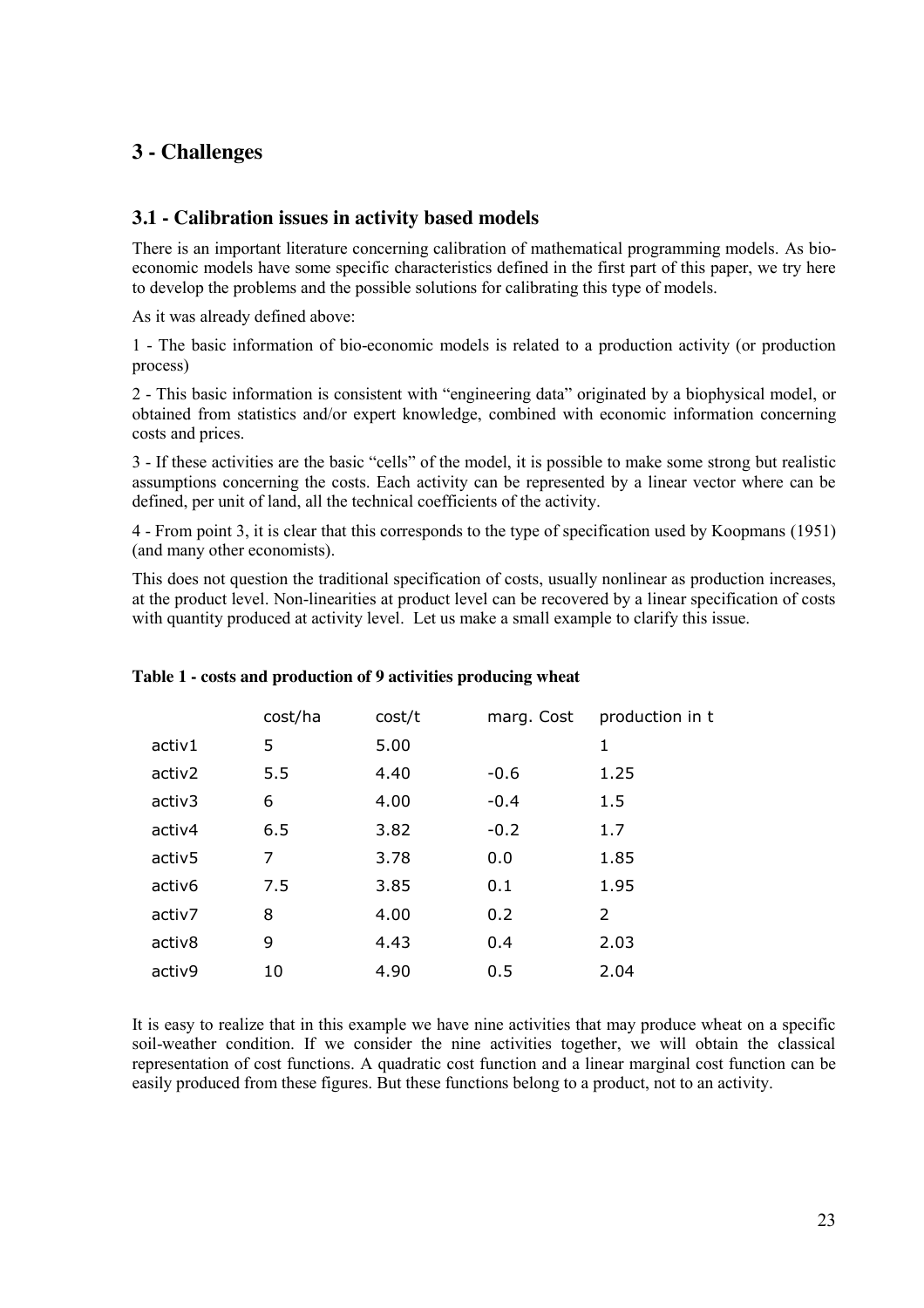**Average Costs, Yields and Marginal Costs**



In this section we will deal with one important problem, that is model calibration and with a family of methods widely used to solve this problem. We mean Positive Mathematical Programming (PMP) and all the further developments that followed the first formulation of this approach (Howitt, 1995).

LP models may produce overspecialized solutions, due to lack of active constraints. For solving this problem, LP modelers used to introduce artificial constraints. The basic PMP idea is to find how to "reveal" the "real" costs farmers are facing, using available information. The standard version of PMP consists in revealing these costs by imposing in a first step a set of constraints to the LP model in order to reproduce the observed situation in terms, i.e. of cropping pattern. The dual values of these constraints will provide a revealed additional cost associated with the activity. Adding these costs to the ones we had in the original LP model provides a degenerate solution. But, as following standard economic theory, we should assume that costs are not linear, what is proposed is to introduce an increasing marginal cost to the original value, in order to attain the intercept with the observed quantity. The assumption is that average costs are different from marginal costs (in LP models average costs are equal to marginal ones). Part of the PMP literature consists in how to define the slope of the linear marginal cost (for simplification, we assume a quadratic cost function). Models will be exactly calibrated with ANY slope, but of course, forecasting exercises results will be different with different slopes …, which one is the good one?

Following an empiricist view, the literature on this field moved increasingly towards an econometric approach, including existing information from time series or from cross-section analysis in order to define these slopes, and also to define the crossed relationships between the activities (price cross elasticities of supply). Another option later developed is to introduce directly cost functions in the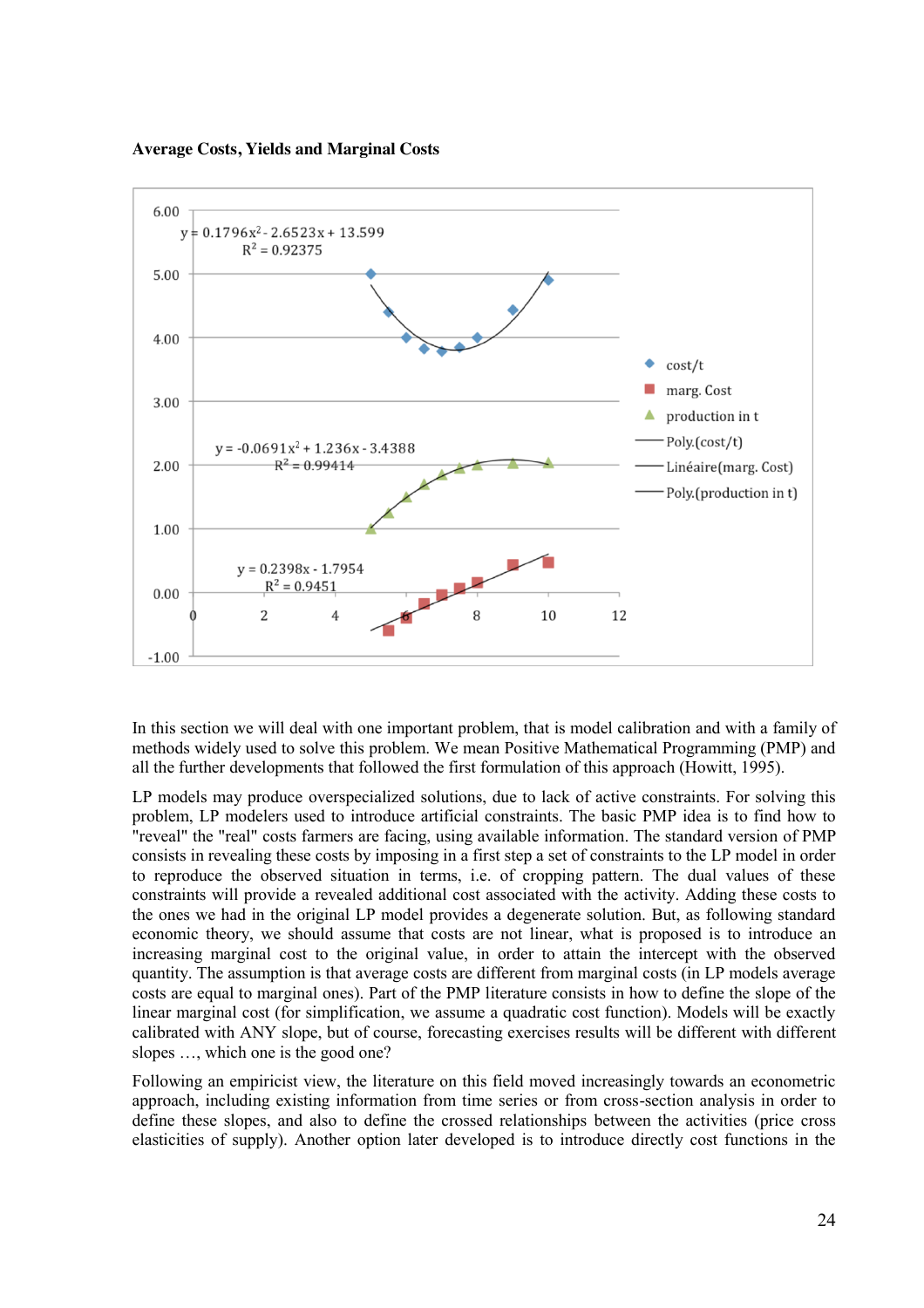model, obtained by econometric estimations. We are more and more far from an engineering production function approach.

These methods may be perfectly adequate if we are dealing with highly aggregate models (big regional models, national agricultural sector models) in which the activities and the products are the same thing or almost the same thing, in an informational context where the quality of production factors represented is heterogeneous and this heterogeneity is not explicitly specified (i.e. differences in soil and climate), because the information is not easily available. But they are inadequate if we are working with models at the scale of a farm, or a small region, and with the purpose of integrating in the model refined biophysical information necessary to provide an adequate assessment concerning environmental and natural resources issues.

Detailed bio-economic models applying a primal representation of technology should not face the problem of overspecialization. The fact of having different land constraints according to soil characteristics, water availability, defining periods for tillage activities constraints, adequate rotation and labor constraints, etc. on one side, and a realistic introduction of risk on the other side can drastically reduce or eliminate the overspecialisation issue. Having several activities for each product avoids also the existence of abrupt changes in the solutions in terms of products. But this does not mean that obtaining a calibrated model for a base period situation is an easy job. Data are not perfect, there may be always some level of error in the specification of the model and calibration may be needed.

The important question is to know whether assuming a non-linear cost specification, as do PMP and GME models is an adequate solution. The answer is negative. **It is not a good solution if the model is activity based. If each product is produced by several activities, imposing to each activity a non linear cost is inadequate as it is absolutely more realistic to assume that the average cost** *per activity* **is equal to the marginal cost. As mentioned above, linear costs per activity may imply non linear costs per product.**

The cost of one ton of wheat produced on a specific soil and weather conditions, with an identified technology is very likely linear. If activities are well enough defined there is no reason to seem that costs increase (or decrease) with increase of production. The cost of the product increases with quantity when we move between different qualities of resources or we employ more resources, but this is already represented with the changes in the mix of activities and not within one activity. Production functions **for activities** are of Leontief type.

A possible solution can be to use an "almost linear" specification for the revealed cost that emerges from the dual values of the constrained activities in the first phase of standard PMP. Theoretically, it seems a good choice, as there is no reason to assume that marginal costs are different from average costs; we assume that they are only slightly different, in order to be able to obtain a calibrated solution to the model. The weight of the revealed part of the cost can be then interpreted as an error term.

An important advantage of this approach concerns the cost specification of the activities that are not observed in the base year and also for the marginal observed activity. As we keep an almost linear approach, we can respect the "engineering" definition of these costs, introducing a very small nonlinear portion, the same we used for the observed activities, because it will not create a significant bias to the forecasting capabilities of the model. We keep a more consistent methodological approach and we avoid "black boxes" made out from functional forms – usually adopted for their mathematical qualities – and/or empirical estimations emerging from information not adapted to the situation that is going to be analyzed<sup>5</sup>.

1

<sup>&</sup>lt;sup>5</sup> If time series are used to estimate the cost functions, they do not represent the present technology. If cross-section estimations are employed they do not represent the real soil and climate conditions existing in the region.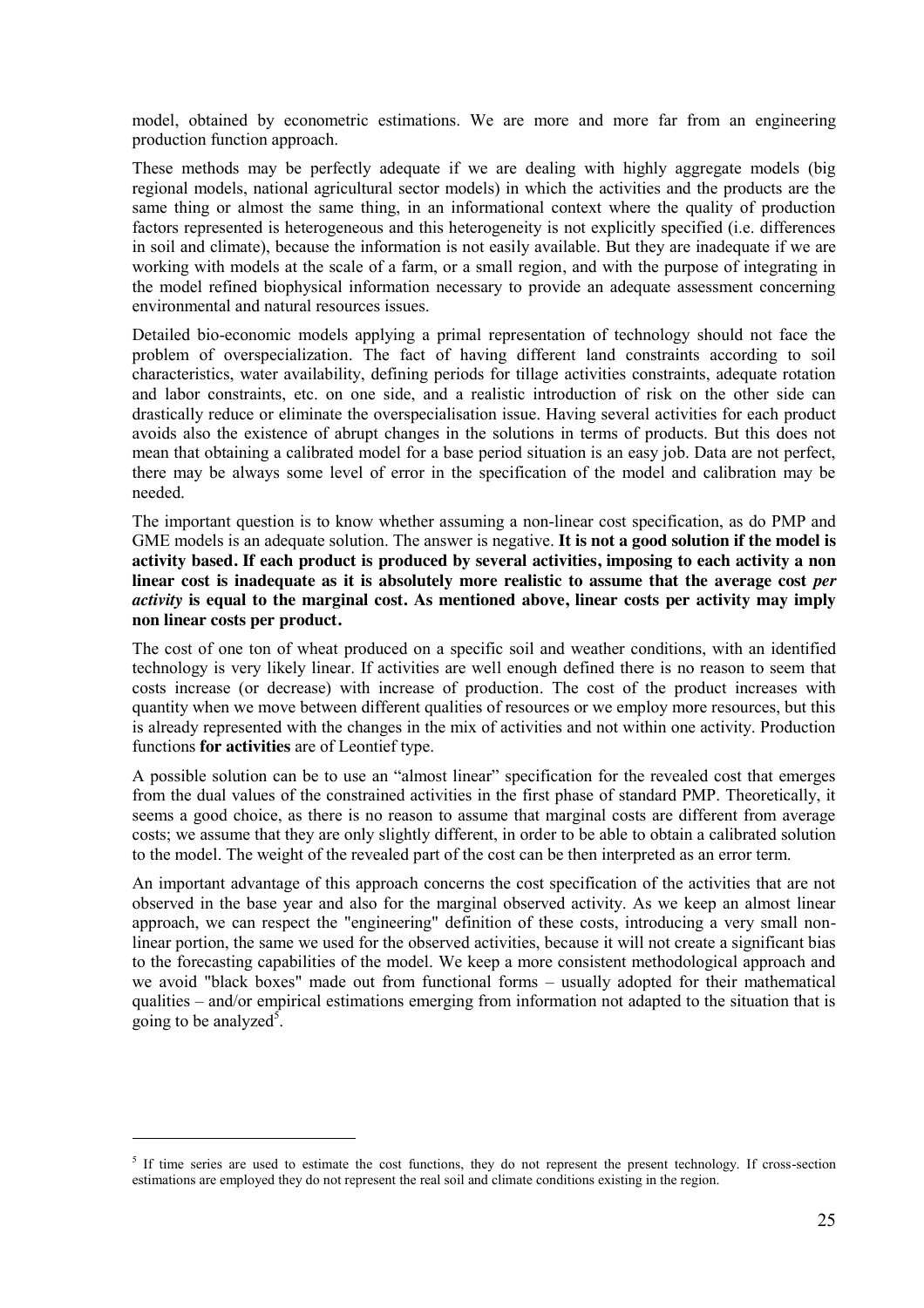## **3.2 - The issue of "available data"**

We consider that data do not grow on wild forests; they are a deliberate construction. If we have a clear conceptualization on how the data are going to be used, we can "build" them in the appropriate manner. The necessary information needed to build the vectors that are the mathematical expression of the production activities is never directly available, that is why it seems necessary to develop a Data Base (DB) structure coherent with the models for which these data are going to be applied. This DB should be built allowing a constant development, so the structure should allow the possibility of introducing new information. As one of the objectives of BioSight is precisely the construction of data, it should be possible to adapt these data in the required format in order to be used by bioeconomic models.

## **3.3 - Indicators for big regions, nations or global level**

Considering that bio-economic models - as we understand them - can be elaborated at the level of a farm and/or a small region, another challenge is to find some way to create a linkage with models working at a national, continental or global level using indicators that can be calculated from the results obtained by the bio-economic models. It may be possible - even if it is very ambitious - to build a sample of representative regions (taking into account as well ecological and socio-economic characteristics) and from the results obtained on that regions, make an expansion of these results at a larger scale. For doing this, a meta-modeling approach could be used. This idea was developed for the SEAMLESS European Project<sup>6</sup>, but not applied.

# **4 - Assessment concerning the available models and their possible use in BioSight Project**

Only a small number of the models that have been reviewed are potentially available:

MODAM (\*)  $ILM (*)$ FARM DESIGN (\*) MATA FSSIM-MP (\*) FSSIM-DEV (\*) LIMA CEBALAT SOLUS COBAS (\*)

The models marked (\*) are being used or have been used recently.

Most of the literature concerns applications of models that do not have a detailed available documentation about the model itself. The small number of models listed above may be available as there are owned by different institutions. One of them is IFPRI property (the LIMA Model).

 $\frac{1}{6}$ . SEAMLESS Integrated Project, EU 6th Framework Programme, Contract No. 010036-2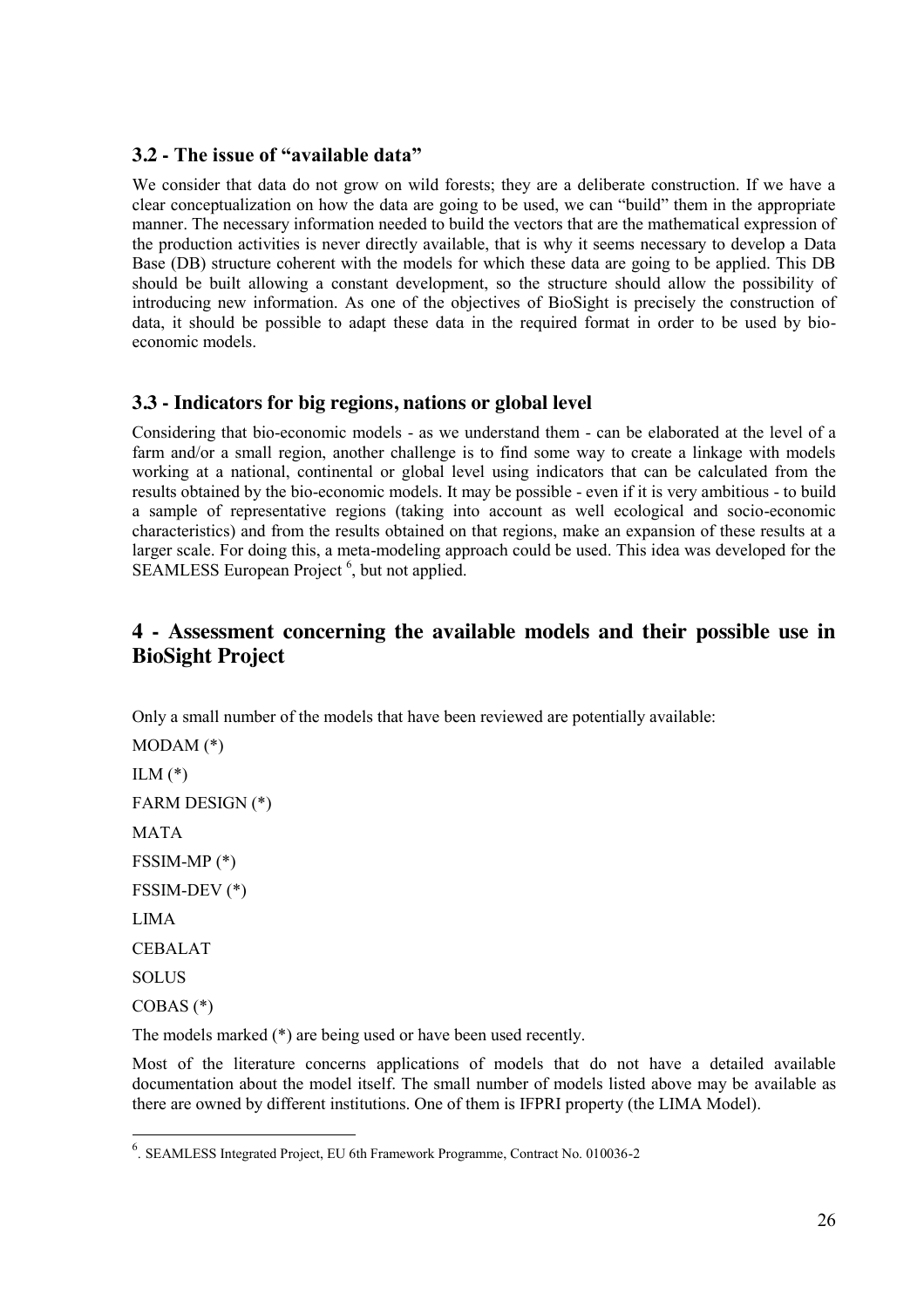In principle, all the models considered in this survey are - explicitly or implicitly - in most cases implicitly, based on production activities. Almost all of them use the same computer language (GAMS, General Algebraic Modeling System)

The most "generic" ones, in the sense of potentially applicable in heterogeneous conditions, are MODAM, FSSIM-MP, FSSIM-DEV and MATA. All of them have not been necessarily applied for several agricultural dimensions combined with more than one environmental issue, but all of them are potentially capable of doing so, that is the reason why we include them. ILM might not be as generic as the above mentioned models, however its spatially explicit specification needs to be noted.

Nevertheless, there is not a model enough generic to be able to be used directly as a tool in a BioSight Project. The three more "generic" are FSSIM-DEV, FSSIM-MP and MODAM. The last two have been applied in European study cases; FSSIM-DEV was applied in a West African study.

What are then the possibilities of using existing models for BioSight Project?

There is one common denominator to the majority of the reviewed bio-economic models, and it is the use of production activities as basic cell of information. Even in the cases where non-linear production functions are estimated, this estimation is done using engineering information that consists essentially in linear vectors describing the multiple inputs and outputs of a specific activity.

Out of this evidence, it seems that the most appropriate way for developing an area of bio-economic modeling could be the following one:

- Develop a Data Base appropriate for introducing the type of information that is needed for using bio-economic models, meaning by one side the construction of an Electronic Survey for introducing the data, and the necessary modules for transforming this data in a way that they can be used by the bio-economic model (s)
- Create a library of modules, from the existing models and if necessary new ones, adapting them in order to be able to use the data that is collected with the DB.

In principle, no existing model can be immediately applied for the purpose of BioSight Project without some additional work. But the experience acquired in the building and use of some of those models can allow building a modular structure that combined with an appropriate database should permit the analysis of the relations between agricultural intensification and sustainability in very different contexts. Some of the models present in this survey demanded several years of work. Nevertheless, applying them in a specific context will always demand additional time. The existing "capital" in bioeconomic models is important, but heterogeneous. An additional effort in terms of building modules out of some of the existing models, combined with a data-base specifically structured for this purpose, will be important, but feasible in a reasonable period of time.

MODAM and FSSIM-DEV have a DB consistent with the specification of the model.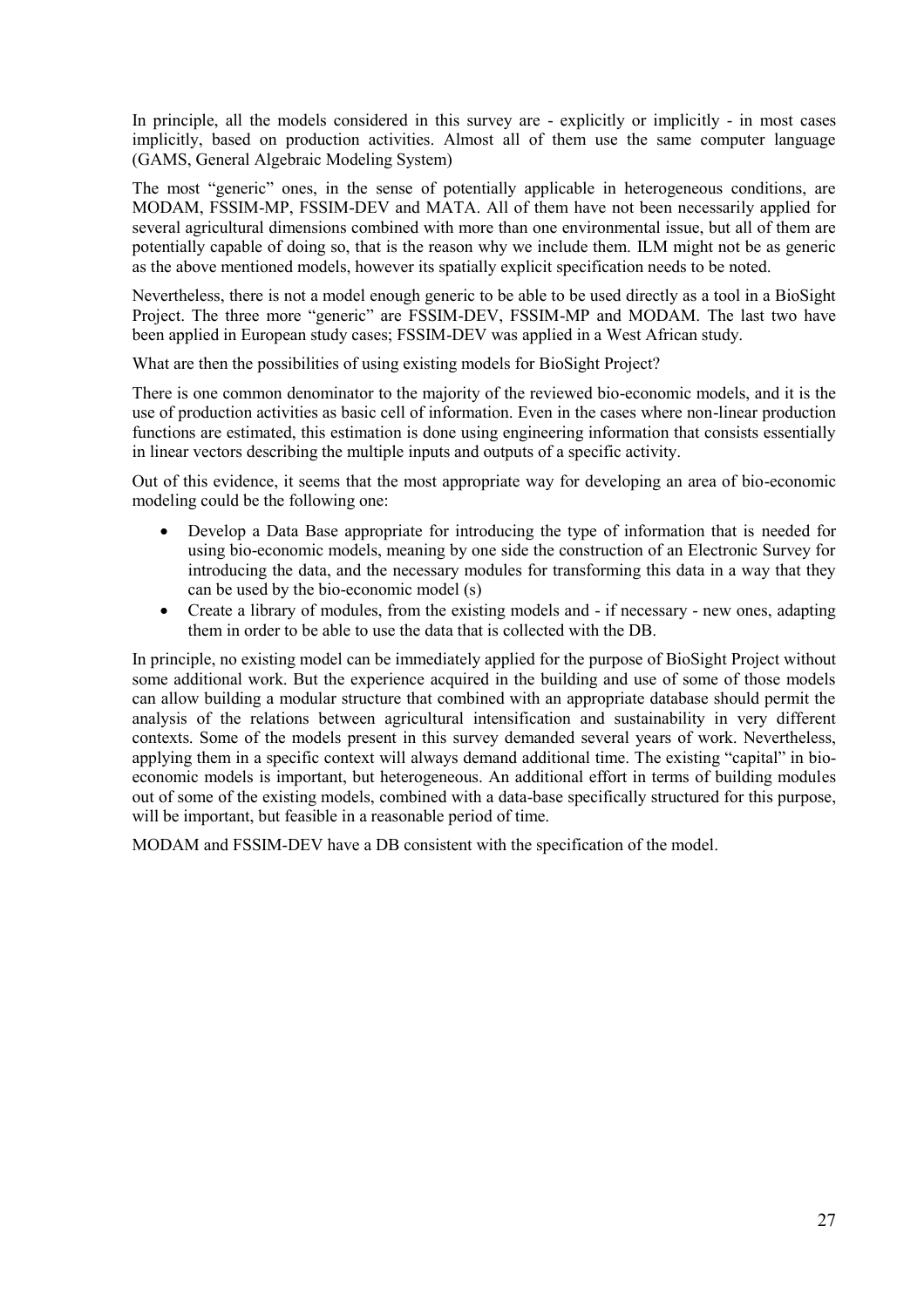## **4.1 - The "ideal" model**

| What would the "ideal" bio-economic model look like?                                                                                                                                                                                                                                                                                                                                                                                                                                                                    |
|-------------------------------------------------------------------------------------------------------------------------------------------------------------------------------------------------------------------------------------------------------------------------------------------------------------------------------------------------------------------------------------------------------------------------------------------------------------------------------------------------------------------------|
| Modular structure, allowing the choice of modules to be applied in specific applications. This<br>$\bullet$<br>idea was inspired by what is being done for biophysical models (cropping systems models)                                                                                                                                                                                                                                                                                                                 |
| Dynamic model, essentially because the treatment of natural resources issues is always<br>$\bullet$<br>dynamic. Even if it is possible to use inputs of biophysical models - that are dynamic - in a<br>static bio-economic model, it is frequently necessary to allow for feedbacks between the two<br>models and that implies a dynamic structure.<br>Recursive integration of impact of natural resources on production and of production<br>$\circ$<br>choice on natural resources, using a meta-modeling approach. |
| Small regional model, it does not seem realistic to develop this type of model for very big<br>regions or whole countries. Farm level may not be appropriate in many cases, as it cannot<br>represent exchange of production factors between farms at a regional level.<br>Model that takes into account interactions between farms through a market of<br>$\Omega$<br>production factors                                                                                                                               |
| Generic model, in the sense of its flexibility - through its modular structure - to be applied<br>with "small" additional work to different conditions                                                                                                                                                                                                                                                                                                                                                                  |
| Allows simulating different types of risk                                                                                                                                                                                                                                                                                                                                                                                                                                                                               |
| Includes a household module, essential for many situations in developing countries                                                                                                                                                                                                                                                                                                                                                                                                                                      |
| Includes the possibility of using different calibration methods                                                                                                                                                                                                                                                                                                                                                                                                                                                         |
|                                                                                                                                                                                                                                                                                                                                                                                                                                                                                                                         |

From the survey of models, the "ideal" model does not exist, but the know-how for producing one exists and combining characteristics of presented models can make it possible. Let us be optimistic.

In the following table, essential characteristics of some of the reviewed model are presented. It is possible to realize that combining the methods used in ILM, FSSIM-DEV and CEBALAT, we are close to our "ideal model".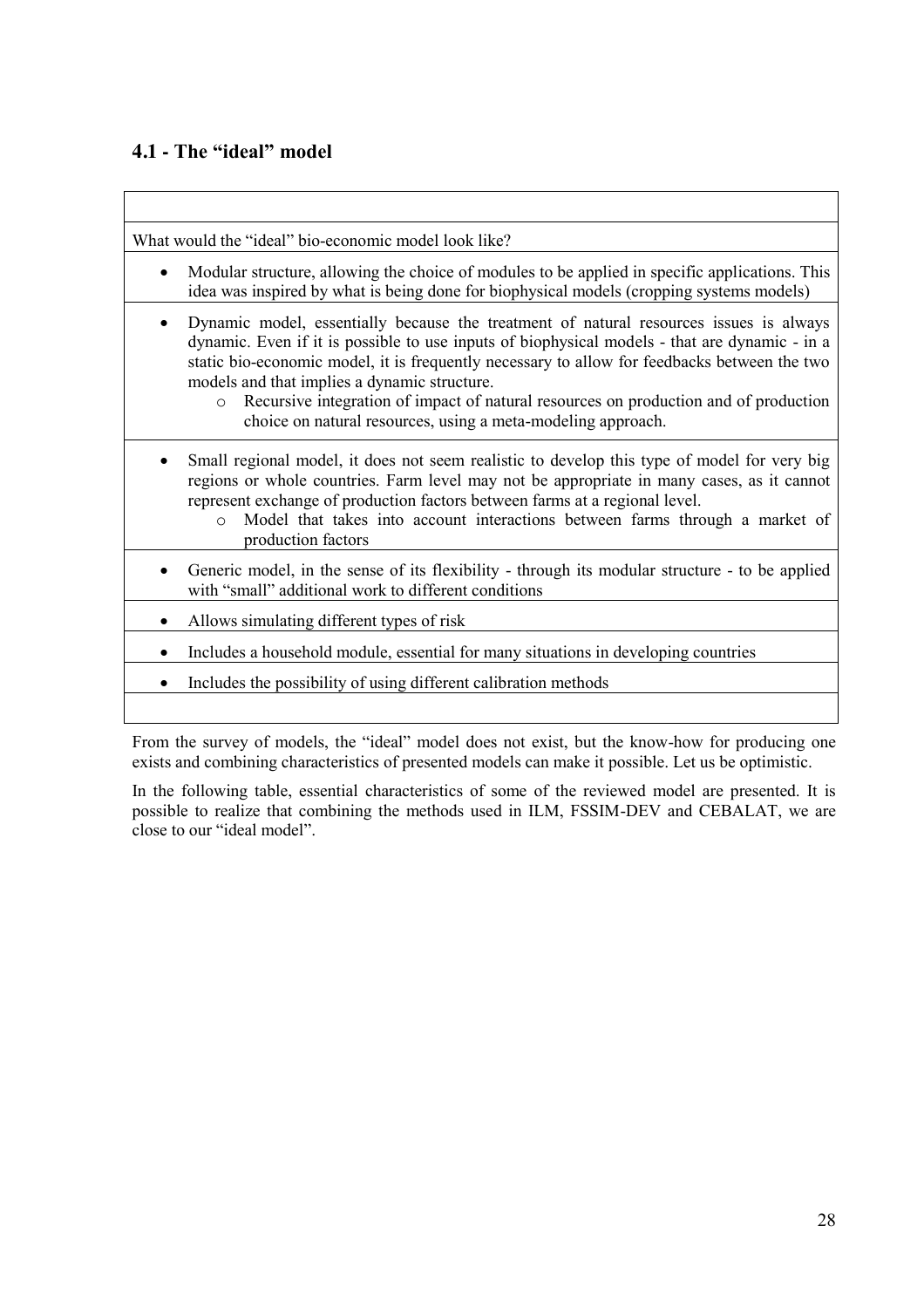# **4.2 Principal characteristics of selected bio-economic models**

| PRINCIPAL CHARACTERISTICS OF SELECTED BIO-ECONOMIC MODELS    |                                       |                                                                                                    |                                                                              |                                                                    |                                                                                  |                                                                       |                                                                             |                              |                                                             |  |  |
|--------------------------------------------------------------|---------------------------------------|----------------------------------------------------------------------------------------------------|------------------------------------------------------------------------------|--------------------------------------------------------------------|----------------------------------------------------------------------------------|-----------------------------------------------------------------------|-----------------------------------------------------------------------------|------------------------------|-------------------------------------------------------------|--|--|
|                                                              | <b>LEVEL</b>                          | <b>KEY STRENGTH</b>                                                                                | <b>KEY WEAKNESS</b>                                                          | <b>REGIONS OF</b><br><b>APPLICATION</b>                            | <b>TREATMENT OF</b><br><b>AGENTS</b><br><b>BEAHAVIOUR</b>                        | <b>AGRICULTURAL</b><br><b>ISSUES</b>                                  | <b>ENVIRON-</b><br><b>MENTAL</b><br><b>ISSUES</b>                           | <b>FOOD</b><br><b>ISSUES</b> | <b>TREATMENT OF</b><br><b>TIME</b>                          |  |  |
| <b>MODAM</b>                                                 | <b>FARM</b>                           | Modular structure                                                                                  | Lack of farm<br>interactions on<br>resources and<br>fixed livestock          | North-Central<br>European Regions                                  | Risk neutral, Positive<br>approach+goal-<br>oriented normative                   | Arable crops, livestock                                               | Erosion                                                                     | N <sub>O</sub>               | Static (claiming a<br>possible dynamic<br>use, not applied) |  |  |
| <b>ILM</b>                                                   | FARM-<br><b>LANDSCAPE</b>             | Spatial specification,<br>treatment of several<br>environmental issues                             | Lack of farm<br>interactions                                                 | Central Europe<br>(Austria)                                        | Positive approach. No<br>risk analysis                                           | Arable crops, livestock:<br>includes interactions                     | Carbon<br>emissions,<br>biodiversity                                        | N <sub>O</sub>               | Static (bio-<br>physical model<br>dynamic)                  |  |  |
| <b>FARM</b><br><b>DESIGN</b>                                 | <b>FARM</b>                           | Treatment of trade-<br>offs between<br>economic and<br>environmental<br>objectives -<br>Genericity | Yields are fixed as<br>targets, do not<br>depend on<br>management<br>options | The Netherlands.<br>Mexico,<br>Uruguay, Nepal, India               | Positive approach. No<br>risk analysis                                           | Arable crops, livestock:<br>includes interactions                     | Organic matter,<br>Nitrate emissions                                        | N <sub>O</sub>               | Static                                                      |  |  |
| FSSIM-<br><b>MP</b><br>FSSIM-<br>$\ensuremath{\mathsf{DEV}}$ | <b>FARM</b><br>FARM-<br><b>REGION</b> | Modular structure.<br>Genericity. Linkage<br>with a DB                                             | Complexity. Need<br>of "ad hoc" linkage<br>with bio-physical<br>model        | FSSIM-MP several<br>European Region<br>FSSIM-DEVS, Sierra<br>Leone | Positive approach.<br>Considers risk.<br>Allows different<br>calibration methods | Arable crops, livestock,<br>permanent crops:<br>includes interactions | Potentially all<br>issues dealt with<br>the coupled<br>biophysical<br>model | <b>YES</b>                   | Static (bio-<br>physical model<br>dynamic)                  |  |  |
| <b>CEBALAT FARM</b>                                          |                                       | Feed-back between<br>biophysical and<br>economic                                                   | Complexity<br><b>Fixed livestock</b>                                         | Tunisian region                                                    | Positive approach.<br>Stochastic resolution                                      | Arable crops, livestock Salinity                                      |                                                                             | N <sub>O</sub>               | Dynamic-<br>Recursive-<br>Stochastic                        |  |  |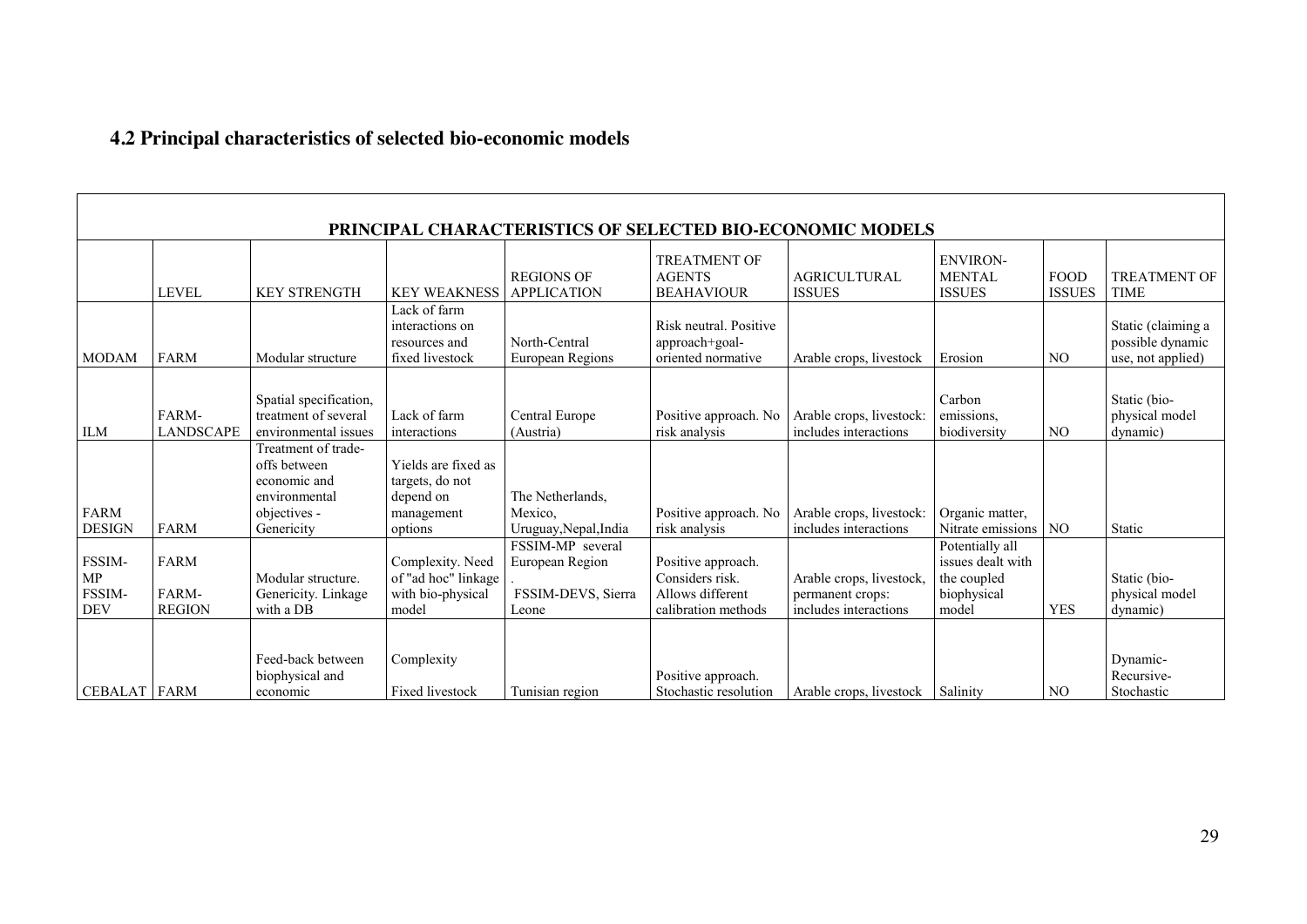## **References**

Barbier B., Bergeron G. 1999. Impact of policy interventions on land management in Honduras: results of a bioeconomic model. *Agricultural Systems,* vol. 60, n. 1, p. 1-16. http://www.sciencedirect.com/science/article/pii/S0308521X99000153

Barbier, B. 1996. Impact of market and population pressure on production, incomes and natural resources in the dryland savannas of West Africa: Bio economic modeling at the village level. EPTD Discussion Paper No. 21, IFPRI.

Barbier, B. and G. Bergeron. 1999. Impact of policy interventions on land management in Honduras: results of a bioeconomic model. Agricultural Systems 60:1-16.

Barbier, B.. 1998. Induced innovation and land degradation: Results from a bioeconomic model of a village in West Africa. Agricultural Economics 19:15-25

Barnum, H. and L. Squire, 1979. An Econometric Application of the Theory of the Farm-Household. Journal of Development Economics, 6:79-102.

Belhouchette H. 2004. Evaluation de la durabilité de successions culturales à l'échelle d'un périmètre irrigué en Tunisie : utilisation conjointe d'un modèle de culture (Cropsyst), d'un SIG et d'un modèle bio-économique. Thèse (Dr. d'Université en Sciences Agronomiques): Ensa (Montpellier). France. 155 p.

Belhouchette H., Blanco M., Wery J., Flichman G. 2012. Sustainability of irrigated farming systems in a Tunisian region: a recursive stochastic programming analysis. Computers and Electronics in Agriculture, August 2012, vol. 86, p. 100-110.

Berentsen P.B.M. 2003. Effects of animal productivity on the costs of complying with environmental legislation in Dutch dairy farming. *Livestock Production Science,* vol. 84, n. 2, p. 183-194. 0301-6226. <http://www.sciencedirect.com/science/article/pii/S030162260300229X>

Berentsen, P.B.M., Giesen G.W.J., 1995. An environmental-economic model at farm-level to analyse institutional and technical change in dairy farming. Agricultural Systems 49, 153-175.

Berentsen, P.B.M., Giesen, G.W.J., Schneiders, M.M.F.H., 1998. Conversion from conventional to biological dairy farming: Economic and environmental consequences at farm level. Biological Agriculture and Horticulture. 16, 311–328.

Blanco Fonseca, M & Flichman, G. 2002, "Dynamic optimisation problems: different resolution methods regarding agricultural and natural resource economics", Working paper, http://www.iamm.fr/ressources/opac\_css/doc\_num.php?explnum\_id=2699

http://oa.upm.es/5910/1/RecursiveStochasticProgramming\_BlancoFlichman\_2002.pdf

Blanco-Fonseca, M., G. Flichman, G, Belhouchette, H., Dynamic optimisation problems, Different resolution methods regarding agriculture and natural resource economics in Bio-Economic Models Applied to Agricultural Systems, Springer 2011, 29-57.

Bouman B.A.M., Jansen H.G.P., Schipper R.A., Nieuwenhuyse A., Hengsdijk H., Bouma J. 1999. A framework for integrated biophysical and economic land use analysis at different scales. *Agriculture, Ecosystems & Environment,* vol. 75, n. 1:2, p. 55-73. http://www.sciencedirect.com/science/article/pii/S0167880999000596

Bouman B.A.M., Nieuwenhuyse A. 1999. Exploring options for sustainable beef cattle ranching in the humid tropics: a case study for the Atlantic Zone of Costa Rica. *Agricultural Systems,* vol. 59, n. 2, p. 145-161. 0308-521X. http://www.sciencedirect.com/science/article/pii/S0308521X98000870

Britz, W., Pérez, I., Zimmermann, A., Heckelei, T., 2007. Definition of the CAPRI Core Modelling System and Interfaces with other Components of SEAMLESS-IF.SEAMLESS Report No. 26,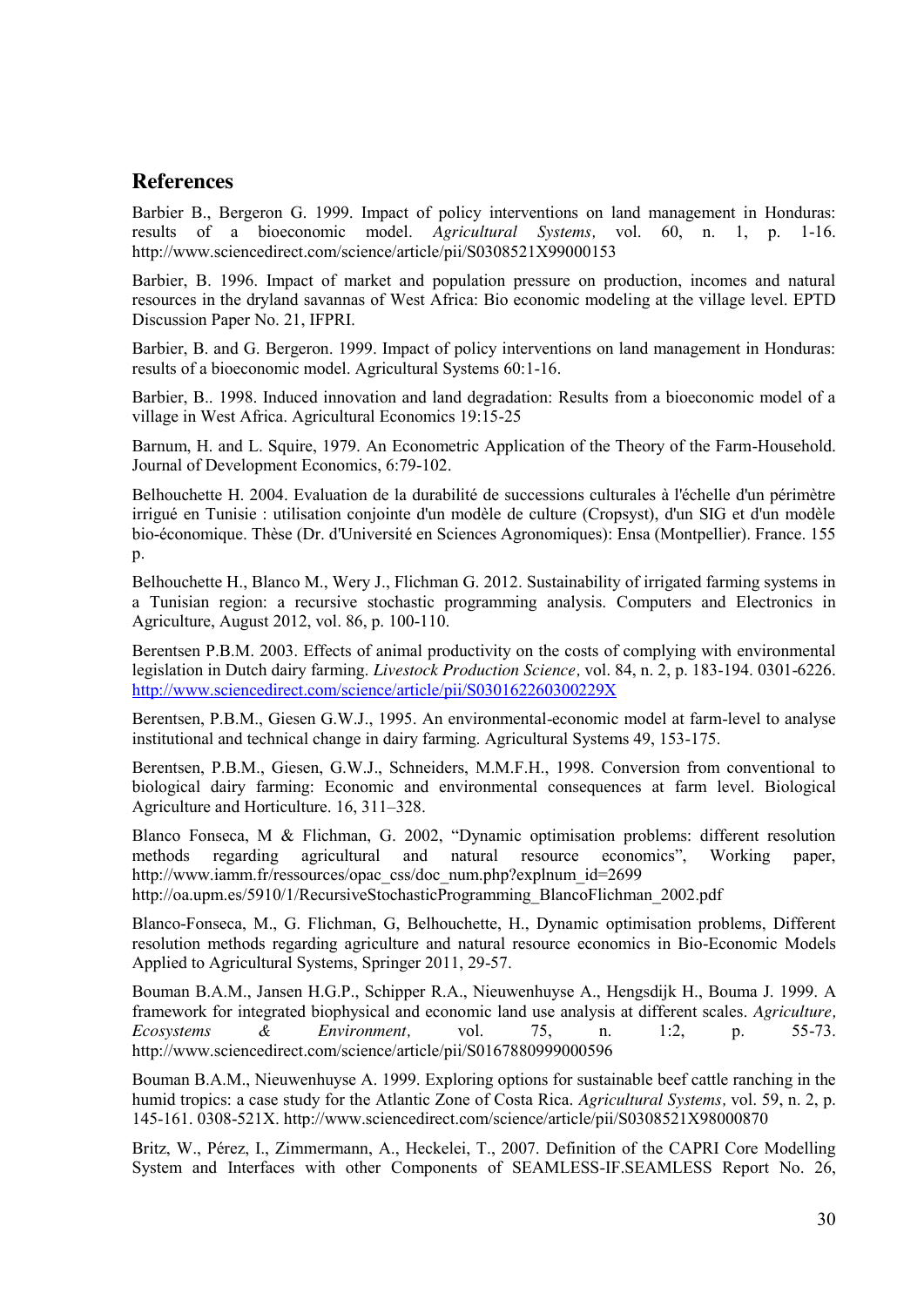SEAMLESS Integrated Project, EU 6th Framework Programme, Contract No. 010036-2, p. 114. <www.seamlessassociation.org>.

Brown D.R. (2000). A review of bio-economic models. *Cornell African Food Security and Natural Resource Management (CAFSNRM) Program,* vol. 102,

Calker, K.J.v., Berentsen, P.B.M., de Boer, I.M.J., Giesen, G.W.J., Huirne, R.B.M., 2004. An LP model to analyse the economic and ecological sustainability on Dutch dairy farms: model presentation and application for experimental farm. Agricultural Systems 82, 139–160.

Donnelly, J.R., et al., 2002. Agricultural Systems 74: 115-139.

Flichman G., Louhichi K., Boisson J.M. (2011). Modelling the Relationship Between Agriculture and the Environment Using Bio-Economic Models: Some Conceptual Issues. *Bio-Economic Models applied to Agricultural Systems,* p. 3-14.

Flores-Sanchez, D., Kleine Koerkamp-Rabelista, J., Navarro-Garza, H., Lantinga, E.A., Groot, J.C.J., Kropff, M.J., Rossing, W.A.H., 2011. Diagnosis for ecological intensification of maize-based smallholder farming systems in the Costa Chica, Mexico. Nutr. Cycl. Agroecosyst. 91, 185–205. [http://dx.doi.org/10.1007/s10705-011-9455-.](http://dx.doi.org/10.1007/s10705-011-9455-)

Groot J.C.J., Oomen G.J.M., Rossing W.A.H. 2012. Multi-objective optimization and design of farming systems. Agricultural Systems, vol. 110, p. 63-77.

Hengsdijk, H., Bouman, B., Nieuwenhuyse, a. and H. Jansen, 1999. Quantification of land use systems using technical coefficient generators: a case study for the Northern Atlantic zone of Costa Rica. Agricultural Systems, 61(2):109-121.

Hengsdijk, H., van Ittersum, M.K., 2003. Formalizing agro-ecological engineering for future-oriented land use studies. European Journal of Agronomy 19, 549–562.

Hijmans R.J. and M.K. van Ittersum, 1996. Aggregation of spatial units in linear programming models to explore land use options. Netherlands Journal of Agricultural Science 44: 145- 162.

Howitt, R., 1995. American J. of Agricultural Economics Volume 77, Issue 2Pp. 329-342.

Jansen H.G.P., Stoorvogel J.J. 1998. Quantification of aggregation bias in regional agricultural land use models: application to Guácimo county, Costa Rica. Agricultural Systems, vol. 58, n. 3, p. 417- 439. http://www.sciencedirect.com/science/article/pii/S0308521X98000390

Janssen S., van Ittersum M.K. 2007. Assessing farm innovations and responses to policies: a review of bio-economic farm models. Agricultural Systems, vol. 94, n. 3, p. 622-636.

Kachele H, Dabbert S. 2002. An economic approach for a better understanding of conflicts between farmers and nature conservationists-an application of the decision support system MODAM to the Lower Odra Valley National Park. Agricultural Systems 74:241–255

Kanellopoulos, A., Berentsen, P.B.M., Heckelei, T., Van Ittersum, M.K., Oude Lansink, A.G.J.M., 2010. Assessing the forecasting performance of a generic bio-economic farm model calibrated with two different PMP variants. Journal of Agricultural Economics 61, 274–294.

Kanellopoulos, A., Hengsdijk, H., Janssen, S., Van Ittersum, M.K., 2009. Ex-ante assessment of the abolishment of the EU set aside policy: results from a bioeconomic farm analysis. In: Proceedings of the Conference on Integrated Assessment of Agriculture and Sustainable Development Setting the Agenda of Science and Policy (AgSAP 2009). Egmond aan Zee, The Netherlands, 10–12 March 2009. Wageningen University and Research Centre, Wageningen, pp.478–479.

Kruseman G., Bade J. 1998. Agrarian policies for sustainable land use: bio-economic modelling to assess the effectiveness of policy instruments. Agricultural Systems, vol. 58, n. 3, p. 465-481. http://www.sciencedirect.com/science/article/pii/S0308521X98000419

Kruseman, G. 2000. Bio-economic Household Modelling for Agricultural Intensification. PhD dissertation, Wageningen University, Wageningen.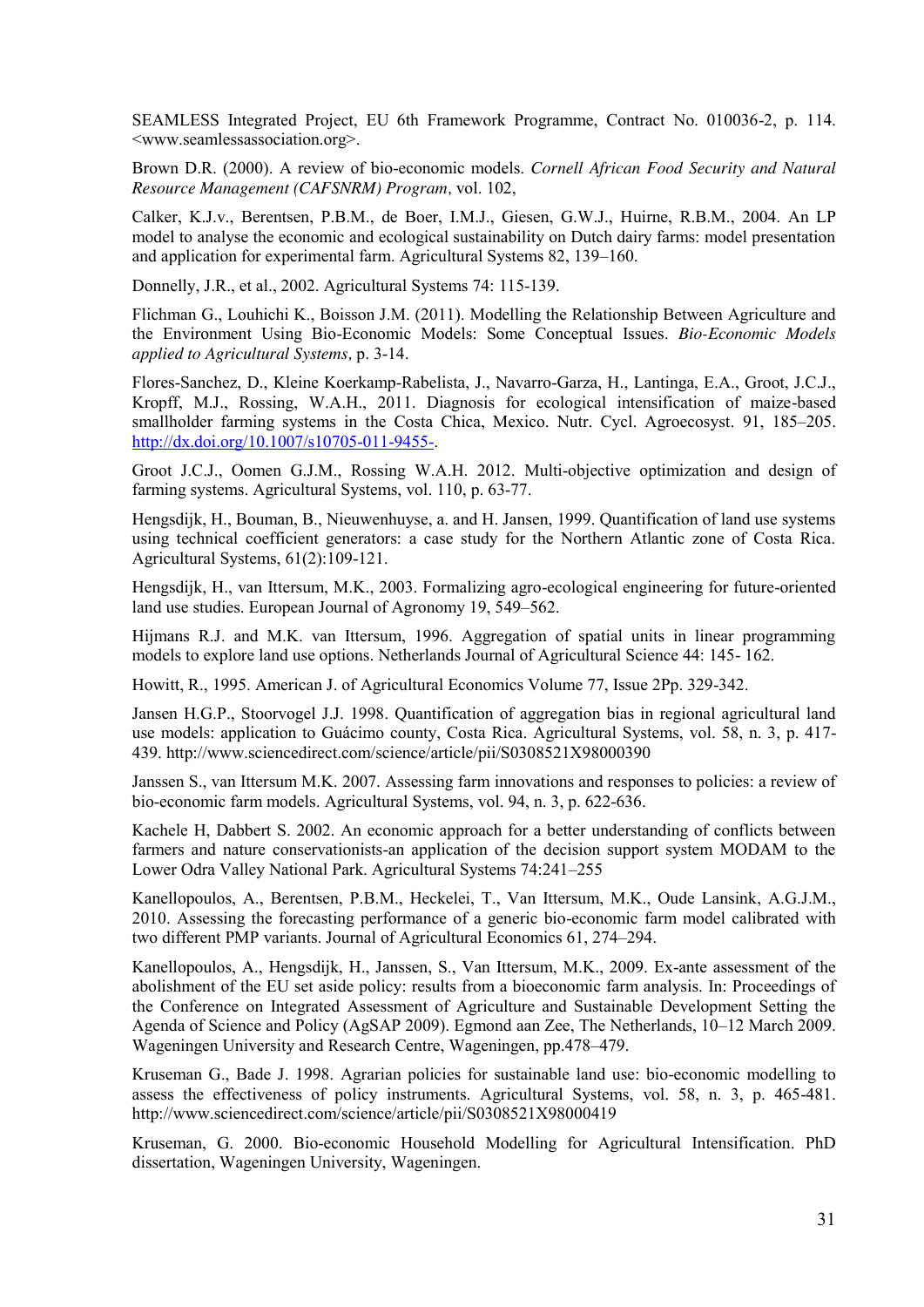Kuyvenhoven, A., R. Ruben and G. Kruseman. 1995. Options for sustainable agricultural systems and policy instruments to reach them. In: Bouma, J., A. Kuyvenhoven, B.A.M. Bouman, J.C. Luyten and H.G. Zandstra (Eds.), Eco-Regional Approaches for Sustainable Land Use and Food Production, pp. 187-212, Kluwer, Netherlands

Keating, B.A., Carberry, P. Hammer G.L Probert, M.E Robertson M.J, Holzworth D, Huth N.I, Hargreaves, J.N.G Meinke H, Hochman, McLean Z G, Verburg K, Snow,V Dimes, J.P, Silburne, M.,Wang, B, Brown,S, Bristow K.L, Asseng, S, Chapman,S, McCown R.L, D.M Freebairn, C.J Smith. An overview of APSIM, a model designed for farming systems simulation. European Journal of Agronomy. Volume 18, Issues 3–4, January 2003, Pages 267–288

Kingwell, R.S. & D.J. Pannell (Eds), 1987. MIDAS, a bioeconomic model of a dryland farmsystem. Pudoc, Wageningen.

Louhichi K., Flichman G., Boisson J.M. 2010. Bio-economic modelling of soil erosion externalities and policy options: a Tunisian case study. Journal of Bioeconomics, vol. 12, n. 2, p. 145-167.

Louhichi K., Flichman G., Boisson J.M.2010. Bio-economic modelling of soil erosion externalities and policy options: a Tunisian case study. Journal of Bioeconomics, vol. 12, n. 2, p. 145-167.

Louhichi K., Flichman G., Zekri S. 1999. Un modèle bio-économique pour analyser l'impact de la politique de conservation des eaux et du sol. Economie rurale, vol. 252, n. 1, p. 55-64.

Louhichi, K., Belhouchette, H., Flichman, G., Therond, O., Wery, J., 2008. Impact assessment of the 2003 CAP reform and the nitrate directive on the arable farming system in the Midi-Pyrénées region: bio-economic modelling at field, farm and regional levels. In: 109th Seminar, November 20–21, 2008, Viterbo, Italy.

Louhichi, K., Flichman, G., Zekri, S., 1999. A bio-economic model for analysing the impact of soil and water conservation policies applied to a Tunisian farm.OT: Un modele bio-economique pour analyser l'impact de la politique de conservation des eaux et du sol. Le cas d'une exploitation agricole tunisienne. Economie Rurale 252, 55–64.

Louhichi, K., Hengsdijk, H., Janssen, S., Bigot, G., Perret, E., 2009. EU dairy farming in the face of change: an exploration using a bio-economic farm model. In:Proceedings of the Conference on Integrated Assessment of Agriculture and Sustainable Development Setting the Agenda of Science and Policy (AgSAP). Egmond aan Zee, The Netherlands, 10–12 March 2009. Wageningen University and Research Centre, Wageningen, pp. 262–263.

Louhichi,K., Gomez y Paloma,S., Belhouchette, H., Allen, T., Fabre, J., Blanco Fonseca,M., Chenoune, R., Acs,S., and Flichman, G. Modelling Agri-Food Policy Impact at Farm-household Level in Developing Countries (FSSIM-Dev). Application to Sierra Leone. Joint Research Centre. JRC Scientific and Policy Reports, 2013.

Majewski, E., Was, A., Belhouchette, H., Louhichi, K., Mouratiadou, I., 2009. Impact Assessment of policy changes on the arable sector using the FSSIM model: case study of the Zachodniopomorskie NUTS region. In: Proceedings of the Conference on Integrated Assessment of Agriculture and Sustainable Development Setting the Agenda of Science and Policy (AgSAP). Egmond aan Zee, The Netherlands, 10–12 March 2009. Wageningen University and Research Centre, Wageningen, pp. 484– 485.

Meyer-Aurich A. 2005. Economic and environmental analysis of sustainable farming practices : a Bavarian case study. Agricultural Systems, vol. 86, n. 2, p. 190-206. 0308-521X. http://www.sciencedirect.com/science/article/pii/S0308521X04001763

Meyer-Aurich, A., Zander, P., Werner, A., Roth, R., 1998. Developing agricultural land use strategies appropriate to nature conservation goals and environmental protection. Landscape and Urban Planning 41, 119–127.

Mimouni M., Zekri S., Flichman G. 2000. Modelling the trade-offs between farm income and the reduction of erosion and nitrate pollution. Annals of Operations Research, vol. 94, n. 1-4, p. 91-103.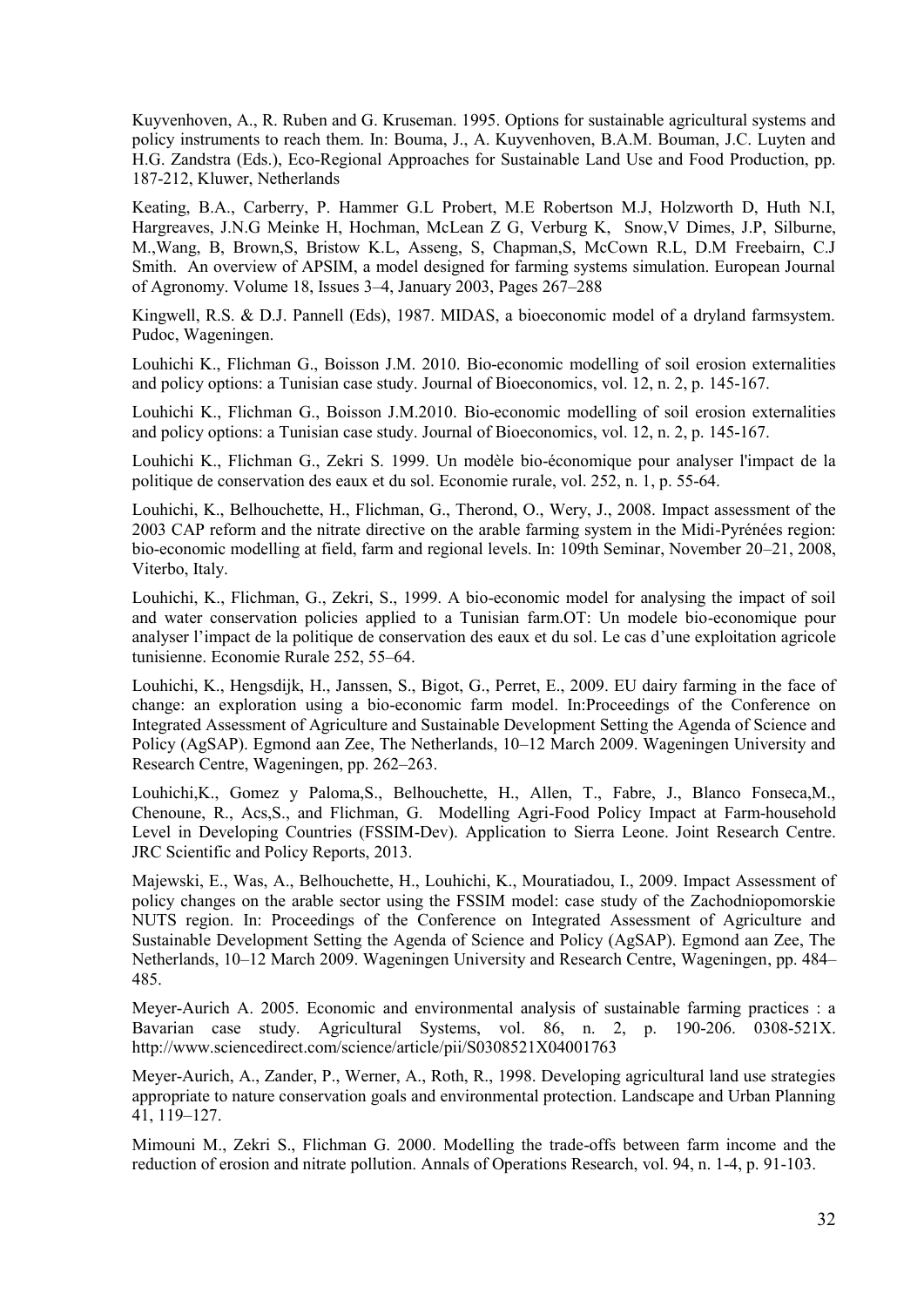Mouratiadou, I., Russell, G., Topp, C., Louhichi, K., Moran, D., 2010. Modelling common agricultural policy–water framework directive interactions and cost effectiveness of measures to reduce nitrogen pollution. Water Science & Technology 61, 2689–2697.

Okumu, B. N., M. A. Jabbar, D. Colman, N. Russell, M. Saleem, J. Pender. 2000. Technology and policy impacts on economic performance, nutrient flows and soil erosion at watershed level: The case of Ginchi in Ethiopia. In Global Development Network (World Bank) 2000 conference on 'Beyond economics—Multidisciplinary approaches to development', Tokyo, Japan (p. 11-14).

Oomen, G., Habets, A., 1998. Using the static whole farm model FARM and the dynamic model NDICEA to integrate arable and animal production. In: H. van Keulen, E.A. Lantinga & H.H. van Laar (eds): Proceedings of an International Workshop on Mixed Farming Systems in Europe, Dronten/Wageningen, The Netherlands, 25-28 May 1998. Ir. A.P. Minderhoudhoeve-series, 2, 217- 223.

Prellezo, R., Accadia, P., Andersen, J. L., Andersen, B. S., Buisman, E., Little, A., Nielsend, R., Poosg, JJ., Powelle, J. and Röckmann, C. (2012). A review of EU bio-economic models for fisheries: The value of a diversity of models. Marine Policy, 36(2), 423-431.

Ruben, R., A. Kuyvenhoven and G. Kruseman. 2000. Bio-economic models for eco-regional development: Policy instruments for sustainable intensification. In: Lee, D.R. and C.B. Barrett (Eds.), Tradeoffs or Synergies? Agricultural Intensification, Economic Development and the Environment in Developing Countries, CAB International.

Sadoulet, E. and A. De Janvry, (1995). Quantitative Development Policy Analysis. Baltimore: The Johns Hopkins University Press, 438p.

Schmid, E., 2004. FAMOS – Farm Optimization System. Discussion Paper DP-09-2004. Institute for Sustainable Economic Development. University of Natural Resources and Applied Life Sciences,Vienna.

Schönhart M., Schauppenlehner T., Schmid E., Muhar A. (2011). Integration of bio-physical and economic models to analyze management intensity and landscape structure effects at farm and landscape level. Agricultural Systems, vol. 104, n. 2, p. 122-134. http://www.sciencedirect.com/science/article/pii/S0308521X10000557

Schönhart, M., Schmid, E., Schneider, U.A., 2009. CropRota – A Model to Generate Optimal Crop Rotations from Observed Land Use. Discussion Paper DP-45-2009. Institute for Sustainable Economic Development. University of Natural Resources and Applied Life Sciences, Vienna.

Singh, I., L. Squire and J. Strauss (Eds), 1986. Agricultural Household Models: Extensions, Applications and Policy. Baltimore: Johns Hopins University Press, 323p.

Standiford, R.B. and R.E. Howitt. 1991. A dynamic model of California's hardwood rangelands. In: Proceedings of the Oak Woodlands and Hardwood Rangeland Management. Research Symposium, Davis, CA. USDA Forest Service General Technical Report PSW-126, pp. 279-285.

Schuler, J., Ka¨chele, H., 2003. Modelling on-farm costs of soil conservation policies with MODAM. Environ. Sci. Policy 6, 51–55.

Stoorvogel, J. J. 1995. Integration of computer-based models and tools to evaluate alternative land use scenarios as part of an agricultural systems analysis. Agri-cultural Systems 49, 353-367.

Storn, R., Price, K., 1997. Differential evolution – a simple and efficient heuristic for global optimization over continuous spaces. J. Global Optim. 11, 341-359.

Tanure S., Nabinger C., Becker J.o.L. Bioeconomic model of decision support system for farm management. Part I: Systemic conceptual modeling. Agricultural Systems, vol. 115, n. 0, p. 104-116. http://www.sciencedirect.com/science/article/pii/S0308521X12001448

Ten Berge, H.F.M., van Ittersum, M.K., Rossing, W.A.H., van de Ven, G.W.J., Schans, J., 2000. Farming options for The Netherlands explored by multi-objective modelling.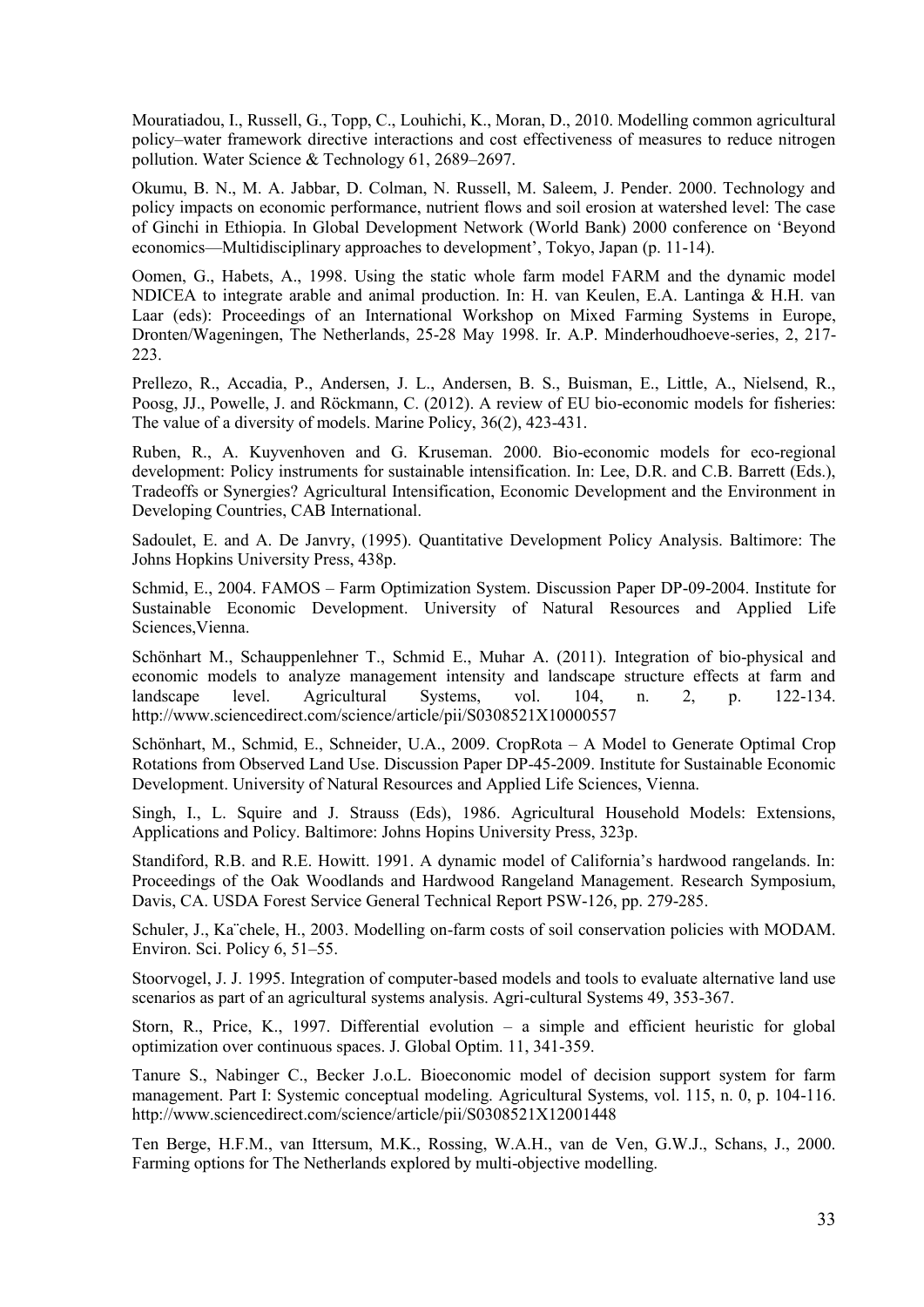Traoré, B., Louhichi, K., Rapidel, B., 2009. A bio-economic model to analyse the performance of the cotton sector in Mali. In: Proceedings of the Conference on Integrated Assessment of Agriculture and Sustainable Development Setting the Agenda of Science and Policy (AgSAP). Egmond aan Zee, The Netherlands, 10–12 March 2009. Wageningen University and Research Centre, Wageningen, pp. 276– 277.

Ulrich, C., Le Gallic, B., Dunn, M. R., & Gascuel, D. (2002). A multi-species multi-fleet bioeconomic simulation model for the English Channel artisanal fisheries. Fisheries Research, 58(3), 379-401.

Uthes S, Sattler C, Reinhardt F-J, Piorr A, Zander P, Happe K, Damgaard M, Osuch A (2008) Ecological effects of payment decoupling in a case study region in Germany. Journal of Farm Management 13:219–230

van de Ven, G.W.J., 1996. A mathematical appraoch to comparing environmental and economic goals in dairy farming on sandy soils in the Netherlands. Ph.D. Thesis, Wageningen Agricultural University, Wageningen, p. 239. Available at [\[http://edepot.wur.nl/137971\]](http://edepot.wur.nl/137971)

Van Ittersum, M.K., Ewert, F., Heckelei, T., Wery, J., Alkan Olsson, J., Andersen, E., Bezlepkina, I., Brouwer, F., Donatelli, M., Flichman, G., Olsson, L., Rizzoli, A.E., van der Wal, T., Wien, J.E., Wolf, J., 2008. Integrated assessment of agricultural systems – a component-based framework for the European union (SEAMLESS).Agr. Syst. 96, 150–165.

Weaver, W., Shannon, C.E., 1949. The Mathematical Theory of Communication.University of Illinois, Urbana Izaurralde, R.C.,

Williams, J.R., McGill, W.B., Rosenberg, N.J., Jakas, M.C.Q., 2006. Simulating soil C dynamics with EPIC: model description and testing against long-term data. Ecol. Model. 192, 362–384.

Weersink, A., Jeffrey, S., Pannell, D., 2002. Farm-level modeling for bigger issues. Rev. Agric. Econ. 24, 123–140.

Wei, Y., Davidson, B., Chen, D., White, R., 2009. Balancing the economic, social and environmental dimensions of agro-ecosystems: an integrated modeling approach. Agr. Ecosyst. Environ. 131, 263– 273.

Williams, J.R., 1995. The EPIC model. In: Singh, V.P. (Ed.), Computer Models of Watershed Hydrology. Water Resources Publications, Colorado, pp. 909–1000.

Zander P., Kächele H. 1999. Modelling multiple objectives of land use for sustainable development.

Agricultural Systems, vol. 59, n. 3, p. 311-325. 0308-521X.

<http://www.sciencedirect.com/science/article/pii/S0308521X99000177>

Zander, P., 2003. Agricultural land use and conservation options: a modelling approach. PhD thesis, Wageningen University, The Netherlands.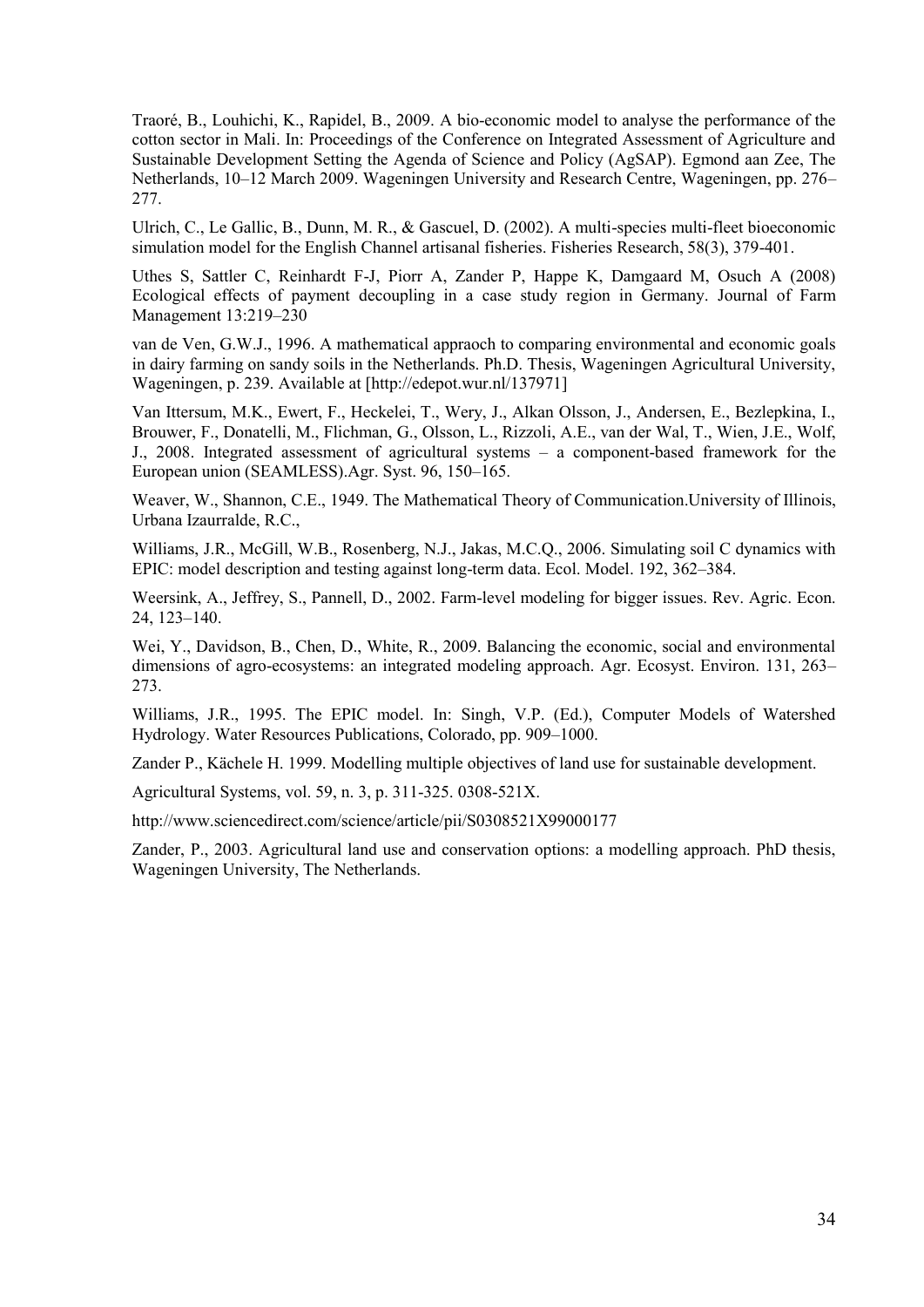# **Annex7**

# **Cropping system models8**

## **Introduction**

The definition of cropping system models as mathematical programs to estimate plant growth as function of environmental variables started many decades ago. Since then, crop models have evolved including sub-models to estimate plant development, and several other processes relevant to the simulation of the interaction plant/soil affected by weather and agricultural management (Donatelli and Confalonieri, 2011). With this evolution, it becomes possible to: i) produce engineering production functions, hence comparing, from biophysical point of view, yield, resource use, and externalities of agricultural production systems (Belhouchette et al., 2011), and ii) explore hypothesis of resource uses and allow defining adaptation strategies to changing climate and scenarios of resource availability, as well as defining thresholds of externalities to limit the environmental impact of production systems (Donatelli and Confalonieri, 2011).

The lack of appropriate information is a severe problem for using these models to generate agricultural production activities for mathematical programming models. Frequently they lack detailed information on conditions, i.e. limited and unlimited water and nitrogen conditions, management practices (dates and rates of irrigation and fertilization) (Launay and Guérif, 2005). In most case they do not include the effects of insects, pests and diseases and they require long and arduous surveys of a large number of farms (Biarnes et al., 2004).

## **Model selection and evaluation**

In this approach, to allow for flexibility the cropping systems models are often no linked dynamically with the farm model but interfaced through an engineering production coefficients database. By doing that, it becomes possible in many studies to assess the impacts of very complex scenarios, such as the implantation of policies, environmental directives and measures (water framework, nitrate, pesticide…) and the variation of socio-economic context (price of products, labor…) and technological innovations (rotation, new varieties…), on the sustainability of farms.

Two options existed for using cropping systems models for producing data to be introduced in bioeconomic models:

- Reuse already existing cropping systems models without introducing significant modifications. This option was progressively criticized, because most of them operated as one comprehensive entity with a specific structure and detail for simulating crop growth and soil nutrient (often nitrogen) cycling processes (e.g. EPIC, Sharpley and Williams, 1990; STICS, Brisson et al., 2003). Consequently, little flexibility is given to the model user when the degree of detail included in simulation models correspond to the specific research question addressed and should be kept as simple as the nature of their objectives to minimize data requirements (Passioura, 1996; Sinclair and Seligman, 1996),
- For each application, build a new model 'ad hoc' (Passioura, 1996), which quickly appears as a very expensive and time consuming method.

Recently, by the development of a modular framework (Donatelli et al, 2011; Adam et al., 2011), a third way of developing and using crop simulation models came into the picture. In fact, it becomes possible to construct ad-hoc crop growth modules customized to specific simulation problems. Those modules could be extracted as much as possible from existing crop models (e.g. CropSyst, APES, STICS, APSIM…) and then integrated in a framework in order to develop the modeling solution (MS) adapted to the target of the study. In practice, the modeler (i.e. potential user of the framework) must

1

<sup>7</sup> By Hatem Belhouchette (CIHEAM-IAMM).

<sup>&</sup>lt;sup>8</sup> Most of biophysical models integrated in bio-economic models are cropping system models.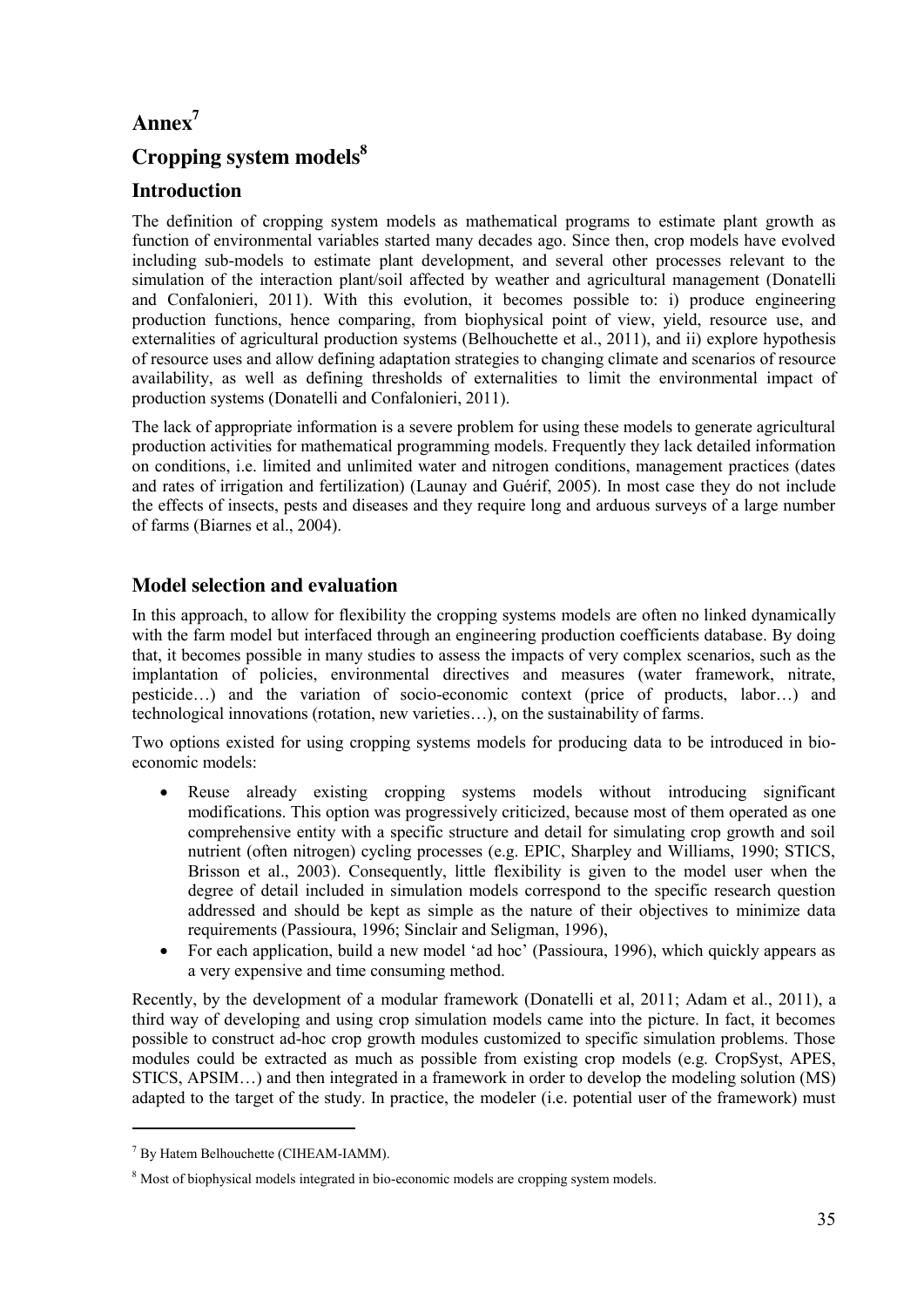in the first place clearly define the purpose of the model application, before selecting and using a crop simulation model. The flexibility and modularity of the new generation of cropping system models (such as APES, Donatelli et al., 2011), due to its component-oriented design, enables an easy technical assembly of these different modules in the same platform. But associated methodology should be provided to facilitate the selection and evaluation of models (Ahuja and Howell, 2002). Not only should the crop modeling framework be an ''implementation framework'' (Van Evert et al., 2005) considering each module as a black box, but also a ''modeling framework'' (Van Evert et al., 2005) to formalize how to use these various modules.

A very important problem concerns the availability and quality of data concerning soil, climate, crop and crop management that should be used to correctly evaluate the cropping system models ability to simulate the key phenological, growth and morphological variables by using experimental data as input. In most of the classical methods of model evaluation, calibration and validation are often done on two different sets of independent experimental data (Odum, 1983; Shugart, 1984; Jorgensen, 1986; Power, 1993). The big advantage in this case is that real measured data is used to evaluate the model's performance (Poluektov, 1991). However, it is often difficult to find an independent set of data for model validation, i.e. data that have not been used for calibration (Stöckle et al., 2003). The main reason is that the measured data needed for model evaluation mainly consists of variables that are usually measured under limited soil, crop management and climate conditions: such experiments are very time and cost consuming.

This procedure (calibration and evaluation) becomes more complicated when the use of cropping models at regional scale to simulate yield and externalities is addressed. The difficulty is to find relevant measured input data covering the large diversity of the biophysical conditions (soil and weather), variables characterizing the initial soil conditions (soil water content, organic matter, soil nitrogen content) and crops (yield, biomass, LAI…) and externalities. In such context, the performance in a large range of cropping conditions is assessed by following usually three main methods:

- Develop an experiment protocol for representative areas (farms) in term of biophysical conditions and cropping systems (Belhouchette et al., 2010, Oreskes et al., 1994). The larger and diverse the region, the higher the cost (in term of money and time) of the survey (Belhouchette et al., 2008). This type of procedure is often used for specific regions and crops in order to advise farmers in managing their cropping systems.
- Calibrate the model with several dynamic and cumulative variables (yield, biomass, LAI, Nleaching…) but under limited cropping conditions, and then the validation is done for a wider range of cropping systems but usually only for crop yield which is the common variable measured in all crop experiments (Therond et al, 2010; Faivre et al., 2004; Van Ittersum et al., 2003; Jagtap and Jones, 2002; Bouman et al., 1996).
- Evaluate the model by using input-output data extracted through farmer surveys and existing regional databases (Clavel et al., 2011; Therond et al., 2010; Faivre et al., 2004; Middelkoop and Janssen, 1991).

This type of analysis is mainly used to assess the impacts of climate change or socio-economic and environmental policy analysis under a large range of crop, management, soil, and climate conditions. Obtaining this information is very expensive and time consuming. To overcome these problems, engaging in the process local and regional experts, who have detailed knowledge on the crop growing conditions in the region (Clavel et al., 2011) has been seen recently as a good alternative to experimental data. Local experts with a good knowledge of regional crops, soils and farms can provide not only the detailed input (climate, management) and output data, but also the intermediate variables data of shoot and root growth and water and nitrogen balances (Mahmoud, 2012).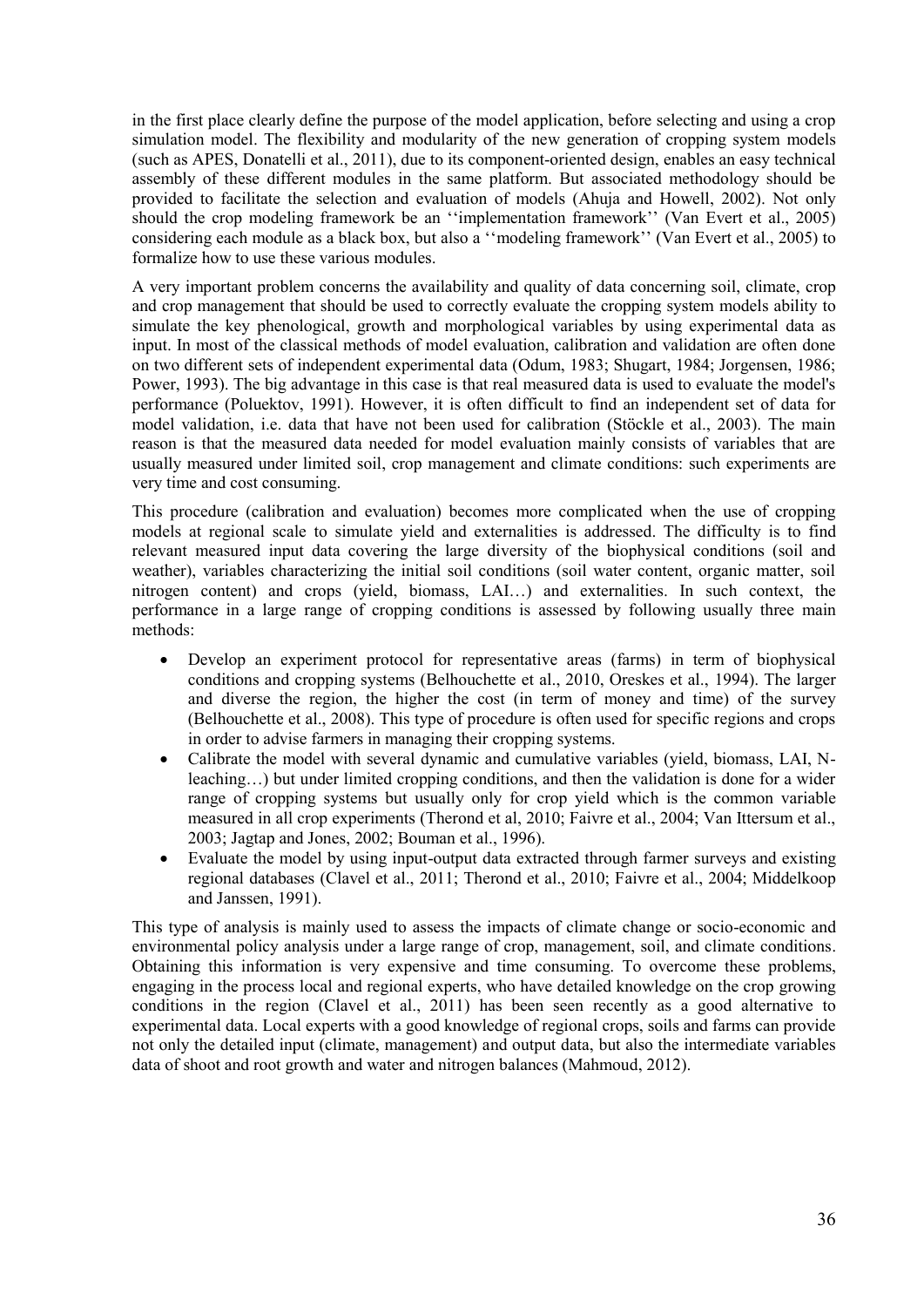## **References**

Ahuja, L.R.M.L., Howell, T.A., 2002. Whole System Integration and Modelingessential to agricultural Science and Technology in the 21st century, Agricultural system models in the field research and technology transfer. Lewis Publishers, pp. 1–7.

Belhouchette, H., Braudeau, E., Hachicha, M., Donatelli, M., Mohtar, R., Wery, J., 2008. Integrating spatial soil organization data with a regional agricultural management simulation model: a case study in northern Tunisia. American Society of Agricultural and Biological Engineers ISSN 0001-235, 51(3); 1099-1109

Belhouchette, H., Louhichi K., Therond O., Mouratiadou I., Wery J., Ittersum M.v., Flichman G., 2011. Assessing the impact of the Nitrate Directive on farming systems using a bio-economic modelling chain. Agricultural Systems, 104(2): 135-145.

Biarnès, A., Rio P., Hocheux, A., 2004. Analyzing the determinants of spatial distribution of weed control practices in a Languedoc vineyard catchment, Agronomie 24,187–196.

Bouman, B.A.M., Van Keulen, H., Van Laar, H.H., Rabbinge, R., 1996. The 'School of de Wit' crop growth simulation models: a pedigree and historical overview. Agricultural Systems 52, 171–198.

Brisson, N., Gary, C., Justes, E., Roche, R., Mary, B., Ripoche, D., Zimmer, D., Sierra, J., Bertuzzi, P., Burger, P., 2003. An overview of the crop model STICS. European Journal of Agronomy 18, 309– 332.Passioura, 1996

Clavel, L., Soudais, J., Baudet, D., Leenhardt, D., 2011. Integrating expert knowledge and quantitative information for mapping cropping systems. Land Use Policy 28 (1): 57-65.

Donatelli, M, and R. Confalonieri, R., Biophysical Models for Cropping System Simulation ; in Bio-Economic Models applied to Agricultural Systems (Flichman, G. editor) Springer, 2011

Faivre, R., Leenhardt, D., Voltz, M., Benoît, M., Papy, F., Dedieu, G., Wallach, D., 2004. Spatialising crop models. Agronomie 24, 205–217.

Launay, M., Guerif, M., 2005. Assimilating remote sensing data into a crop model to improve predictive performance for spatial applications. Agriculture, Ecosystems & Environment, 111, 321−339.

Middelkoop, H., Janssen, L. L. F., 1991. Implementation of temporal relationships in knowledge based classification of satellite images. Photogrammetric Engineering & Remote Sensing, 57, 937−945.

Jagtap, S.S., Jones, J.W., 2002. Adaptation and evaluation of the CROPGRO-soybean model to predict regional yield and production. Agriculture, Ecosystems and Environment 93, 73–85.

Jorgensen, S.E., 1986. Fundamentals of Ecological Modelling. Elsevier, Amsterdam, 389 pp.

Oreskes, N., Shrader-Frechette, K., Belitz. K., 1994. Verifcation, validation, and confirmation of numerical models in the earth science. Science (Washington, DC) 263: 641-646.

Odum, H.T., 1983. Systems Ecology. John Wiley & Sons, New York, NY, 644 pp.

Power, M., 1993. The predictive validation of ecological and environmental models. Ecol. Model., 68: 33-50.

Poluektov, R.A., 1991. Agroecosystem dynamics simulation. Hydrometeoizdat, Leningrad, Russia.

Sharpley A.N., Williams J.R., 1990. EPIC-Erosion Productivity Impact Calculator. Model Documentation. US Department of Agriculture Technical Bulletin 1

Sinclair, T., Seligman, N.G., 1996. Crop Modeling: From Infancy to Maturity. Agronomy Journal 88, 698–704.Adam et al., 2011

Stöckle, C.O., Donatelli, M., Nelson R., 2003. CropSyst, a cropping systems simulation model. Eur. J. Agron., 18, 289-307.